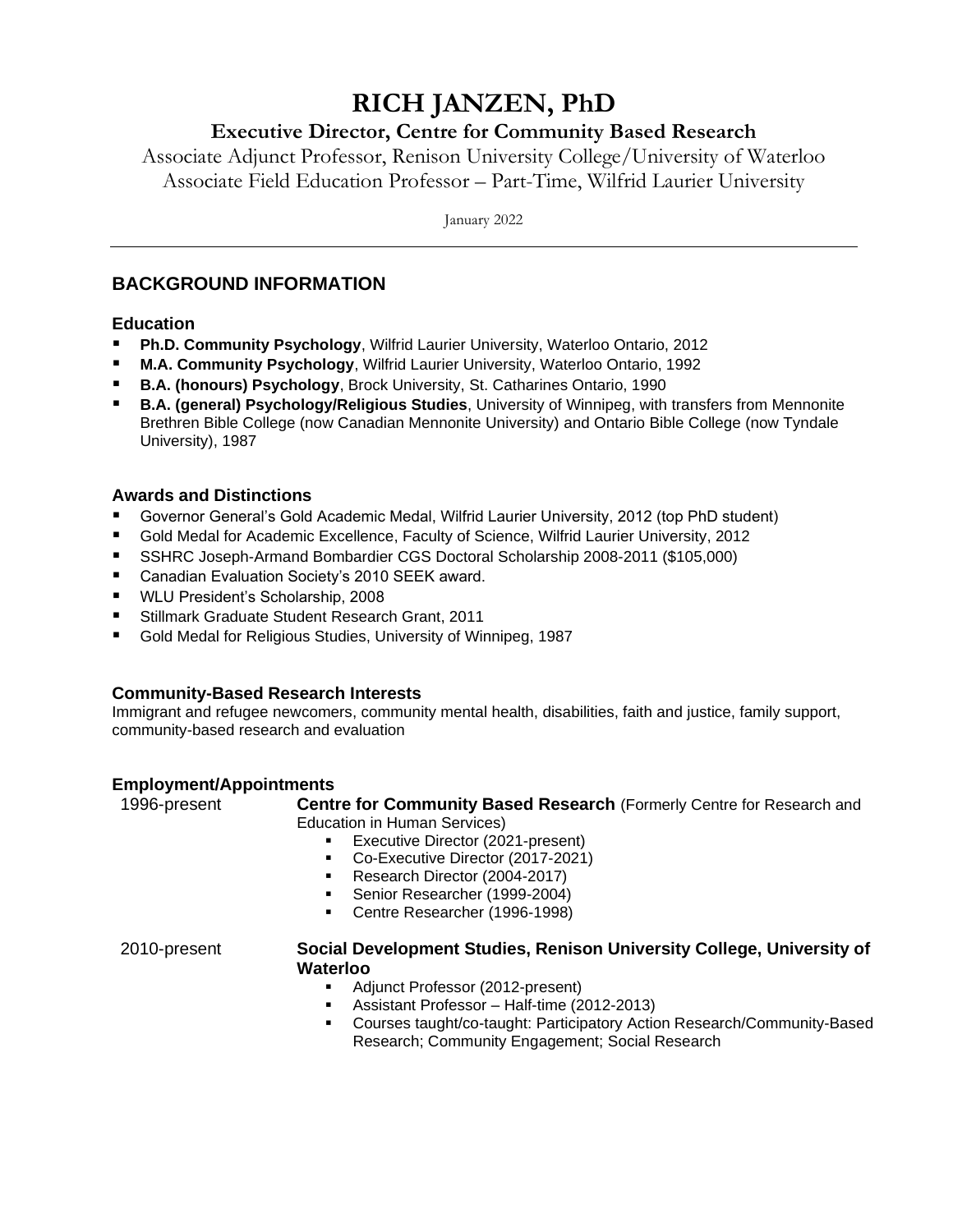| 2001-present | <b>Faculty of Social Work, Wilfrid Laurier University</b><br>Associate Field Education Professor - Part-time (2021-present)<br>MSW Practicum Field Instructor (2013- present)<br>٠<br>Part-time Faculty: Instructor for Techniques in Social Work Research (2001) |
|--------------|-------------------------------------------------------------------------------------------------------------------------------------------------------------------------------------------------------------------------------------------------------------------|
| 2021         | Peace and Conflict Studies, Conrad Grebel University College<br>Sessional Instructor for Research for Social Action course                                                                                                                                        |
| 2021         | <b>Canadian School of Peacebuilding, Canadian Mennonite University</b><br>Instructor for Community-Based Research as Peacebuilding course                                                                                                                         |
| 1993-1995    | <b>North York Inter-Agency &amp; Community Council</b><br>Community Planner (1994-1995)<br>Acting Executive Director (1995)<br>Cross Cultural/Housing Coordinator (1993-1994)                                                                                     |
| 1992         | <b>Social Planning Council of Kitchener-Waterloo</b><br><b>Contract Cross-Cultural Researcher</b>                                                                                                                                                                 |

## **RESEARCH**

## **Publications and Presentations**

Author of 35 peer-reviewed articles (another 1 pending), 6 book chapters, 6 non-refereed articles, 178 technical research reports and 5 blogs/editorials. Organizer and/or presenter at 78 conference presentations, 66 guest and keynote presentations, and 35 community research forums.

## *a) Peer-Reviewed Articles*

- Janzen, R., Taylor, M., & Gokiert, R. J. (under review). Life beyond refuge. A system theory of change for supporting refugee newcomers. Submitted to *Refuge: Canada's Journal on Refugees.*
- Cresswell, J., Janzen, R., & Ochocka, J. (2021). Illustrating the outcomes of community-based research: A case study on working with faith-based institutions. *Engaged Scholar Journal: Community-Engaged Research, Teaching, and Learning*, *6*(2), 69-87.<https://doi.org/10.15402/esj.v6i2.70747>
- Janzen, R., English Leis, K., & Ochocka, J., (2021). The impact of the Syrian refugee influx on local systems of support. *Journal of International Migration and Immigration.* DOI: <https://doi.org/10.1007/s12134-020-00792-z>
- Janzen, R., & Ochocka, J. (2020). Assessing excellence in community-based research: Lessons from research with Syrian refugee newcomers. *Gateways: International Journal of Community Research and Engagement.13*(1). DOI:<https://epress.lib.uts.edu.au/journals/index.php/ijcre/article/view/7037>
- Neufeldt, R., & Janzen, R. (2020). Learning from and with community-based and participatory action research: Constraints and adaptations in a youth-peacebuilding initiative in Haiti. *Action Research Journal.* DOI: [https://doi.org/10.1177/1476750320916226](https://doi.org/10.1177%2F1476750320916226)
- Janzen, R. (2019). Pathways to engaging cultural diversity by Canadian Mennonite congregations. *Conrad Grebel Review. 37*(3), 247-266. DOI: [https://uwaterloo.ca/grebel/sites/ca.grebel/files/uploads/files/fall\\_19\\_-\\_janzen.pdf](https://uwaterloo.ca/grebel/sites/ca.grebel/files/uploads/files/fall_19_-_janzen.pdf)
- Janzen, R., Brnjas, C., Cresswell, J., & Chapman, M. (2019). Faith and settlement partnerships: Perspectives of community stakeholders. *Journal of Immigrant and Refugee Studies*. DOI: <https://doi.org/10.1080/15562948.2019.1658007>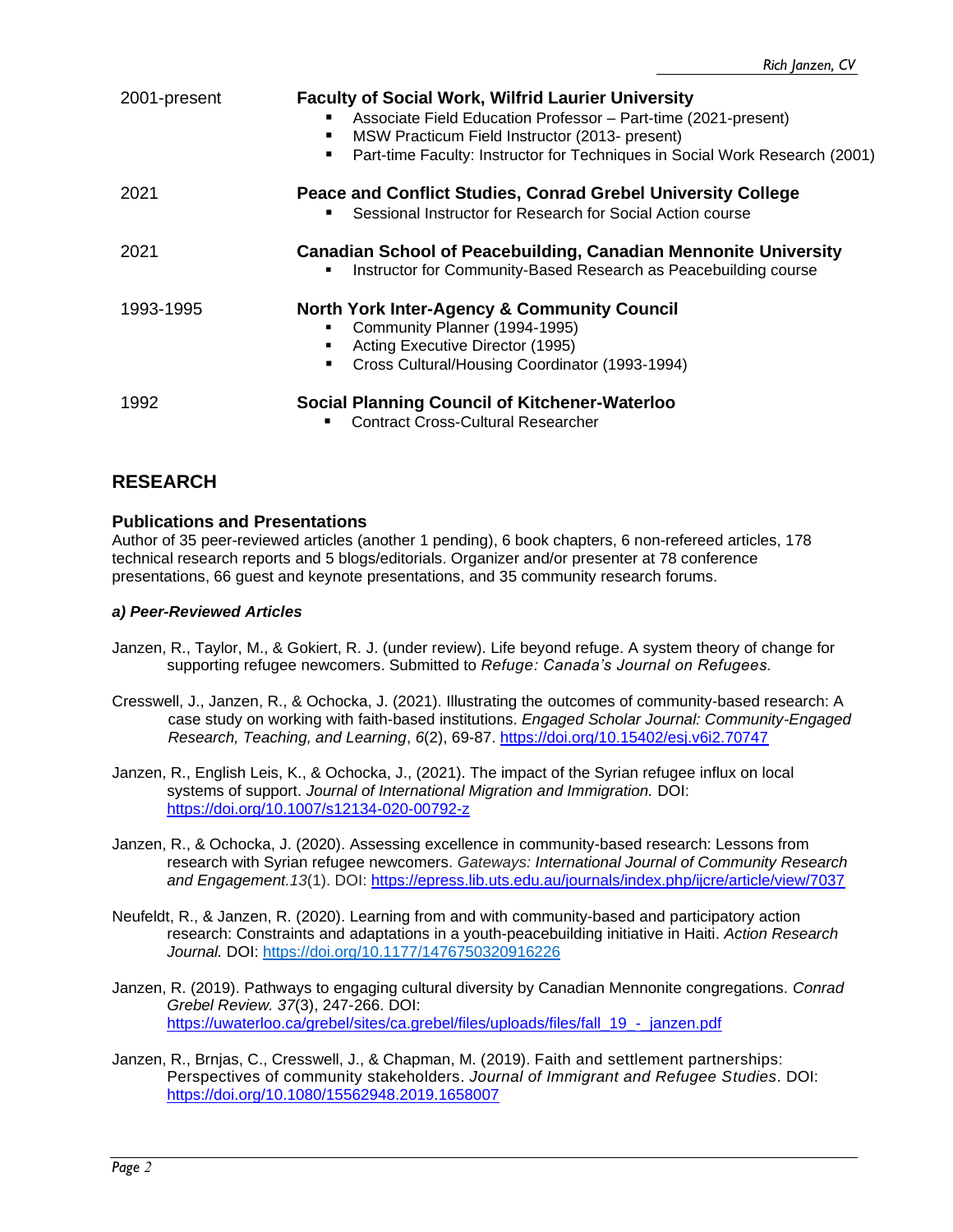- Janzen, R., Chapman, M., Reimer, S., & Ochocka, J. (2017). Community-based research and the faithbased campus. *The Engaged Scholar Journal: Community-engaged Research, Teaching, and Learning. Special Faith Issue. 3*(1), 63-81. DOI: <http://dx.doi.org/10.15402/esj.v1i1.225>
- Janzen, R., Ochocka, J., Turner, L., Cook, T., Franklin, M., & Deichert, D. (2017). Building a communitybased culture of evaluation. *Evaluation and Program Planning, 65,* 163-170. <https://doi.org/10.1016/j.evalprogplan.2017.08.014>
- Janzen, R., Ochocka, J., & Stobbe, A. (2016). Towards a theory of change for community-based research projects. *The Engaged Scholar Journal: Community-engaged Research, Teaching, and Learning. 2*(2), 44-64. DOI: <https://esj.usask.ca/index.php/esj/article/view/61445/46467>
- Janzen, R., Stobbe, A., Chapman, M., & Watson, J. (2016). Canadian Christian churches as partners in immigrant settlement and integration. *Journal of Immigrant and Refugee Studies.* DOI: [10.1080/15562948.2015.1123792](http://www.tandfonline.com/doi/full/10.1080/15562948.2015.1123792#.VzHd4IQrLRY)
- Reimer, S., Chapman, M., Janzen, R., Watson, J., & Wilkinson, M. (2016). Christian churches and immigrant support in Canada: An organizational ecology perspective. *Review of Religious Research.* DOI: [10.1080/15562948.2015.1123792](http://link.springer.com/article/10.1007/s13644-016-0252-7)
- Janzen, R. van de Hoef, S., Stobbe, A., Carr, A., Harris, J., Kuipers, R.A., & Acero Ferrer, H. (2016). Just faith?: A national survey connecting faith and justice within the Christian Reformed Church. *Review of Religious Research. 58*, 229-247*. [DOI:](http://link.springer.com/article/10.1007/s13644-015-0245-y/fulltext.html)* [10.1007/s13644-015-0245-y](http://link.springer.com/article/10.1007/s13644-015-0245-y/fulltext.html)*.*
- Janzen, R., Nguyen N., Stobbe, A. & Araujo, L. (2015). Assessing the value of inductive and deductive outcome measures in community-based organizations: Lessons from the City Kidz evaluation. *Canadian Journal of Program Evaluation. 30*(1), 41-63.
- Ochocka, J. & Janzen, R. (2014). Breathing life into theory: Illustrations of community-based research hallmarks, functions, and phases. *Gateways: International Journal of Community Research and Engagement. 7*, 18-33.
- Janzen, R., Seskar-Hencic, D., Dildar, Y., & McFadden, P. (2012). Using evaluation to shape and direct comprehensive community initiatives: Evaluation, reflective practice, and interventions dealing with complexity. *Canadian Journal of Program Evaluation. 25*(2), 61-88.
- Janzen, R., Chapman, M., & Watson, J. (2012). Integrating immigrants into the life of Canadian urban Christian congregations: Findings from a national survey*. Review of Religious Research. 53*(4), 441- 470.
- Janzen, R. & Wiebe, D. (2010). Putting God in the logic model: Developing a national framework for the evaluation of faith-based organizations. *Canadian Journal of Program Evaluation. 25*(1), 1-26.
- Ochocka, J., Moorlag, E., & Janzen, R. (2010). A framework for entry: PAR values and engagement strategies in community research. *Gateways: International Journal of Community Research & Engagement. 3*, 1-19.
- Westhues, A., Janzen, R., Roth, D. & Grant, J. (2010). Community mental health organizations in Ontario: Perceptions of responsiveness to the needs of diverse cultural-linguistic communities. *Canadian Journal of Community Mental Health. 29*(2), 99-111.
- Janzen, R., Pancer, M., Nelson, G., Loomis, C., & Hasford, J. (2010). Evaluating community participation as prevention: Life narratives of youth. *Journal of Community Psychology*. *38*(8), 992-1006.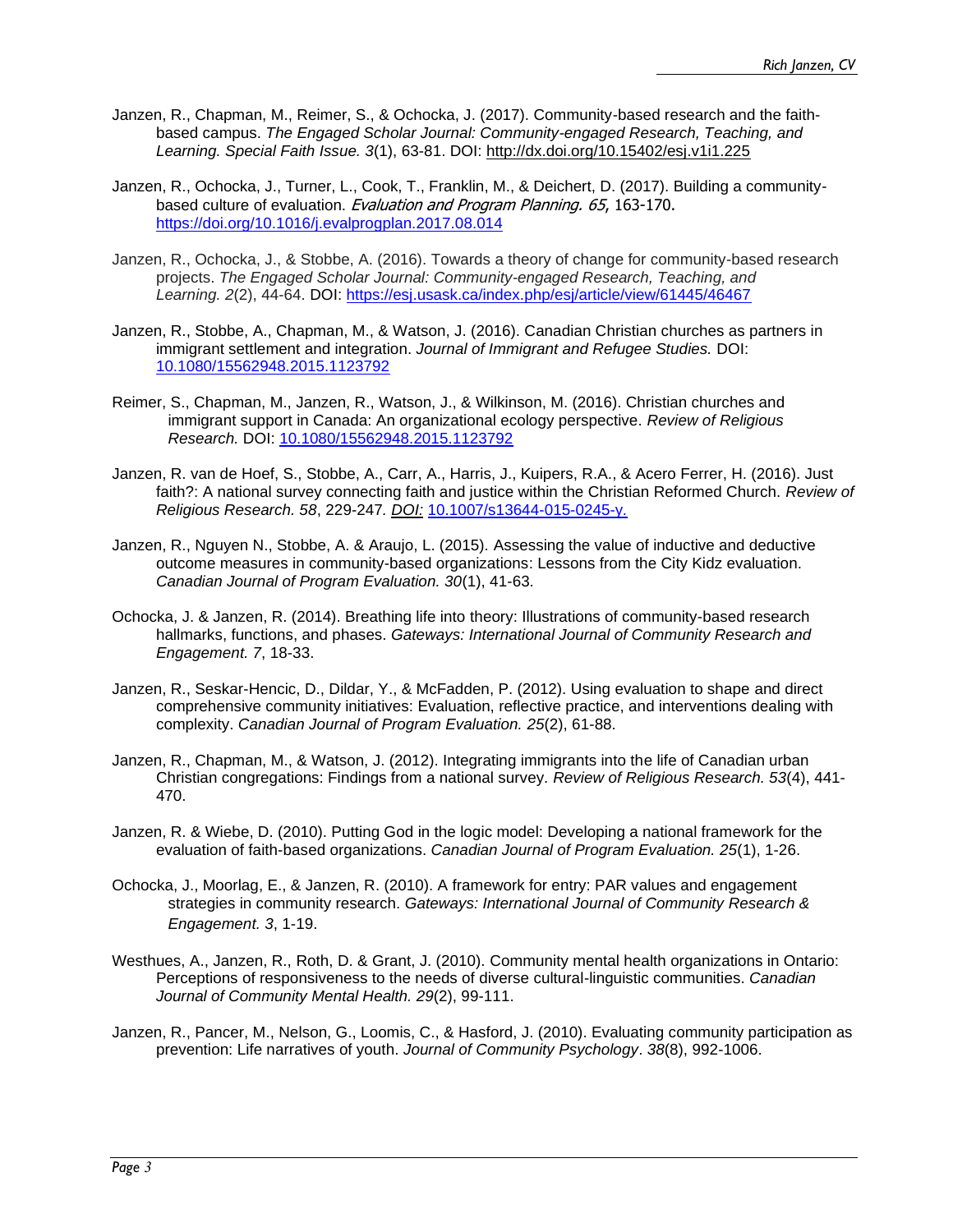- Janzen, R., Ochocka, J., Jacobson, N., Maiter, S., Simich, L., Westhues, A., Fleras, A. & The Taking Culture Seriously Partners (2010). Synthesizing culture and power in community mental health: An emerging framework. *Canadian Journal of Community Mental Health*. *29*(1), 51-67.
- Westhues, A., Ochocka, J., Jacobson, N., Simich, L., Maiter, S., Janzen, R. & Fleras, A. (2008). Developing theory from complexity: Reflections on a collaborative mixed method participatory action research study. *Qualitative Health Research*. *18*(5), 701-717.
- Ochocka, J. & Janzen, R. (2008). Immigrant parenting: A new framework of understanding. *Journal of Immigrant and Refugee Studies*. *(6)*1, 85-111.
- Nelson, G., Janzen, R., Trainor, J. & Ochocka, J. (2008). Putting values into practice: Public policy and the future of mental health consumer-run organizations. *American Journal of Community Psychology*. *Special issue on consumer self help. 42*(2),192-201.
- Nelson, G., Ochocka, J., Janzen, R., Trainor, J. Goering, P., & Lomotey, J. (2007). A longitudinal study of mental health consumer/survivor initiatives: Outcome at three year follow up. *Journal of Community Psychology, 35(5),* 655-665.
- Janzen, R., Nelson, G., Hausfather, N. & Ochocka, J. (2007). Capturing system level activities and impacts of consumer-run organizations: Methods that inform future action. *American Journal of Community Psychology.* Special issue on systems change evaluation, *39,* 287-299.
- Jacobson, N., Ochocka, J., Wise J., Janzen, R., & the Taking Culture Seriously Partners (2007). Inspiring knowledge mobilization through a communications policy: The case of a Community University Research Alliance. *Progress in Community Health Partnerships: Research, Education and Action. 1*(1), 99-104.
- Nelson, G., Ochocka, J., Janzen, R., & Trainor, J. (2006). A longitudinal study of mental health consumer/survivor initiatives: Part I – Literature review and overview of the study. *Journal of Community Psychology, 34,* 247-260.
- Nelson, G., Ochocka, J., Janzen, R., & Trainor, J. (2006). A longitudinal study of mental health consumer/survivor initiatives: Part II – A quantitative study of impacts on new members. *Journal of Community Psychology, 34,* 261-272.
- Ochocka, J., Nelson, G., Janzen, R., & Trainor, J. (2006). A longitudinal study of mental health consumer/survivor initiatives: Part III – A qualitative study of impacts on new members. *Journal of Community Psychology, 34,* 273-283.
- Janzen, R., Nelson, G., Trainor, J., & Ochocka, J. (2006). A longitudinal study of mental health consumer/survivor initiatives: Part IV – Benefits beyond the self? A quantitative and qualitative study of system-level activities and impacts. *Journal of Community Psychology, 34,* 285-303.
- Ochocka, J., Nelson, G. & Janzen, R. (2005). Moving forward: Negotiating self and external circumstances in recovery. *Psychiatric Rehabilitation Journal*, *28*, 315-322.
- Nelson, G., Ochocka, J., Janzen, R., Trainor, J., & Lauzon, S. (2004). A comprehensive evaluation framework for mental health consumer/survivor organizations: Values, conceptualization, design, and action. *Canadian Journal of Program Evaluation. 19*(3)*,* 29-53.
- Ochocka, J., Janzen, R., & Nelson, G. (2002). Sharing power and knowledge: Professional and mental health consumer/survivor researchers working together in a participatory action research project. *Psychiatric Rehabilitation Journal. 25*(4), 379-387.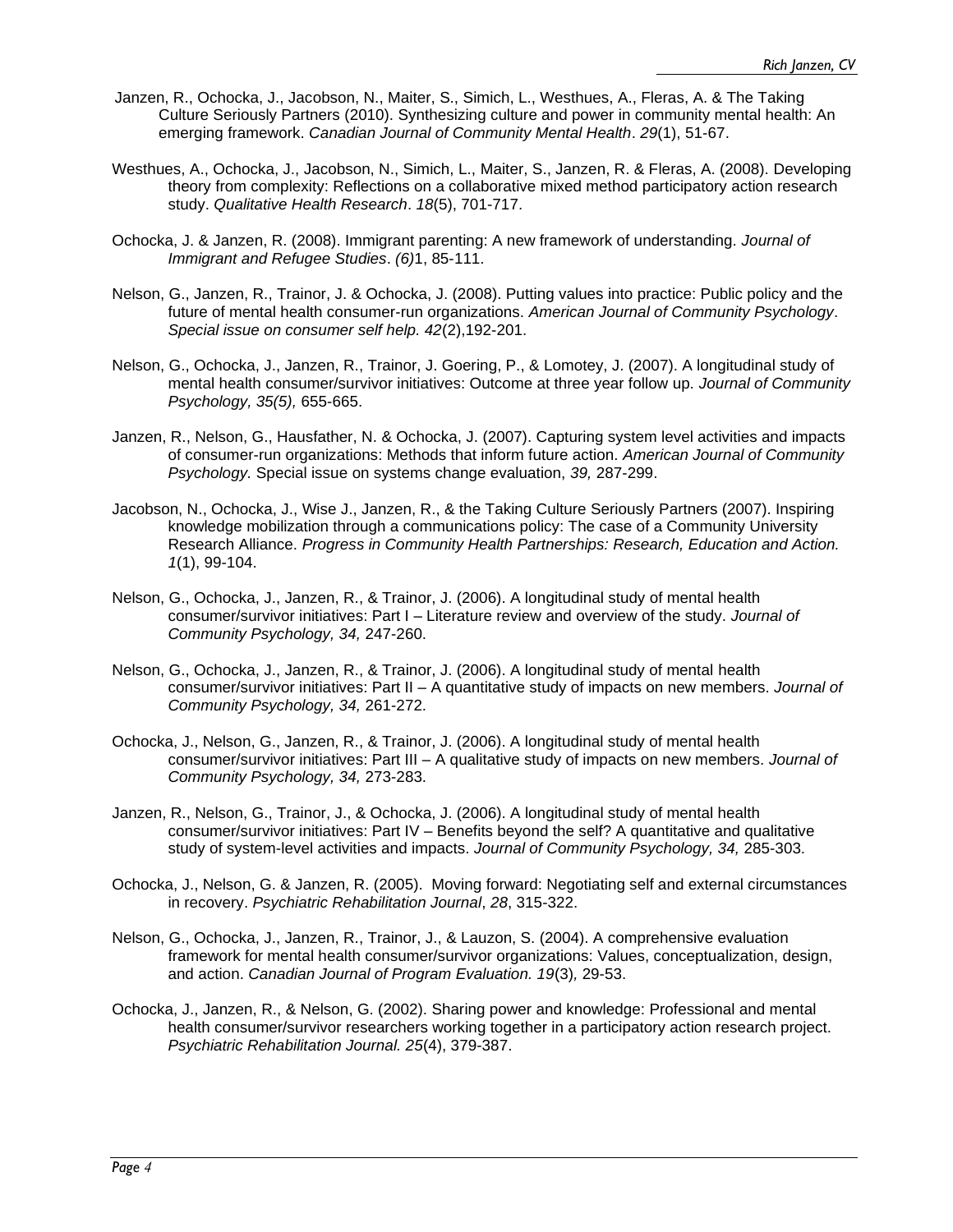Reeve, P., Cornell, S., D'Costa, B., Janzen, R., & Ochocka, J. (2002). From our perspective: Consumer researchers speak about their experience in a community mental health research project. *Psychiatric Rehabilitation Journal. 25*(4), 403-408.

#### *b) Book Chapters*

- Nelson, G., d'Ailly, H., Ochocka, J., Janzen, R., Maiter, S., & Jacobson, N. (2014). Planning transformative change for mental health services for diverse cultural-linguistic communities. In G. Nelson, B. Kloos, & J. Ornelas (Eds.), *Community Psychology and Community Mental Health: Towards Transformative Change.*
- Janzen, R., Walton-Roberts, M., & Ochocka, J. (2012). Waterloo Region. In C. Andrew, J. Biles, M. Burstein, V.M. Esses, and E. Tolley (Eds.), *Immigration, integration and inclusion in Ontario Cities*. (pp.131-157). Montreal PQ and Kingston ON: McGill-Queen's University Press.
- Nelson, G., Janzen, R., Ochocka, J., & Trainor, J. (2010). Participatory action research and evaluation with mental health self-help groups and organizations: A theoretical framework. In L. Brown & S. Wituk (Eds.). *Mental health self-help: Consumer and family driven initiatives*. New York: Springer. 39-58.
- Ochocka, J. & Janzen R. (2008). Blending commitment, passion and structure: Engaging cultural linguistic communities in collaborative research. In A. Williamson & R. DeSouza (Eds.) *Researching with Communities.* Wairua Press. Waitakere City, New Zealand. 323-338.
- Janzen R., Ochocka, J., & the "Taking Culture Seriously" Partners (2006). The road toward cultural empowerment: An invitation to inclusion. In D. Zinga (Ed.) *Navigating Multiculturalism Negotiating Change.* Cambridge Scholars Press. 58-70.
- Janzen R., & Ochocka, J. (2003). Immigrant youth in Waterloo Region. In P. Anisef, P. & K. Murphy Kilbride (Eds.) *Managing two worlds: The experience and concerns of immigrant youth in Ontario.* Toronto: Canadian Scholar's Press. 37-68.

#### *c) Non-Refereed Articles*

- Janzen, R. (2020). Research in service of community: Chapter 12 commentary. In M. Riemer, S.M. Reich, S.D. Evans, G. Nelson, & I. Prilleltensky (Eds.) *Community psychology: In pursuit of liberation and well-being* (3rd edition). 307-309. New York, NY: Red Globe Press - Macmillan.
- Janzen, R., Pomazon, A. & Hrynkow, C. (2017). Faith and engaged scholarship in the new millennium. Introduction to special faith issue. *The Engaged Scholar Journal: Community-engaged Research, Teaching, and Learning. Special Faith Issue. 3*(1), i-iii. DOI: <http://dx.doi.org/10.15402/esj.v1i1.222>
- Janzen, R., Stobbe, A., Dejean, F., & Ochocka, J. (2015). The role of churches in immigrant settlement. *Canadian Diversity/ Diversité Canadienne (CDC) Partnering for Settlement Success: Facilitating Integration and Inclusion*. An Association for Canadian Studies (ACS) publication.
- Roderick, K., Janzen, R., Ochocka, J. & Jenkins, J. (Fall, 2007). Pathways to success in Waterloo Region: Immigrant youth at high school. *Our Diverse Cities. No.4.* 139-144. A Metropolis publication. [http://canada.metropolis.net/publications/index\\_e.htm](http://canada.metropolis.net/publications/index_e.htm)
- McFadden, P. & Janzen, R. (Fall, 2007). The importance of immigrants to Waterloo Region's prosperity: A dynamic collaborative community process. *Our Diverse Cities. No.4*. 104-107. A Metropolis publication. [http://www.metropolis.net/pdfs/Pgs\\_ODC\\_Ontario2\\_e.pdf](http://www.metropolis.net/pdfs/Pgs_ODC_Ontario2_e.pdf)
- Janzen, R., & Buhel, O. (2007). A national review of immigrant access to professions and trades initiatives. *Canadian Issues*. Special issue on foreign credential recognition. Association for Canadian Studies. 59-62.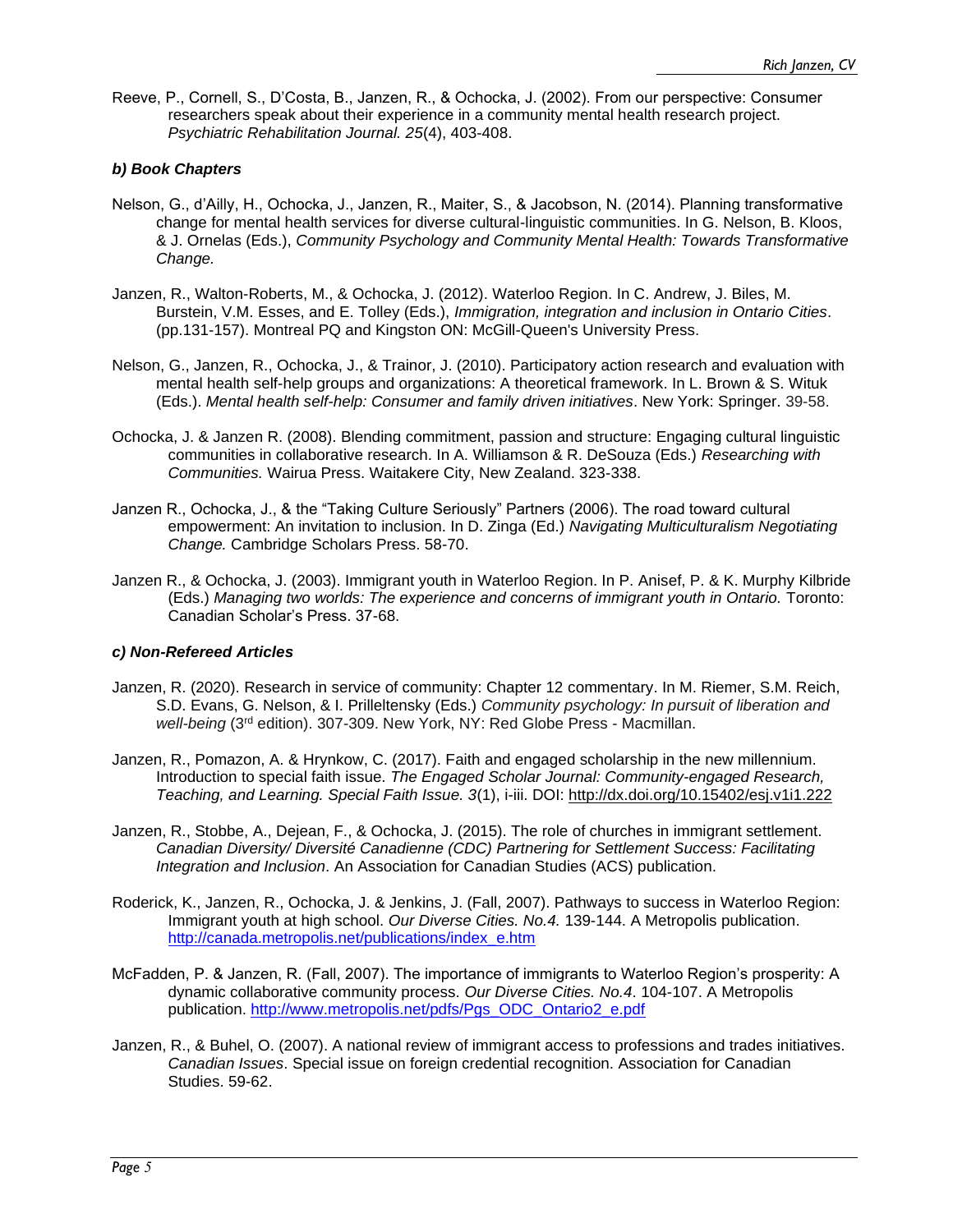#### *d) Technical Reports*

- Janzen, R., Martin J., Freston, R., & Knar Dodds, B. (2021). *Mennonite Central Committee Ontario Inclusion Nexus: Design Phase Report.* Waterloo, ON: Centre for Community Based Research.
- Antoniuk, A., Walton, J., Janzen, R., Jun, S., de Vos, P., & Razzouk R. (2021). Evaluating Ourselves: What We Learned. A summary of findings of the first year of our partnership grant. Edmonton, AB: Evaluation Capacity Network, University of Alberta
- Martin, J., Janzen, R., & Dickson, V. (2021). *Guelph Wellington newcomer youth mental health study: Final report. Waterloo*, ON: Centre for Community Based Research
- Janzen, R., Rezvani, S., & Charron, E. (2021). *Evaluation of the Employer Engagement Program*. Prepared for the Waterloo Region Immigration Partnership. Waterloo, ON: Centre for Community Based Research.
- Martin, J., Janzen, R., Bandabla, S., & Hassan, M. (2021). *The Working Together Project: Year 3 evaluation report. Waterloo*, ON: Centre for Community Based Research
- Janzen, R. & Martin J. (2020). *Hamilton Immigration Partnership Council evaluation framework 2021-2025.*  Waterloo, ON: Centre for Community Based Research.
- Martin, J., & Janzen, R. (2020). *New Canadian Youth Connections Program (NCYC): Year 2 evaluation report.* Waterloo, ON: Centre for Community Based Research.
- Janzen, R., Enns, T., Yang, L., Jun, S., Taylor, M. Ochocka, J. Notwell, J., & Rezvani, S. (2020). *Outcome inventory: Evaluating Refugee Programs.* Waterloo, ON: Centre for Community-Based Research. Retrieved from:<https://www.eval4refugee.ca/indicator-inventory>
- Yessis, J., Janzen R., & Rezvani, S., (2020). *Food Banks Canada's tax clinic evaluation framework.* Waterloo, ON: Centre for Community Based Research.
- Ochocka, J., Rezvani, S., Janzen R., Notwell, J., & Janna, M. (2020). *First Link Care Navigation Program; Evaluation report year 3*. Waterloo, ON: Centre for Community Based Research.
- Martin, J., Janzen, R., Bandabla, S., & Hassan, M. (2020). *The Working Together Project: Year 2 evaluation report. Waterloo*, ON: Centre for Community Based Research
- Martin J., Yessis, J., Johannesen, L., & Janzen, R., (2020). *Paths to Support: Year 3 evaluation report.*  Waterloo, ON: Centre for Community Based Research.
- Martin, J., & Janzen, R. (2019). *New Canadian Youth Connections Program (NCYC): Year 1 Evaluation Report.* Waterloo, ON: Centre for Community Based Research.
- Janzen, R., Martin, J., Folkerts, K., & Dyck, J. (2019). *Youth-led research in the Ann Viv Ansanm Project Haiti: Technical research report*. Waterloo, ON: Centre for Community Based Research.
- McLean-Purdon, E., & Janzen, R., (2019). *Ontario Network for the Community Action Program for Children: May 30th planning meeting report.* Waterloo, ON: Centre for Community Based Research.
- McLean-Purdon, E., & Janzen, R., (2019). *Ontario Network for the Community Action Program for Children: Survey results and environmental scan.* Waterloo, ON: Centre for Community Based Research.
- Janzen, R., Doung, L-T., Martin, J., Folkerts, K., & Dyck, J. (2019). *Youth-led research toolkit.* An online resource featuring the *Ann Viv Ansanm Project Haiti*. Waterloo, ON: Centre for Community Based Research.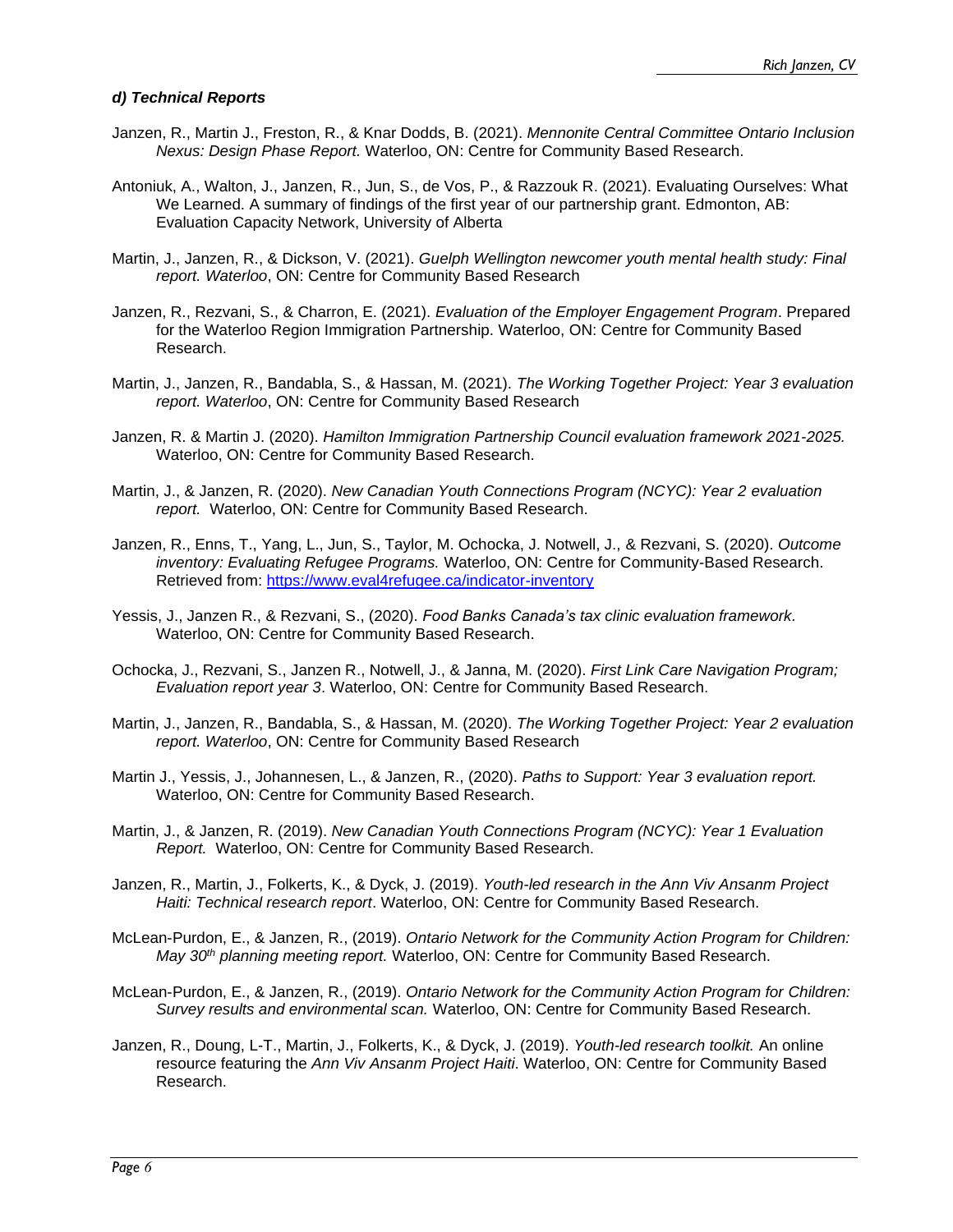- Yessis, J., Janzen R., Martin, J., & Ochocka, J. (2019). *Food Banks Canada's collaborative evaluation for collective impact: Final report and executive summary.* Waterloo, ON: Centre for Community Based Research.
- Ochocka, J., Enns, A., McCordic, C., Notwell, J., & Janzen, R. (2019). *First Link Care Navigation Program; Evaluation report year 2*. Waterloo, ON: Centre for Community Based Research.
- Enns, A., Janzen, R., Martin, J., Bandabla, S., & Hassan, M. (2019). *The Working Together Project: Year 1 evaluation report. Waterloo*, ON: Centre for Community Based Research
- Yessis, J., Janzen, R., McLean-Purdon, E., Yang, L., Martin J., & Adams, M. (2019). *Paths to Support: Year 2 evaluation report.* Waterloo, ON: Centre for Community Based Research.
- Janzen, R. (2018). *Narrative report for the Ann Viv Ansamn project*. Waterloo, ON: Centre for Community Based Research.
- Kafashan, S. & Janzen, R. (2018). *Paths to Support: Year 1 evaluation report*. Waterloo, ON: Centre for Community Based Research.
- Ochocka, J., Janzen, R., Stobbe, A. & Taylor, M. (2018). *Community-Based Research Excellence Tool (CBRET)*. Waterloo, ON: Centre for Community Based Research.
- Stobbe, A., & Janzen, R. (2017). *Narrative report for the Ann Viv Ansamn project*. Waterloo, ON: Centre for Community Based Research.
- Janzen, R., Fuentes, J., English, K., & Ochocka, J. (2017). *The impact the Syrian refugee influx on local systems of support: Final report slide deck.* Waterloo, ON: Centre for Community Based Research.
- Janzen, R., & Ochocka, J. (2017). *The impact the Syrian refugee influx on local systems of support: Policy brief.* Waterloo, ON: Centre for Community Based Research.
- English, K., Ochocka, J., & Janzen, R. (2017). *Exploring the pathways to social isolation: A communitybased research study with Syrian refugee parents and older adults in Waterloo Region.* Waterloo, ON: Centre for Community Based Research.
- Godin, K., English, K., Ochocka, J., & Janzen, R. (2017). *Understanding the experiences of Syrian refugee youth: A community-based research study examining the barriers and successes faced by Syrian refugee youth in Ontario.* Waterloo, ON: Centre for Community Based Research.
- Brnjas, C., English, K., & Janzen, R. (2017). *Faith and settlement partnerships: Setting immigrants and Canada up for success: Survey summary report.* Waterloo, ON: Centre for Community Based Research.
- Stobbe, A., English, K., & Janzen, R. (2017). *An evaluation of the National Retail Food Program.* Waterloo, ON: Centre for Community Based Research.
- Stobbe, A., English, K., & Janzen, R. (2017). *An evaluation of the Retail Capacity Grant.* Waterloo, ON: Centre for Community Based Research.
- Morton Ninomiya, M., English, K., & Janzen, R. (2017). *Connectability.ca topic page on adults with ASD: Final report*. Waterloo, ON: Centre for Community Based Research.
- Stobbe, A., English, K., & Janzen, R. (2016). Project CAP: *Retail Capacity Grant and National Retail Food Program mid-term evaluation update.* Waterloo, ON: Centre for Community Based Research.
- English, K., Lenz. L., & Janzen, R. (2016). *Indigenous mentoring model*. Waterloo, ON: Centre for Community Based Research.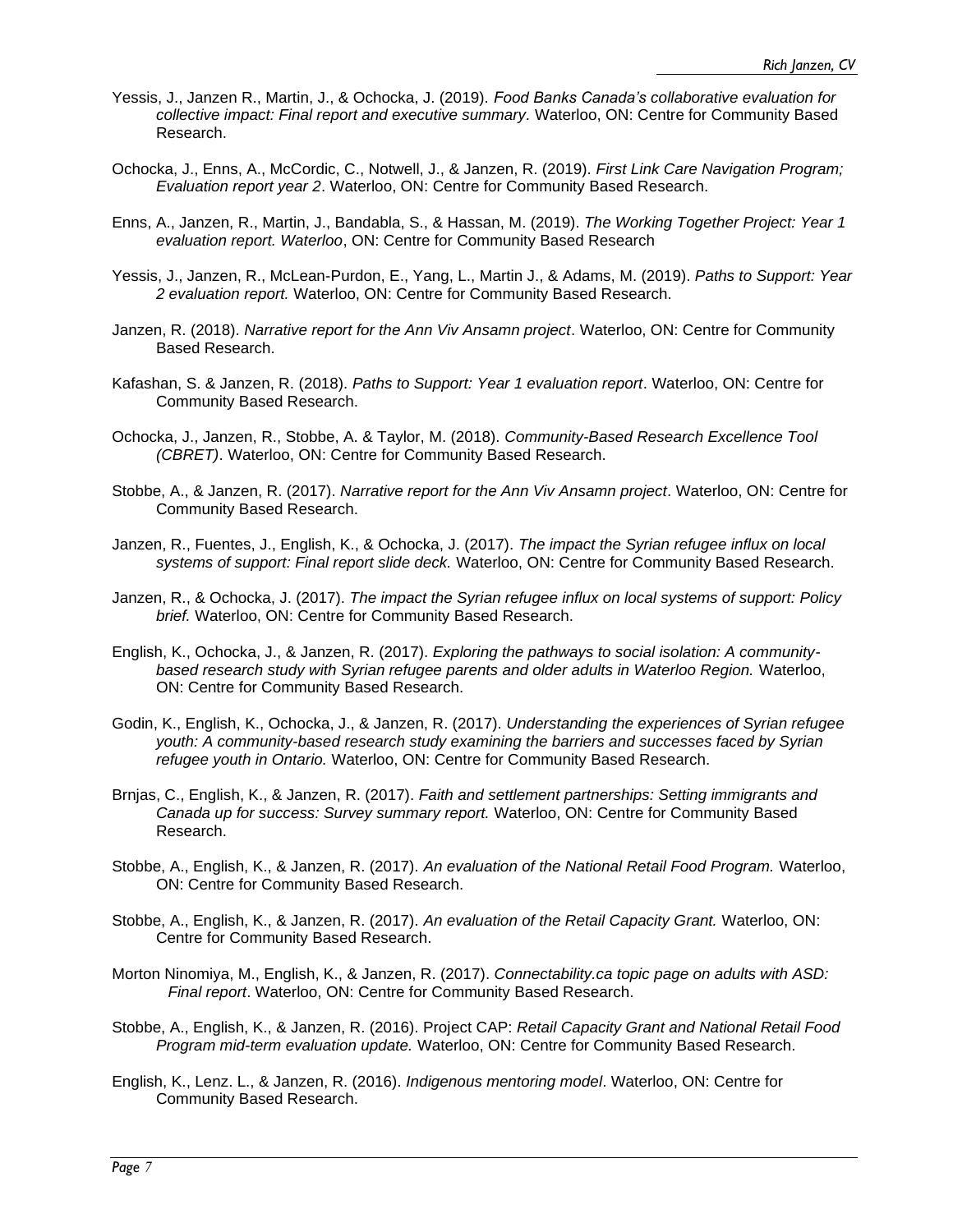- Stobbe, A., English, K., & Janzen, R. (2016). *An evaluation report: Common Thread Initiative.* Waterloo, ON: Centre for Community Based Research.
- English, K., Janzen, R., & Stuyt, L. (2016). *Evaluation of the Immigrant Internship Program.* Waterloo, ON: Centre for Community Based Research.
- English, K., Stobbe, A., & Janzen, R. (2016). *Cycle 3 evaluation report: ABA services and supports for children and youth (ages 9 to 17) in the Central West Region.* Waterloo, ON: Centre for Community Based Research.
- Stobbe, A., English, K., Janzen, R., & Ochocka, J. (2016). *Evaluation of the Six South West Ontario Alzheimer Society: Final report.* Waterloo, ON: Centre for Community Based Research.
- English, K., Stobbe, A., Janzen, R., & Ochocka, J. (2015). *Evaluation of the Game On program: Final report.* Waterloo, ON: Centre for Community Based Research.
- Stobbe, A. & Janzen, R. (2015). *Webbing with wisdom: Year 1 evaluation report*. A report for the Young Women and Cyber Violence project. Waterloo, ON: Centre for Community Based Research.
- Stobbe, A., & Janzen, R. (2015). *Evaluation Framework for The Salvation Army correctional and justice services, chaplains within the court system*. Kitchener, ON: Centre for Community Based Research.
- Janzen, R., Ghomeshi, K., English, K., Bilgehan. T., & Garant, J. (2015). *Cycle 2 evaluation report: ABA*  services and supports for children and youth (ages 9 to 17) in the Central West Region. Kitchener, ON: Centre for Community Based Research.
- Bailey-Dick, M., Chang, N., Janzen, R., & the Churches and Immigrants Partnership. (2015). *Finding our*  way: Immigrants, refugees, and Canadian churches: An interdenominational guide to action. Kitchener, ON: Centre for Community Based Research.
- Bailey-Dick, M. & Janzen, R. (2014). *Learning to learn from each other: The role of churches in immigrant settlement and integration summary article.* Kitchener, ON: Centre for Community Based Research.
- English, K., Stobbe, A., & Janzen, R. (2014). *National key informant report: The role of churches in Immigrant settlement and integration.* Kitchener, ON: Centre for Community Based Research.
- Carr, A., Kuipers, R., vandeHoef, S., Stobbe, A., & Janzen, R. (2014). *Key informant report: Justice and faith – individual spirituality and social responsibility in the Christian Reformed Church of Canada.*  Toronto, ON: Centre for Religion, Philosophy, and Social Ethics.
- Ghomeshi, K., Stobbe, A., Popham, J., Janzen, R., Young, C., & Ochocka, J. (2014). *Final report*: *Mobilizing newcomers and immigrants to cancer screening programs*. Kitchener, ON: Centre for Community Based Research.
- Stobbe, A., & Janzen, R. (2014). *National denomination survey report: The role of churches in immigrant settlement and integration.* Kitchener, ON: Centre for Community Based Research.
- Stobbe, A., & Janzen, R. (2014). *Literature review summary: The role of churches in immigrant settlement and integration.* Kitchener, ON: Centre for Community Based Research.
- Janzen, R., Ghomeshi, K., Fraser, S., Popham, J., & Abidi, M. (2014). *ABA supports and services for children and youth: Cycle one final evaluation report.* Kitchener, ON: Centre for Community Based Research.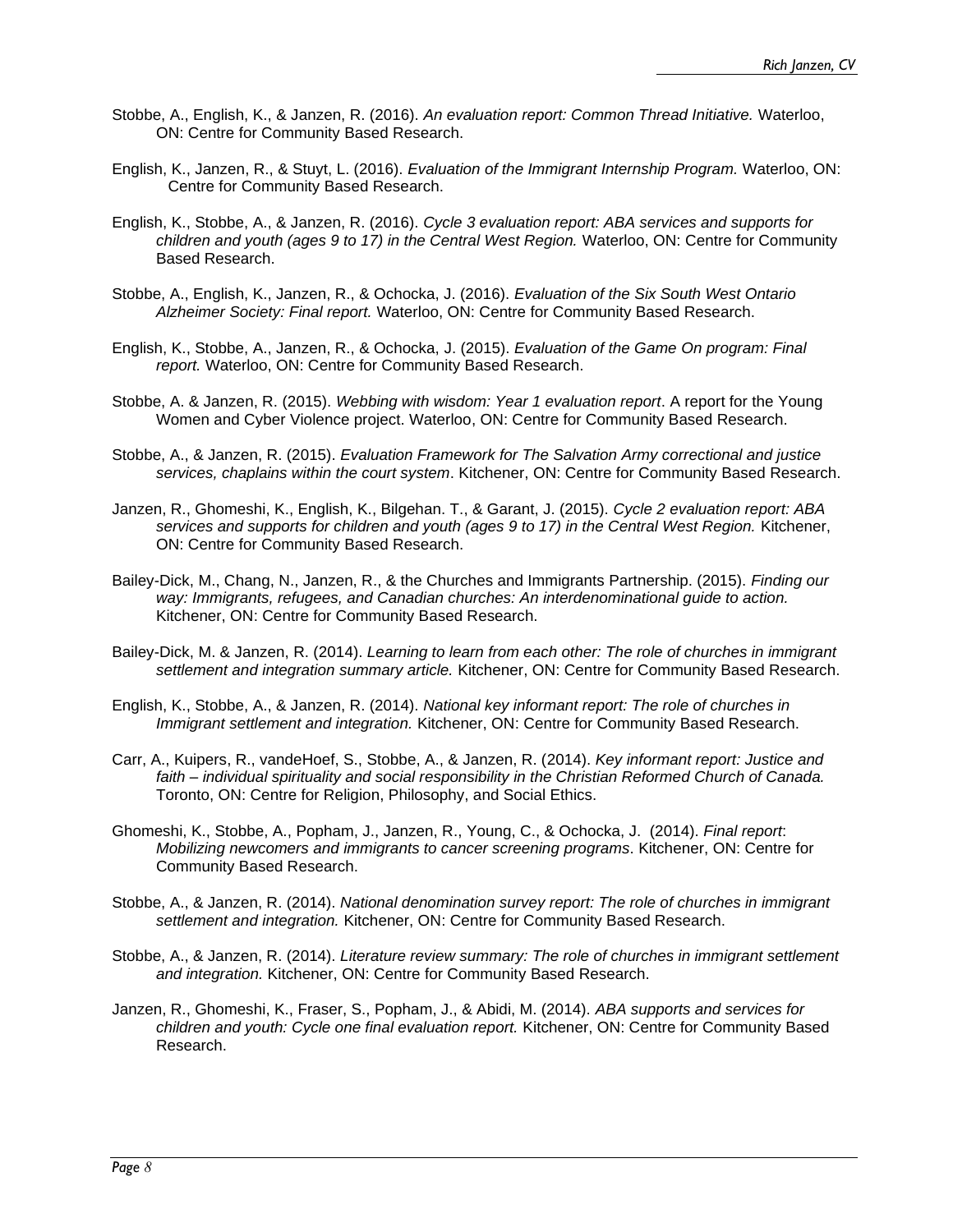- Janzen, R., Stobbe, A., Gatobu, S., Fraser, S., (2014). *Evaluation framework: An evaluation plan for The Salvation Army Ontario Central - East Division corps' congregational life activities*. Kitchener, ON: Centre for Community Based Research
- Janzen, R., Gatobu, S., Fraser, S., Ghomeshi, K., Frigon, D., & Douglas, J. (2014). *Mennonite Central Committee's Canadian advocacy research project*: Final report. Kitchener, ON: Centre for Community Based Research.
- Popham, J., Ochocka, J., Janzen, R., Sanderson, N. & Abidi, M. (2013). *Shibogama Family Healing Centre*. Kitchener, ON: Centre for Community Based Research.
- Araujo, L., Nguyen, N., Ochocka, J. & Janzen, R. (2013). *Shibogama Health Innovation Project (SHIP): Evaluation report.* Kitchener, ON: Centre for Community Based Research.
- Janzen, R., Aruajo, L., Stobbe, A. & Nguyen, N. (2013). *Evaluation of City Kidz core programs*. Kitchener, ON: Centre for Community Based Research.
- Janzen, R., Lomotey, J., van de Hoef, S., Araujo, L., Kerbashian, T. & Rusak, C. (2013*). Drug strategy accommodation needs assessment: A community plan for Thunder Bay.* Kitchener, ON: Centre for Community Based Research.
- Janzen, R., Nguyen, N. & Araujo, L. (2013). *Assessing the City Kidz Saturday survey tool*. Kitchener, ON: Centre for Community Based Research.
- Janzen, R., Stobbe, A., Popham, J. & Ochocka, J. (2013). *Justice and faith: Mobilizing the Christian Reformed Church*. Kitchener, ON: Centre for Community Based Research
- Lomotey, J., Janzen, R., Araujo, L., van de Hoef, S., Kerbashian, T. & Rusak, C. (2013*). Drug strategy accommodation needs assessment: Background research report.* Kitchener, ON: Centre for Community Based Research.
- Malleck, G. & Janzen, R. (2013). *Ontario Trillium Foundation Facile Year 2 final report*. Kitchener, ON: Centre for Community Based Research.
- Popham, J., Ochocka, J., Janzen, R., Sanderson, N. & Abidi, M. (2013). *Shibogama Familiy Healing Centre*. Kitchener, ON: Centre for Community Based Research.
- Schincariol McMurtry, L., Ochocka, J., Janzen, R., Mirea, M. & Popham, J. (2013). *Kingston, Frontenac, Lennox & Addington service collaborative.* Kitchener, ON: Centre for Community Based Research.
- Schincariol McMurtry, L., Janzen, R., Ochocka, J. & Mirea, M. (2012). *Hamilton service collaborative needs validation synthesis report*. Kitchener, ON: Centre for Community Based Research.
- Schincariol McMurtry, L., Araujo, L., Janzen, R. & Ochocka, J. (2012). *Cochrane district service collaborative needs validation synthesis report.* Kitchener, ON: Centre for Community Based Research.
- Schincariol McMurtry, L., Naz, S., Janzen, R. & Ochocka, J. (2012). *Waterloo-Wellington service collaborative needs validation synthesis report.* Kitchener, ON: Centre for Community Based Research.
- Lord, J., Lomotey, J., Janzen, R., Walker, J., Armes, D., & Malleck, G. (2012). *An evaluation of the expansion to the Direct Funding Program*. Kitchener, ON: Centre for Community Based Research.
- Janzen, R., Ochocka, J., Dildar, Y., Walker, J. & van de Hoef, S. (2012). *Graduate program needs assessment: Community-based research for social development. Final report.* Kitchener, ON: Centre for Community Based Research.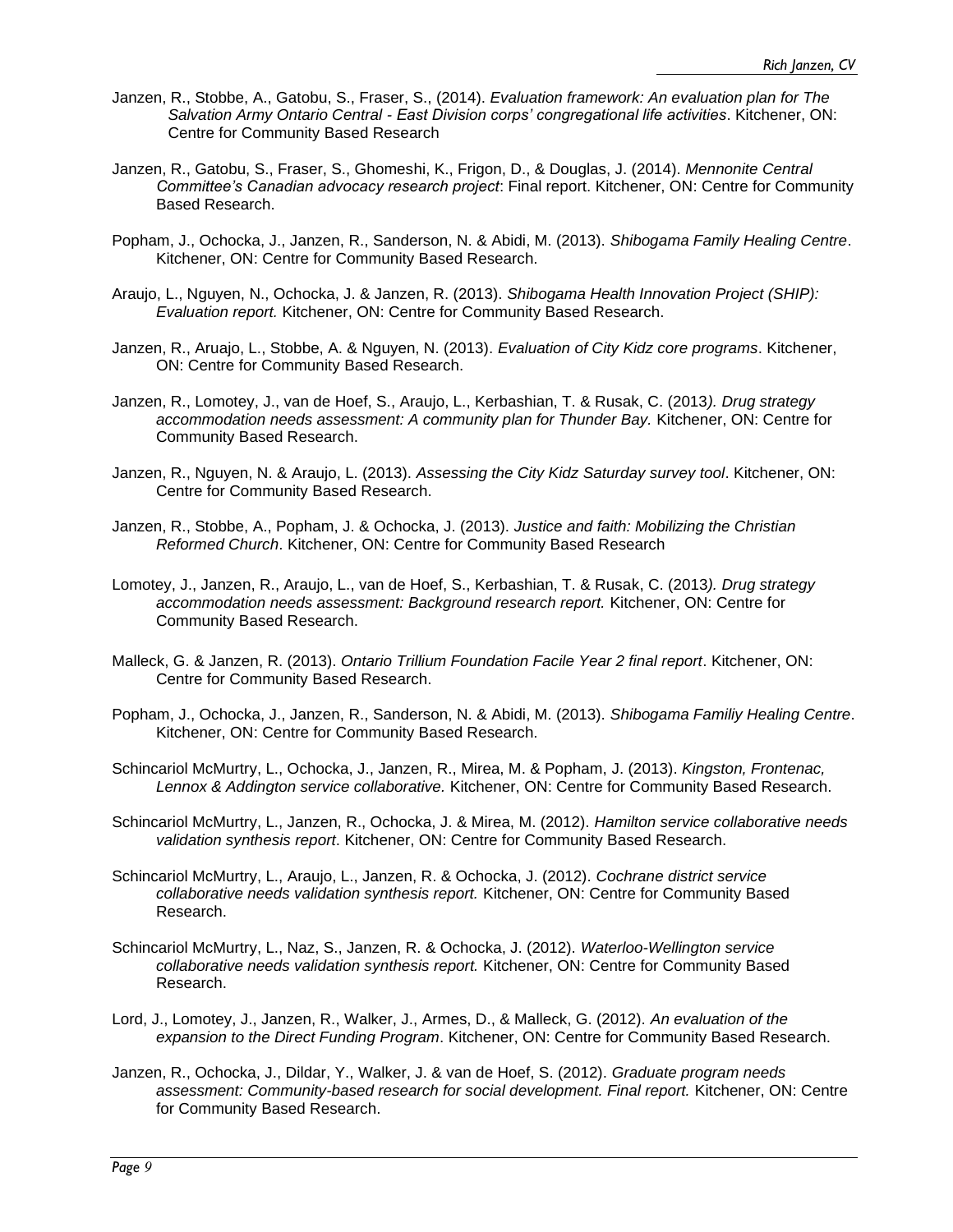- Janzen, R., Araujo, L., & Malleck, G. (2012). *Food and friends at First Nutritional Program: Evaluation report.* Kitchener, ON: Centre for Community Based Research.
- Dildar, Y., Janzen, R., & Araujo, L. (2011). *Partners to end child poverty (PECP) evaluation report.* Prepared for World Vision Canadian Programs. Kitchener, ON: Centre for Community Based Research.
- Janzen, R., Dildar, Y., & Araujo, L. (2010). *Beyond the welcome: Churches responding to the immigrant reality in Canada.* Kitchener, ON: Centre for Community Based Research.
- Dildar, Y., Janzen, R., & Araujo, L. (2011). *Freeform: Maximizing non-profit potential evaluation report.*  Prepared for World Vision Canadian Programs. Kitchener, ON: Centre for Community Based Research.
- Kramer, T., Dildar, Y., Araujo, L. & Janzen, R. (2010).*Guelph-Wellington Local Immigration Partnership Council: Immigrant settlement strategy and action plan.* Kitchener, ON: Centre for Community Based Research.
- Araujo, L & Dildar, Y., Janzen, R., & Kramer, T. (2010) *An inventory of existing English Language Services in Waterloo Region.* Prepared for Waterloo Region Local Immigration Partnership Council. Kitchener, ON: Centre for Community Based Research.
- Dildar, Y & Araujo, L., Janzen, R., & Kramer, T. (2010) *An environmental scan of English Language Services in Waterloo Region.* Prepared for Waterloo Region Local Immigration Partnership Council. Kitchener, ON: Centre for Community Based Research.
- Peters, R. DeV., Nelson, G., Petrunka, K., Pancer, S.M., Loomis, C., Hasford, J., Janzen, R., Armstrong, L., & Van Andel, A. (2010). *Investing in our future: Highlights of better beginnings, better futures research findings at grade 12*. Kingston, ON: Better Beginnings, Better Futures Research Coordination Unit, Queen's University.
- Kramer, T., Dildar, Y., Janzen, R., & Hastings-Weston, P. (2010). *Waterloo Region Local Immigration Partnership Council: Final report of community facilitation*. Kitchener, ON : Centre for Community Based Research.
- Marsh, S., Dildar, Y., & Janzen, R. (2010). *Payday lending: In search of a local alternative.* Research Findings. Kitchener, ON: Centre for Community Based Research, in collaboration with Wellesley Institute.
- Dildar, Y., Araujo, L., Janzen, R., & Kramer, T. (2010) *An environmental scan of English language services in Waterloo Region.* Prepared for Waterloo Region Local Immigration Partnership Council. Kitchener, ON: Centre for Community Based Research.
- Araujo, L., Dildar, Y., Janzen, R., & Kramer, T. (2010) *An inventory of existing English language services in Waterloo Region.* Prepared for Waterloo Region Local Immigration Partnership Council. Kitchener, ON: Centre for Community Based Research.
- Marsh, S., Bobesiu, A., A Janzen, R. (2010) *Social Work in Waterloo Region Bridge training program: Final evaluation report*. Kitchener, ON: Centre for Community Based Research.
- Dildar, Y., Janzen, R. & Araujo, L. (2010). *London/Middlesex employer leadership strategy: Year 2 evaluation report*. Kitchener, ON: Centre for Community Based Research.
- Dildar, Y., Hastings-Weston, P. & Janzen, R. (2009). *Engaging youth from diverse ethno-cultural communities: Documentation and evaluation of the project.* Kitchener, ON: Centre for Community Based Research.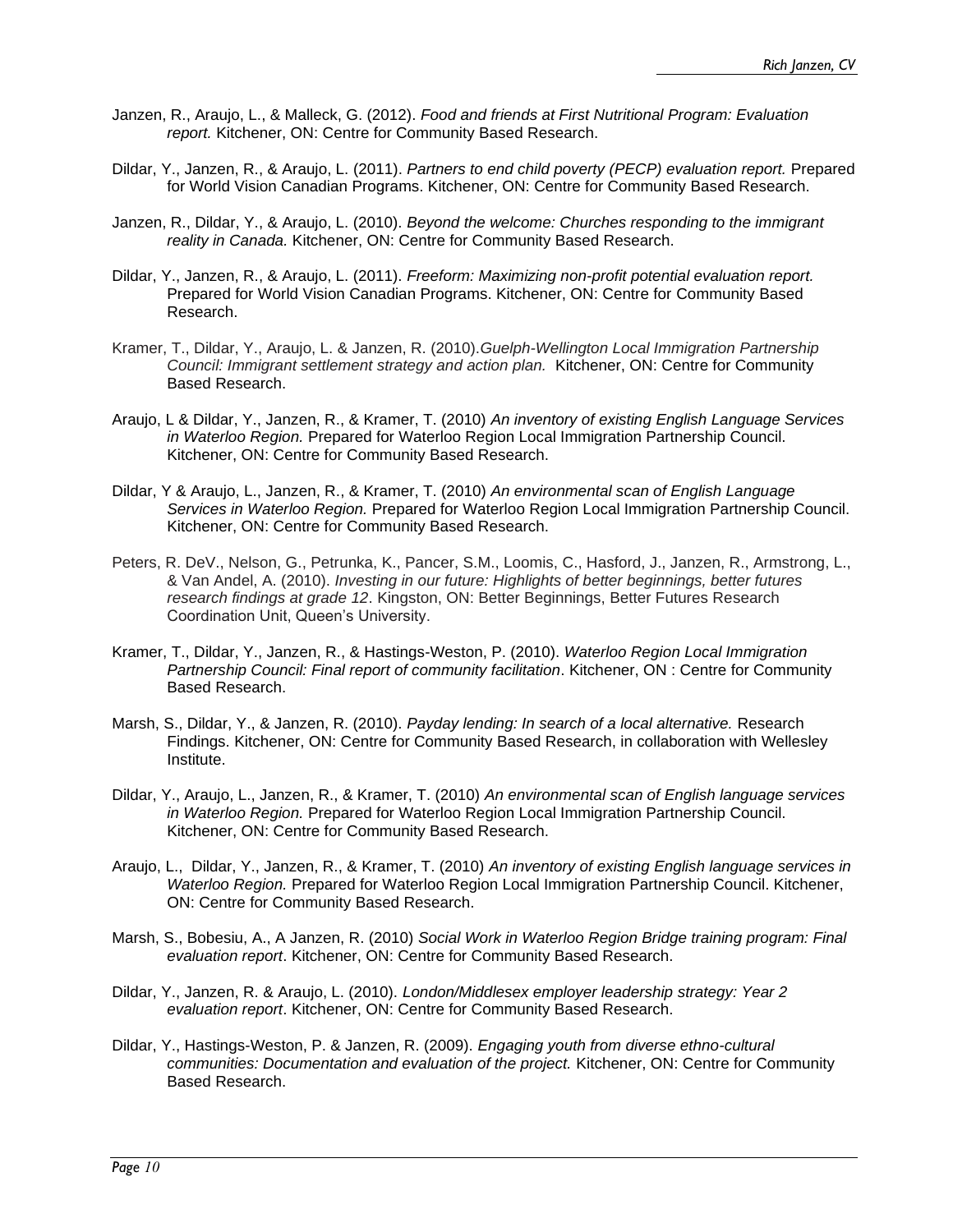- Dildar, Y., Janzen, R. & Abbott, A. (2009). *[London/Middlesex Employer Leadership Strategy: Year 1](file:///C:/Users/rich/AppData/Local/Packages/Microsoft.Office.Desktop_8wekyb3d8bbwe/rich/AppData/Local/Microsoft/Windows/PROJECTS/547%20LMIETF/FIRST%20YEAR/report/LMIEC%20First%20Year%20Evaluation%20Report%20Final.doc)  evaluation report*[. Kitchener, ON: Centre for Community Based Research.](file:///C:/Users/rich/AppData/Local/Packages/Microsoft.Office.Desktop_8wekyb3d8bbwe/rich/AppData/Local/Microsoft/Windows/PROJECTS/547%20LMIETF/FIRST%20YEAR/report/LMIEC%20First%20Year%20Evaluation%20Report%20Final.doc)
- Marsh, S., Bobesiu, A., & Janzen, R. (2009) *Social work in Waterloo Region Bridge training program: Phase two evaluation report.* Kitchener, ON: Centre for Community Based Research.
- Dildar, Y. & Janzen, R. (2009). *Final evaluation report for Waterloo Region Immigrant Employment Network (WRIEN)*. Kitchener, ON: Centre for Community Based Research.
- Lomotey, J., Marsh, S., Dildar, Y., & Janzen, R. (2009). *Exploring community impact of hate motivated crimes: A methodological report*. Submitted to the Department of Justice Canada. Kitchener ON: Centre for Community Based Research.
- Marsh, S., Bobesiu, A., & Janzen, R. (2009) *Social work in Waterloo Region Bridge training program: Phase One Evaluation Report.* Kitchener, ON: Centre for Community Based Research.
- Dildar, Y., Janzen, R., & Abbott, A. (2009). *[London/Middlesex Employer Leadership Strategy: First cycle](file:///C:/Users/rich/AppData/Local/Packages/Microsoft.Office.Desktop_8wekyb3d8bbwe/rich/AppData/Local/Microsoft/Windows/PROJECTS/547%20LMIETF/First%20Cycle/LMIEC%20First%20Cycle%20Report%20FINAL.ppt)  evaluation report*[. Kitchener, ON: Centre for Community Based Research.](file:///C:/Users/rich/AppData/Local/Packages/Microsoft.Office.Desktop_8wekyb3d8bbwe/rich/AppData/Local/Microsoft/Windows/PROJECTS/547%20LMIETF/First%20Cycle/LMIEC%20First%20Cycle%20Report%20FINAL.ppt)
- Marsh, S., Dildar, Y., & Janzen, R. (2008). *Somali Muslim Hate Crimes Summit conference proceedings*. Kitchener, ON: Centre for Community Based Research.
- Janzen, R., & Wiebe, D. (2008). *Regenerate 21:01: An evaluation framework*. Prepared for the Executive Board of the Canadian Conference of Mennonite Brethren Churches.
- Dildar, Y. & Janzen, R. (2008). *Engaging youth from diverse ethno-cultural communities: Summary of Year 1 Research Findings*. Kitchener, ON: Centre for Community Based Research.
- Dildar, Y. & Janzen, R. (2008). *Facilitating immigrant access to professional employment: Provincial promising practices.* A background paper. Kitchener, ON: Centre for Community Based Research.
- Lomotey, J., Janzen, R., Dildar, Y., Field, S., Omar, E., & Oguntuda, B. (2008). *Enhancing the sustainability of after-school programs.* Prepared for House of Friendship: Kitchener, ON: Centre for Community Based Research.
- Dildar, Y. & Janzen, R. (2008). *Evaluation of KW Newcomer PLAR Pilot Project An evaluation report.*  Kitchener, ON: Centre for Community Based Research.
- Janzen, R. & Dildar, Y. (2008). *An Atlantic Canada approach to immigrant employment. A region-wide logic model. PowerPoint presentation.* Kitchener, ON: Centre for Community Based Research.
- Janzen, R. & Dildar, Y. (2008). Y*ear two evaluation report for Waterloo Region Immigrant Employment Network (WRIEN)*. Kitchener, ON: Centre for Community Based Research.
- Janzen, R. & Dildar, Y. (2008). *An evaluation of Waterloo Region Vital Signs*. Kitchener, ON: Centre for Community Based Research.
- Lomotey, J., Janzen, R. & Field, S. (2007). *Paulander Needs and Resource Assessment Report*. Kitchener, ON: Centre for Community Based Research.
- Sue, P., Janzen, R., Davies, S. & Hogarth, K. (2007). *Pre-arrival services for immigrants to Ontario.* Chartwell Inc. and the Centre for Research and Education in Human Services. Toronto, ON.
- Newberry, J. & Janzen, R. (2007). *Integrated evaluation in the Best Start Pilot Communities: Moving to an evaluation workplan*. Kitchener, ON: Centre for Research and Education in Human Services.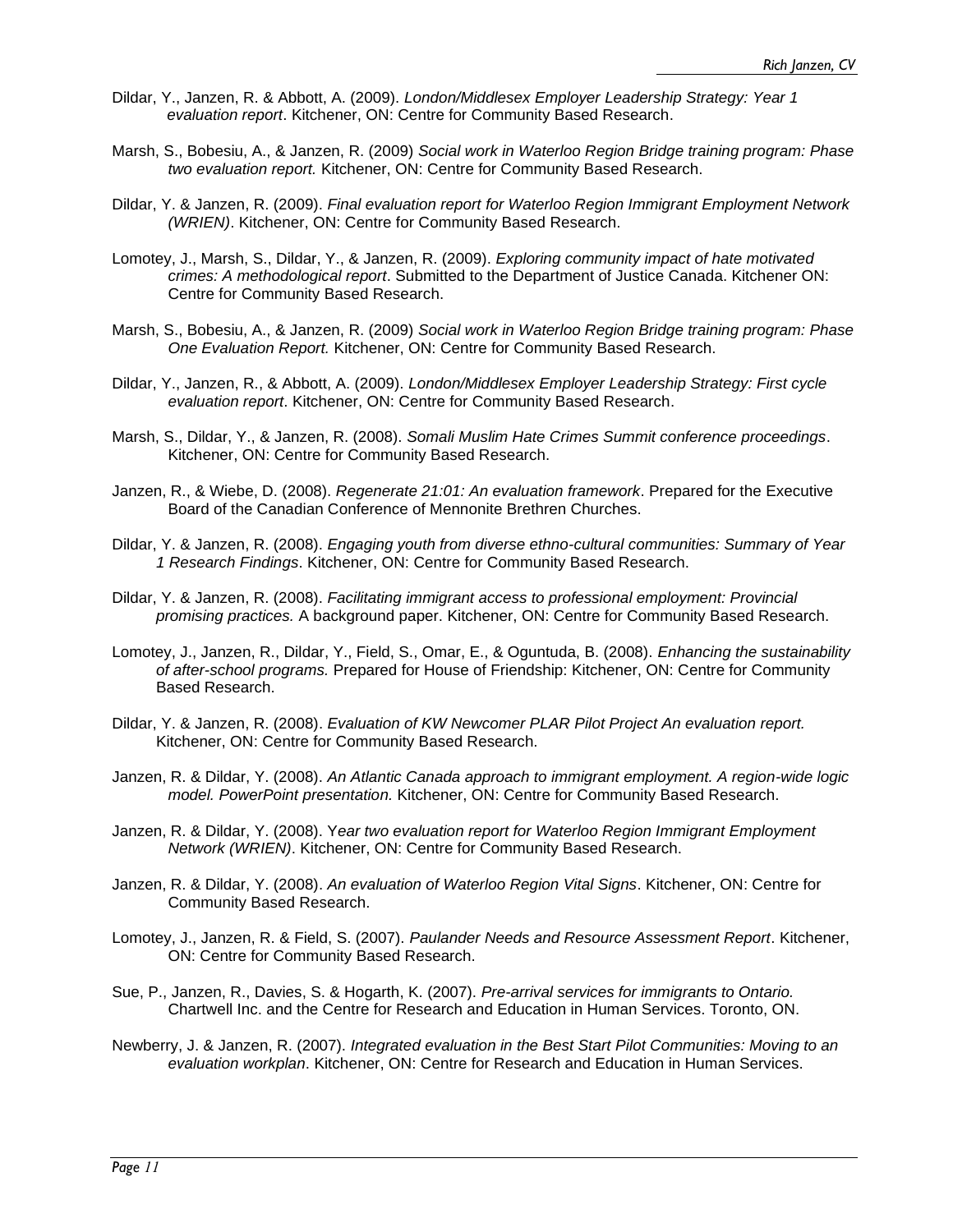- Wise, J., Ochocka, J. & Janzen, R. (2007). *Towards cultural empowerment conference proceedings*. Kitchener, ON: Centre for Research and Education in Human Services.
- Lomotey, J., Case, R., Delfine-Scozzari, M., Costoglou, P., Janzen, R. & Ochocka, J. (2006). *Developing a consumer-run housing co-op in Hamilton: A feasibility study.* Kitchener, ON: Centre for Research and Education in Human Services.
- Roderick, K., & Janzen, R. (2006). *A demographic profile of new participants: Ontario Community Action Program for Children intake data summary report.* Kitchener, ON: Centre for Research and Education in Human Services.
- Roderick, K., Janzen, R., Ochocka, J., Westhues, A., Jenkins, J. & Sandbeck, B. (2006). *Pathways to success: Immigrant youth at high school*. Kitchener, ON: Centre for Research and Education in Human Services.
- Case, R., Hausfather, N. & Janzen, R. (2006). *A unique response for unique needs in Waterloo Region: Defining the role of the Mennonite Coalition for Refugee Support.* Technical report to MCRS organizational review steering committee and MCRS board of directors. Kitchener, ON: Centre for Research and Education in Human Services.
- Case, R. & Janzen, R. (2006). *Strategic plan: Refining the role of the Mennonite Coalition for Refugee Support.* For MCRS board of directors. Kitchener, ON: Centre for Research and Education in Human Services.
- Janzen, R, Newberry, J. & Hogarth, K. (2006). *A national review of access to professions and trades processes for immigrants.* Kitchener, ON: Centre for Research and Education in Human Services.
- Janzen, R., & Sandbeck, B. (2006). *Community Action Program for Children of Waterloo Region: Final evaluation report*. Kitchener, ON: Centre for Research and Education in Human Services.
- Roderick, K., Janzen, R., Lomotey, J., & Kathy, H. (2006). *Timiskaming Brighter Futures Final Evaluation Report.* Kitchener, ON: Centre for Research and Education in Human Services.
- Roderick, K. & Janzen, R. (2006). *Living on a Survival Budget evaluation report.* Kitchener, ON: Centre for Research and Education in Human Services.
- Roderick, K., Janzen, R., Lomotey, J. & Gawley, A. (2005). *Final evaluation report for Brighter Futures for North Cochrane.* Kitchener, ON: Centre for Research and Education in Human Services.
- Roderick, K., Janzen, R. & Lomotey, J. (2005). *Final evaluation report for Rural Response for Healthy Children.* Kitchener, ON: Centre for Research and Education in Human Services.
- Roderick, K., Janzen, R., Lomotey, J. & Gawley, A. (2005). *Final evaluation report for Brighter Futures for South Cochrane.* Kitchener, ON: Centre for Research and Education in Human Services.
- Roderick, K., Janzen, R., Lomotey, J. & Vinograd, J. (2005). *Covering the bases: Final evaluation report for Bruce Grey Brighter Futures.* Kitchener, ON: Centre for Research and Education in Human Services.
- Case, R., Lomotey, J., Marengere, J., Cherry, L. & Janzen, R. (2005). *Community plan for improving services for people with HIV and communities at risk: Planning area 7: Waterloo, Wellington, Dufferin and Grey-Bruce.* Kitchener, ON: Centre for Research and Education in Human Services.
- Janzen, R., Hogarth, K., Currie, C. & Roderick, K. (2005). *Community Action Program for Children of Waterloo Region: Final evaluation report*. Kitchener, ON: Centre for Research and Education in Human Services.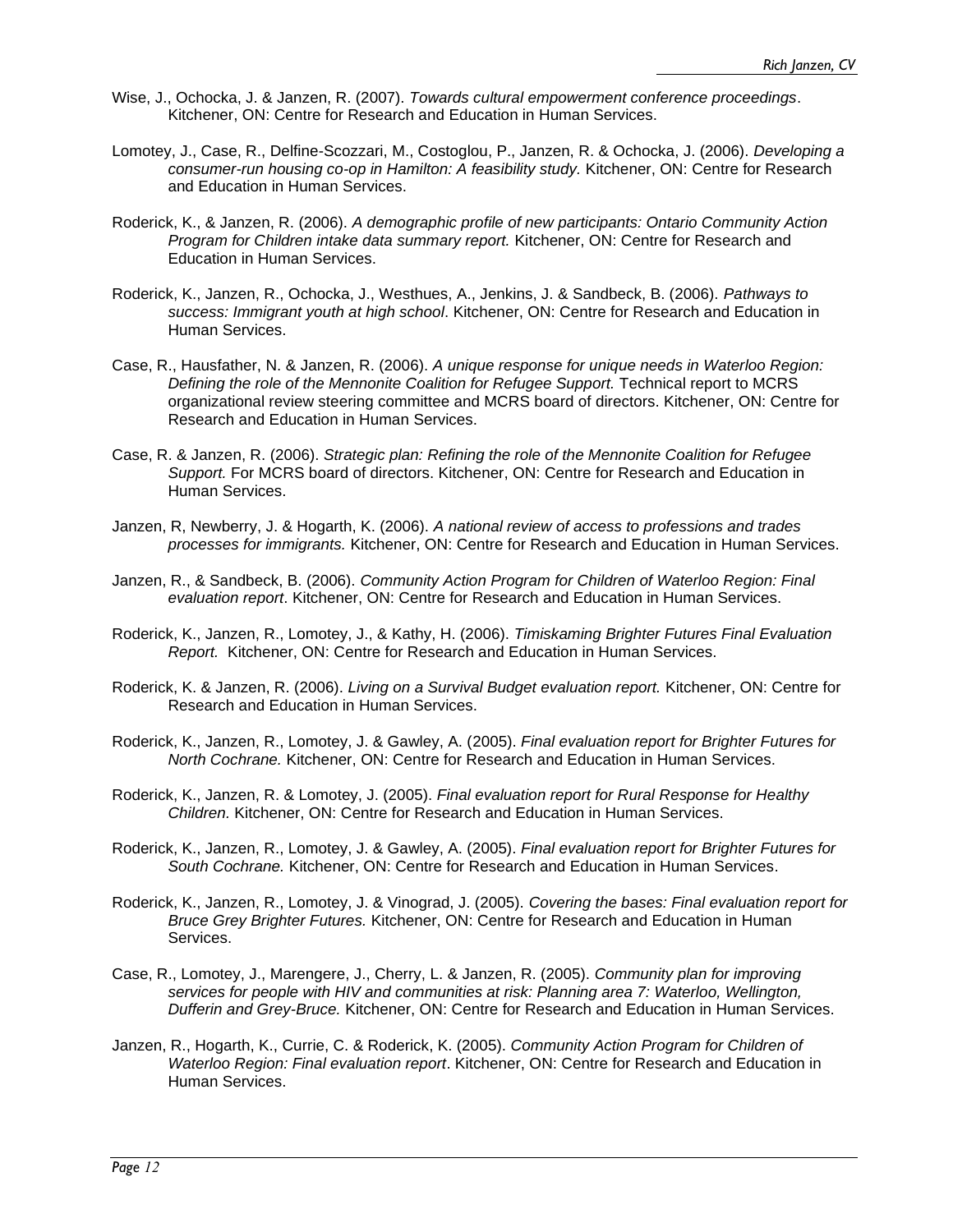- Lomotey, J., Janzen, R. & McKay, M. (2005). *Towards prosperity: Researching immigrant skills in Hamilton.* Paper prepared for the Immigrant and Refugee Employment Services Committee of the Hamilton Training Advisory Board. Kitchener, ON: Centre for Research and Education in Human Services.
- Janzen, R., Hatzipantelis, M. & Hogarth, K. (2005). *Immigrant skills summit Waterloo Region conference proceedings.* Kitchener, ON: Centre for Research and Education in Human Services.
- Hatzipantelis, M. & Janzen, R. (2005). *Think tank 2004 rural issues project*: *Final evaluation report* Kitchener, ON: Centre for Research and Education in Human Services.
- Hatzipantelis, M., Janzen, R. & Hogarth, K. (2005). *Employer initiatives. A discussion paper for the Immigrant Skills Summit Waterloo Region.* Kitchener, ON: Centre for Research and Education in Human Services.
- Hogarth, K. Janzen, R. & Hatzipantelis, M. (2005). *Qualification recognition and enhancement. A discussion paper for the Immigrant Skills Summit Waterloo Region*. Kitchener, ON: Centre for Research and Education in Human Services.
- Hatzipantelis, M., Janzen, R. & Hogarth, K. (2005). *Immigrant support. A discussion paper for the Immigrant Skills Summit Waterloo Region.* Kitchener, ON: Centre for Research and Education in Human **Services**
- Hatzipantelis, M., Janzen, R. & Hogarth, K. (2005). *Immigrant attraction. A discussion paper for the Immigrant Skills Summit Waterloo Region.* Kitchener, ON: Centre for Research and Education in Human Services.
- Janzen, R., Hatzipantelis, M. & Hogarth, K. (2005). *Foundations for a Waterloo Region immigrant employment council. A discussion paper for the Immigrant Skills Summit Waterloo Region.* Kitchener, ON: Centre for Research and Education in Human Services.
- Janzen, R., Hatzipantelis, M., Tokaci, A., Friesen, D. & Cullingworth, J. (2005). *An employment strategy for immigrants: Towards a new approach.* A PROMPT position paper. Kitchener, ON: Centre for Research and Education in Human Services.
- Janzen, R., Hogarth, K. & Hatzipantelis, M. (2004). *Towards prosperity: A national and provincial perspective on the need to utilize immigrant skills.* Background Paper prepared for the Immigrant and Refugee Employment Services Committee of the Hamilton Training Advisory Board. Kitchener, ON: Centre for Research and Education in Human Services.
- Janzen, R., & Currie, C. & Roderick, K. (2004). *Growing strong*. *Community Action Program for Children of Waterloo Region: Interim evaluation report*. Kitchener, ON: Centre for Research and Education in Human Services.
- Janzen R., Hatzipantelis, M., Vinograd, J., & Kellerman, M. (2004). *Good practice and resource guide. Community needs assessments and service evaluations in Military Family Resource Centres*. Directorate Military Family Services. Kitchener, ON: Centre for Research and Education in Human Services.
- Janzen R., Tokaci, A., Vinograd, J., Case, R., Cullingworth, J. & Fernandez, F. (2004). *In the public interest: Immigrant access to regulated professions in today's Ontario.* A PROMPT policy paper. Kitchener, ON: Centre for Research and Education in Human Services.
- Lomotey, J., Hatzipantelis, M., Currie, C. & Janzen, R. (2004). *Family dental health in Ontario: A snapshot of community stories.* Kitchener, ON: Centre for Research and Education in Human Services and Catholic Family Counselling Centre (Waterloo Region).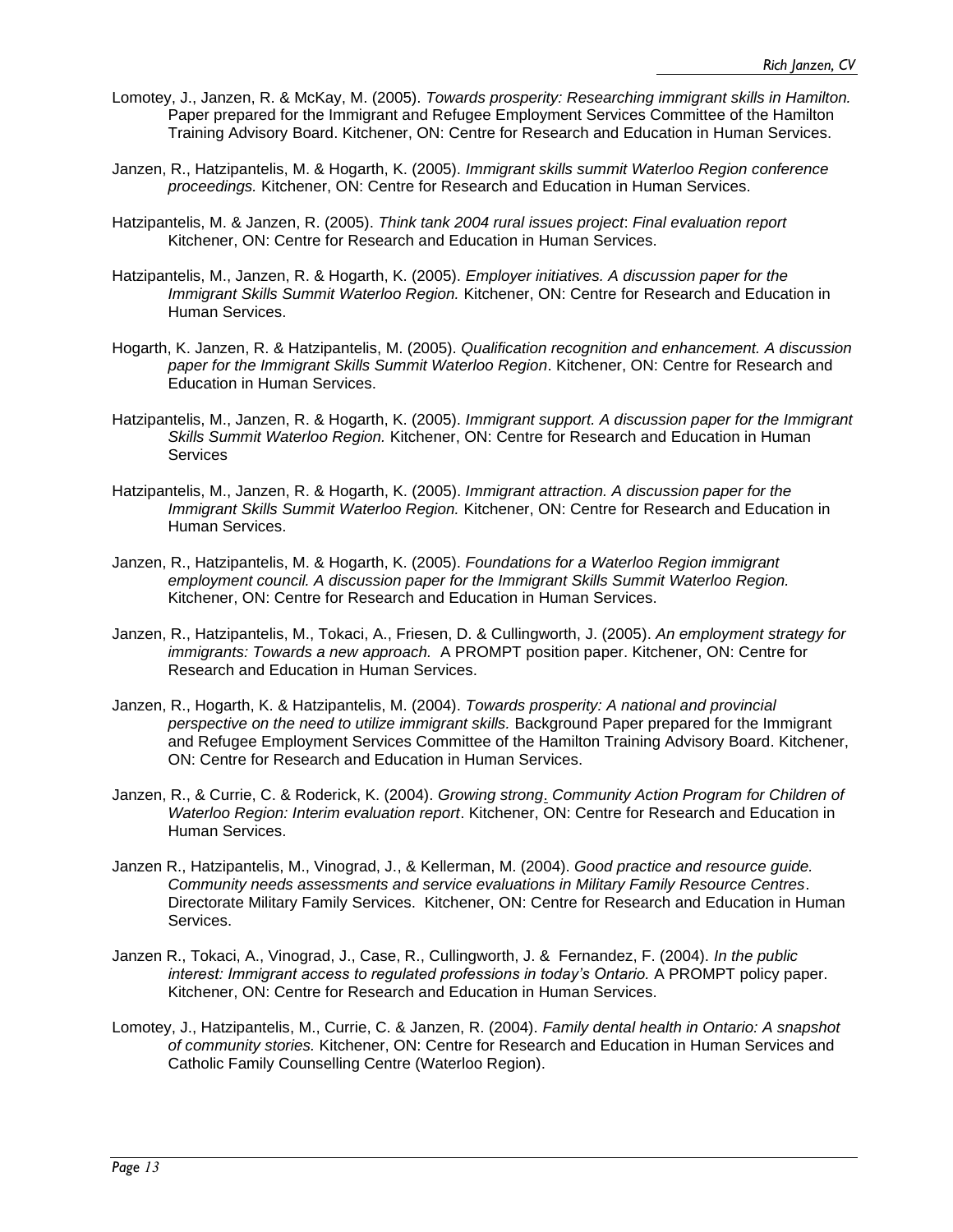- Janzen R., Lymburner, M., Case, R., Vinograd, J. & Ochocka, J. (2003). *Voices for change: Making use of immigrant skills to strengthen our communities*. (Waterloo Region, City of London & Grand Erie). Kitchener, ON: Centre for Research and Education in Human Services.
- Janzen, R. (2003). *Project Workplan for the Determining Family Dental Health Project.* Kitchener, ON: Centre for Research and Education in Human Services.
- Lomotey, J., Janzen, R. & Lymburner, M. (2003). *Getting to the root: Understanding and addressing intergroup youth conflict among Somali and other ethnic minority youth in Etobicoke*. Kitchener, ON: Centre for Research and Education in Human Services.
- Janzen R., Lymburner, M. & Gogic, S. (2003). *Labour market scan*. Waterloo Region, City of London & Brant, Haldimand and Norfolk Counties. Kitchener, ON: Centre for Research and Education in Human Services.
- Janzen, R. & Ochocka, J. (2003). *Project evaluation plan, training guide and custom toolkit*. Bruce Grey Brighter Futures. Kitchener, ON: Centre for Research and Education in Human Services.
- Janzen, R. & Kissin, A. (2003). *Community Action Program for Children of Waterloo Region: Final evaluation report.* Kitchener, ON: Centre for Research and Education in Human Services.
- Janzen, R. (2003). *Project evaluation plan, training guide and custom toolkit*. Community Action Program for Children of Waterloo Region. Kitchener, ON: Centre for Research and Education in Human Services.
- Janzen, R., Kissin, A. & Kuntz, S. (2003). *Ten years and counting: A case study of CAPC in rural settings.*  Community Action Program for Children of Waterloo Region. Kitchener, ON: Centre for Research and Education in Human Services.
- Janzen, R. & Kuntz, S. (2003). *Reflecting on changes in governance*. Community Action Program for Children of Waterloo Region. Kitchener, ON: Centre for Research and Education in Human Services.
- Janzen R. & Lymburner, M. (2003). *Access to professions and trades policy environmental scan.* Policy Roundtable Mobilizing Professions and Trades (PROMPT). Kitchener, ON: Centre for Research and Education in Human Services.
- Janzen R. (2002). *Catholic Family Counselling Centre program logic: A collective exercise.* Kitchener, ON: Centre for Research and Education in Human Services.
- Janzen R. (2002). *Taking stock of SAM: A half-day discussion about the seniors and medication (SAM) program.* Kitchener, ON: Centre for Research and Education in Human Services.
- Janzen R. (2002). *Information relevant for renewal.* Community Action Program for Children of Waterloo Region. Kitchener, ON: Centre for Research and Education in Human Services.
- Janzen, R., Botschner, J.V., Hayes, N. & Taylor, A. (2002). *Perth District Health Unit four year project plan: Promoting healthy pregnancy and child development*. Kitchener, ON: Centre for Research and Education in Human Services.
- Janzen, R., Hayes, N. & Taylor, A. (2002). *Perth District Health Unit four year project plan: Injury and family abuse prevention.* Kitchener, ON: Centre for Research and Education in Human Services.
- Janzen, R. (2002). *The civic participation of ethno-racial/aboriginal communities in London.* Kitchener, ON: Centre for Research and Education in Human Services.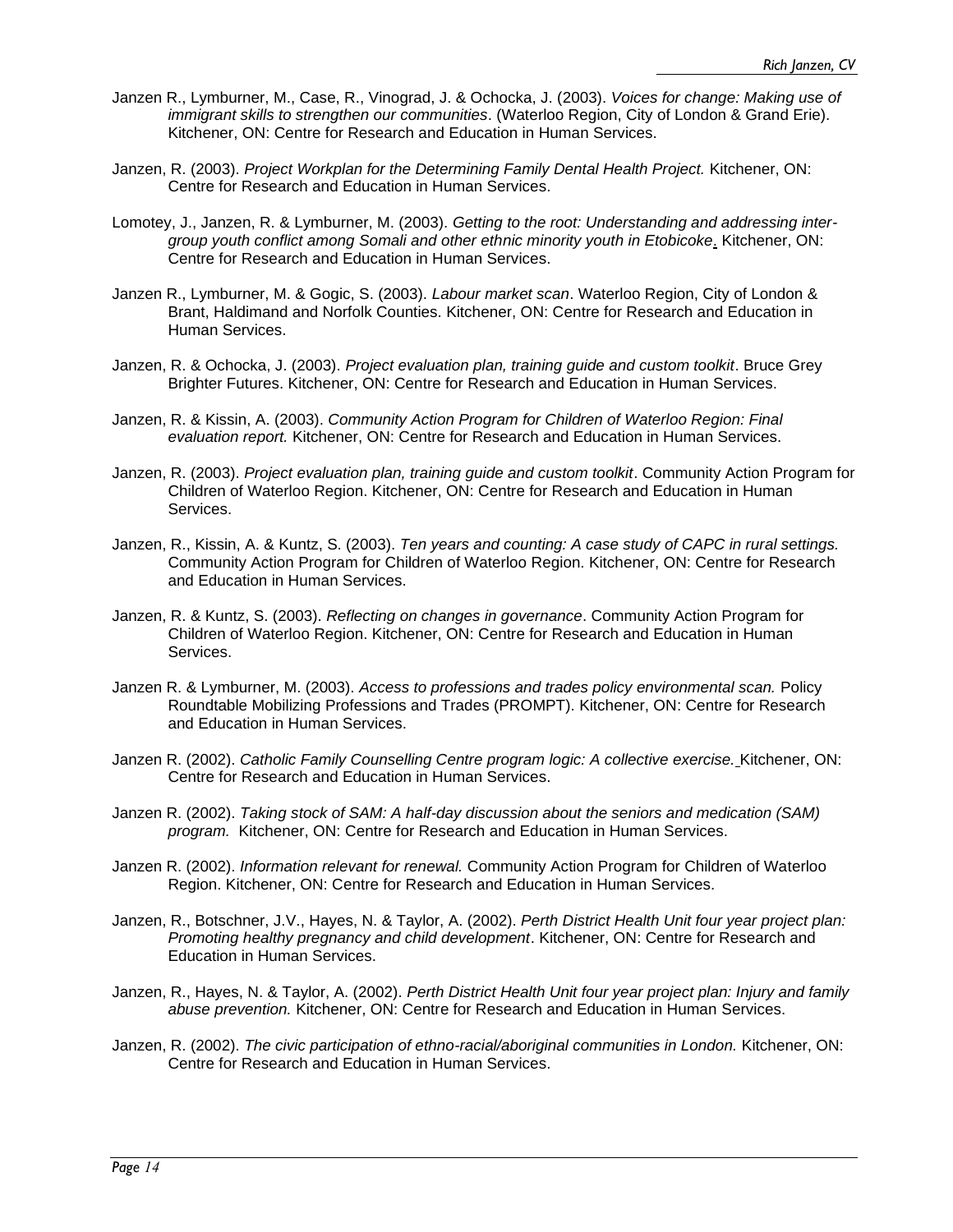- Janzen, R. & Kuntz, S. (2002). *Community action program for children of Waterloo Region: Final evaluation report.* Kitchener, ON: Centre for Research and Education in Human Services.
- Janzen, R. & Majstorovic, N. (2002). N*ext steps in making a change together: Final Report*. Kitchener, ON: Centre for Research and Education in Human Services and Skills for Change.
- Taylor, A., Janzen, R., Murtha, S. & Powell, B. (2002). *Creating a climate of safety: An evaluation of the school based social worker program in Huron and Renfrew Counties.* Kitchener, ON: Centre for Research and Education in Human Services.
- Janzen, R., Braun, H. & Guitar, L. (2001). *A rent bank for Waterloo Region: A feasibility study.* Kitchener, ON: Centre for Research and Education in Human Services.
- Janzen, R., Azmi, S. & Chakkalakal, A. (2001). *Making a change together: A resource handbook for promoting access to professions and trades for foreign-trained people in Ontario.* Kitchener, ON: Centre for Research and Education in Human Services and Skills for Change.
- Janzen R., Ochocka, J., Sundar, P. & Fuller, C. (2001): *Study of parenting issues of newcomer families in Ontario: Waterloo Region findings*. Kitchener, ON: Centre for Research and Education in Human Services.
- Ochocka, J., Janzen R., Anisef, P. & Murphy Kilbride, K. (2001): *Study of parenting issues of newcomer families in Ontario: Introduction to Final Reports.* Kitchener, ON: Centre for Research and Education in Human Services and Joint Centre of Excellence for Research on Immigration and Settlement.
- Anisef, P., Murphy Kilbride, K., Ochocka, J. & Janzen R., (2001): *Study of parenting issues of newcomer families in Ontario: Summary and Recommendations.* Kitchener, ON: Centre for Research and Education in Human Services and Joint Centre of Excellence for Research on Immigration and Settlement.
- Janzen R. (2001). *Final evaluation report of the Ontario Network for Access to Professions and Trades.* Kitchener, ON: Centre for Research and Education in Human Services.
- Janzen, R. (2000). *Community action program for children of Waterloo Region: Environmental scan.* Kitchener, ON: Centre for Research and Education in Human Services.
- Janzen, R. & Murtha, S. (2000). *Community action program for children of Waterloo Region: Final evaluation report.* Kitchener, ON: Centre for Research and Education in Human Services.
- Janzen, R., Ochocka, J. & D'Costa, B. (2000). *Routes to real work: Final evaluation report.* Kitchener, ON: Centre for Research and Education in Human Services.
- Murtha, S., Janzen, R. & Rice Roberts, A. *(2000). Books for birthdays: Evaluation report.* Kitchener, ON: Centre for Research and Education in Human Services.
- Janzen, R. & Sundar P. (2000). *Peer youth health worker project: Evaluation report*. Kitchener, ON: Centre for Research and Education in Human Services.
- Janzen, R., Ochocka, J., Seskar-Hencic, D., van de Hoef, S. & Williamson, H. (2000). *Immigrant youth in Waterloo Region*. Kitchener, ON: Centre for Research and Education in Human Services.
- Janzen, R. & Murtha, S. (2000). *Rural response for healthy children: Evaluation report.* Kitchener, ON: Centre for Research and Education in Human Services.
- Janzen, R., (1999). *Community action program for children of Waterloo Region: Renewal program rankings.*  Kitchener, ON: Centre for Research and Education in Human Services.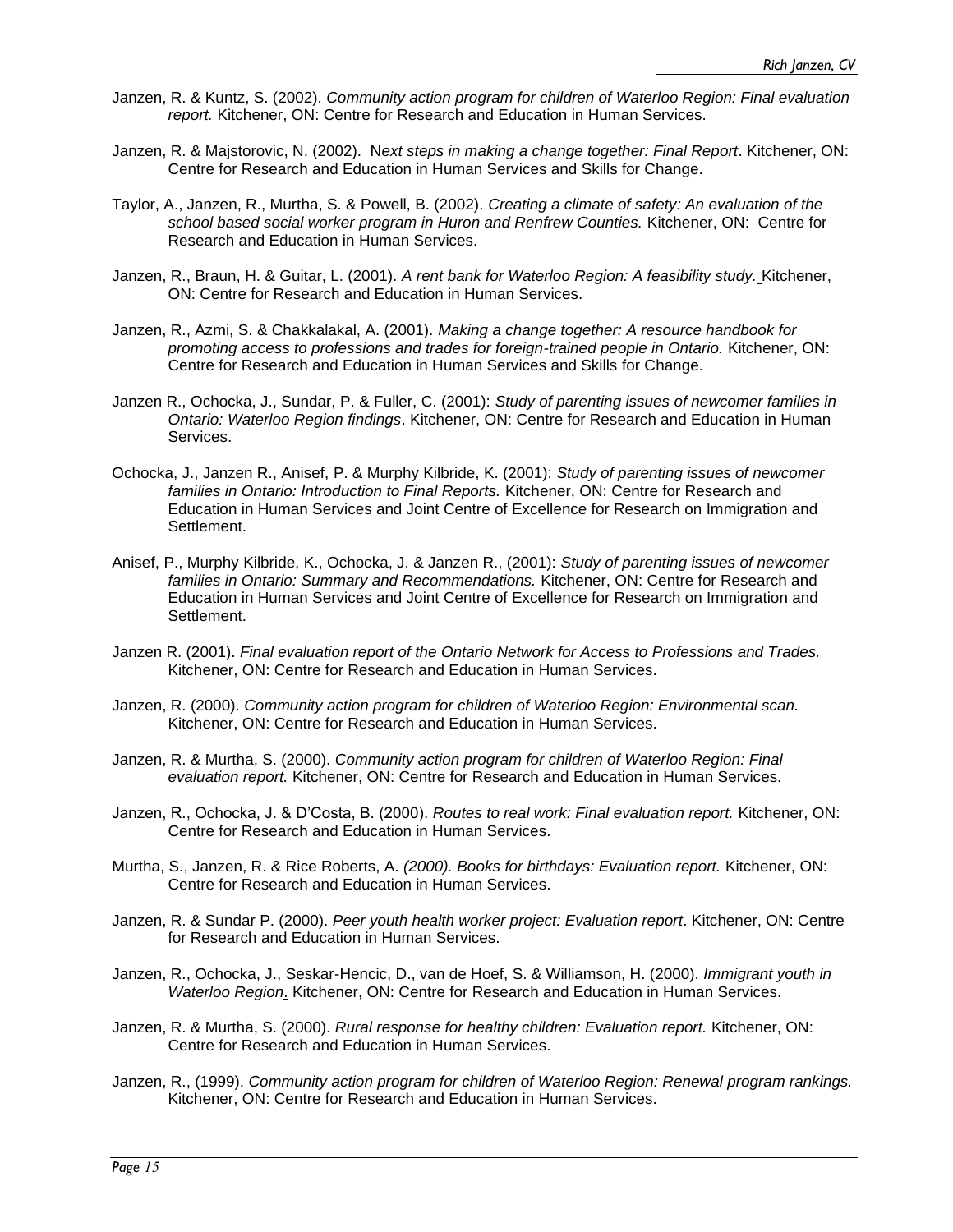- Janzen, R. & Quickfall, M. (1999). *Community action program for children of Waterloo Region: Final evalution report*. Kitchener, ON: Centre for Research and Education in Human Services.
- Janzen, R. & Brown, J. (1998). *Waterloo Region CAPC: Final evaluation report.* Kitchener, ON: Centre for Research and Education in Human Services.
- McGeown, M. & Janzen, R. (1998). *K-W Habilitation Services for adults evaluation review.* Kitchener, ON: Centre for Research and Education in Human Services.
- Janzen, R., Ochocka, J. & Wing Sang Wong, V. (1998). *Dignity and opportunity: Assessing the economic contribution of foreign trained newcomers.* Phase I report. Kitchener, ON: Centre for Research and Education in Human Services.
- Janzen, R. (1995). *A census atlas of North York.* North York Inter-Agency and Community Council. North York, ON.
- Janzen, R. & MacDonald, C. (1995). *Demographic information for the Jane-Finch area.* North York Inter-Agency and Community Council. North York, ON.
- Janzen, R. (1995). *Responding to cultural diversity in North York*. North York Inter-Agency and Community Council. North York, ON.
- Janzen, R. (1995). *North York profile in brief.* North York Inter-Agency and Community Council. North York, ON.
- Janzen, R. & Ali, S. (1995). *Who knows? Where to find demographic information about North York*. North York Inter-Agency and Community Council. North York, ON.
- Janzen, R. (1994). *Social development and land use planning in North York.* North York Inter-Agency and Community Council. North York, ON.
- Janzen, R. (1994). *Models of social planning: Survey of Ontario social planning councils.* North York Inter-Agency and Community Council. North York, ON.
- Janzen, R. (1994). *Cultural interpretation in North York: Building a model*. North York Inter-Agency and Community Council. North York, ON.
- Janzen, R. (1993). *What we have learned from the Show Boat controversy.* North York Inter-Agency and Community Council. North York, ON.
- Janzen, R. (1993). *The need for interpreter services in North York.* North York Inter-Agency and Community Council. North York, ON.
- Aviles, C., Janzen R., Kiernan, P. & Bullock, N. (1993) *Serving the whole community: Helping organizations deliver services which reflect a multicultural community.* Social Planning Council of Kitchener Waterloo. Kitchener, ON.

#### *e) Research Blogs/Open Editorials*

- Janzen, R. (2021). It Takes a Community to Welcome Refugees. Remember? Open Editorial in *The Waterloo Region Record.* [https://www.therecord.com/opinion/2021/12/01/it-takes-a-community-to](https://www.therecord.com/opinion/2021/12/01/it-takes-a-community-to-welcome-refugees-remember.html)[welcome-refugees-remember.html](https://www.therecord.com/opinion/2021/12/01/it-takes-a-community-to-welcome-refugees-remember.html)
- Janzen, R. (2021). *Let's Fund Community-Driven Research.* Reflections on Community Building blog series. Centre for Community Based Research. [Blog: Let's Fund Community-Driven Research](https://www.communitybasedresearch.ca/post/blog-let-s-fund-community-driven-research)  [\(communitybasedresearch.ca\)](https://www.communitybasedresearch.ca/post/blog-let-s-fund-community-driven-research)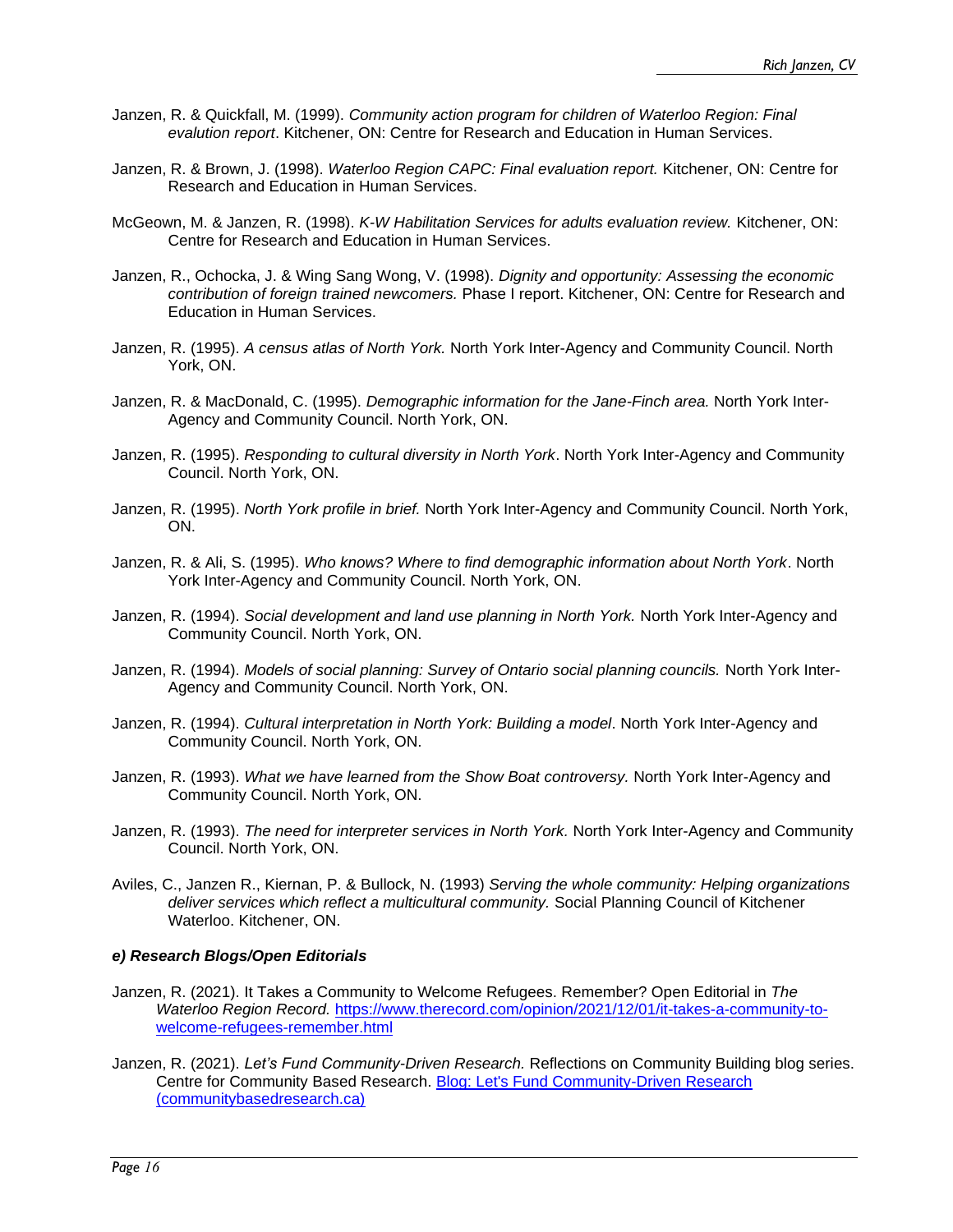- Janzen, R. (2020). *Building Community at a Distance.* Reflections on Community Building blog series. Centre for Community Based Research. [https://www.communitybasedresearch.ca/post/building](https://www.communitybasedresearch.ca/post/building-community-at-a-distance)[community-at-a-distance](https://www.communitybasedresearch.ca/post/building-community-at-a-distance)
- Basabose, J., & Janzen, R. (2020). *Weaving the Invisible Threads of Resilience.* Reflections on Community Building blog series. Centre for Community Based Research. <https://www.communitybasedresearch.ca/post/blog-weaving-the-invisible-threads-of-resilience>

Janzen, R. (2015). Our Heritage of Welcoming Refugees. Open Editorial in *The Waterloo Region Record.*

## *f) Conference Presentations*

- Janzen, R., Ochocka, J., Atallah, N., Kurfust, D. & Hamilton, L. (2021). Making evaluation meaningful: Building capacity for community-based evaluation in times of disruption. Workshop chair and presenter. *Pathways to Prosperity Conference, Online Workshop Series*. Waterloo, ON.
- Janzen, R., Ochocka, J., Atallah, N., & Hamilton, L. (2019). Building a community-based culture of evaluation. Workshop chair and presenter. *Pathways to Prosperity Conference*. Toronto, ON.
- Cresswell, J., Leonard, K., & Janzen, R. (2019). Illustrating the outcomes of community-based research. A case study of institutional transformation to support marginalized groups. *Mobilizing Knowledge on Newcomers Symposium*. Newcomer Research Network. University of Calgary. Calgary, AB.
- Janzen, R., & Ochocka, J. (2019). Excellence in community-based research with immigrants and refugees. Workshop presenter. *2019 National Metropolis Conference: 21th Annual Conference.* Halifax, NS.
- Janzen, R., Ochocka, J., Hamilton, L., & Atalla, N. (2019). Evaluating refugee programs: A national capacity-building project. Roundtable organizer and presenter. *2019 National Metropolis Conference: 21th Annual Conference.* Halifax, NS.
- Neufeld, R., & Janzen, R. (2019). Learning from and with Participatory Action Research: Constraints and Adaptations in a Youth-Peacebuilding Initiative in Haiti. *International Studies Association Conference*. Toronto, ON.
- Janzen, R. (2018). Pathways to engaging cultural diversity by Canadian Mennonite congregations. *Mennonite Historical Society of Canada's 50th Anniversary Conference*. A People of Diversity: Mennonites in Canada since 1970, Winnipeg, MB.
- Janzen, R., Brjnas, C., Cresswell, J. & Ramos, R. (2018). Faith and settlement partnerships: Current realties and future directions. Presenter and panel chair. *2018 National Metropolis Conference: 20th Annual Conference.* Calgary, AB.
- Janzen, R. (2017). Faith and settlement partnerships: Making them work. Presenter and session chair. *Pathways to Prosperity Conference*. Toronto, ON.
- Janzen, R. & Ochocka, J. (2017). Impact of the Syrian refugee influx on local systems of support. Presenter on a panel related to the role of the settlement sector, community members, and Local Immigration Partnerships in the resettlement of Syrian refugees. *Pathways to Prosperity Conference*. Toronto, ON.
- Janzen, R., English, K., Bedard, T., & Ochocka, J. (2017). Conducting collaborative research on faith and settlement partnerships. *C<sup>2</sup>U Expo 2017: For the Common Good.* Simon Fraser University, Vancouver, BC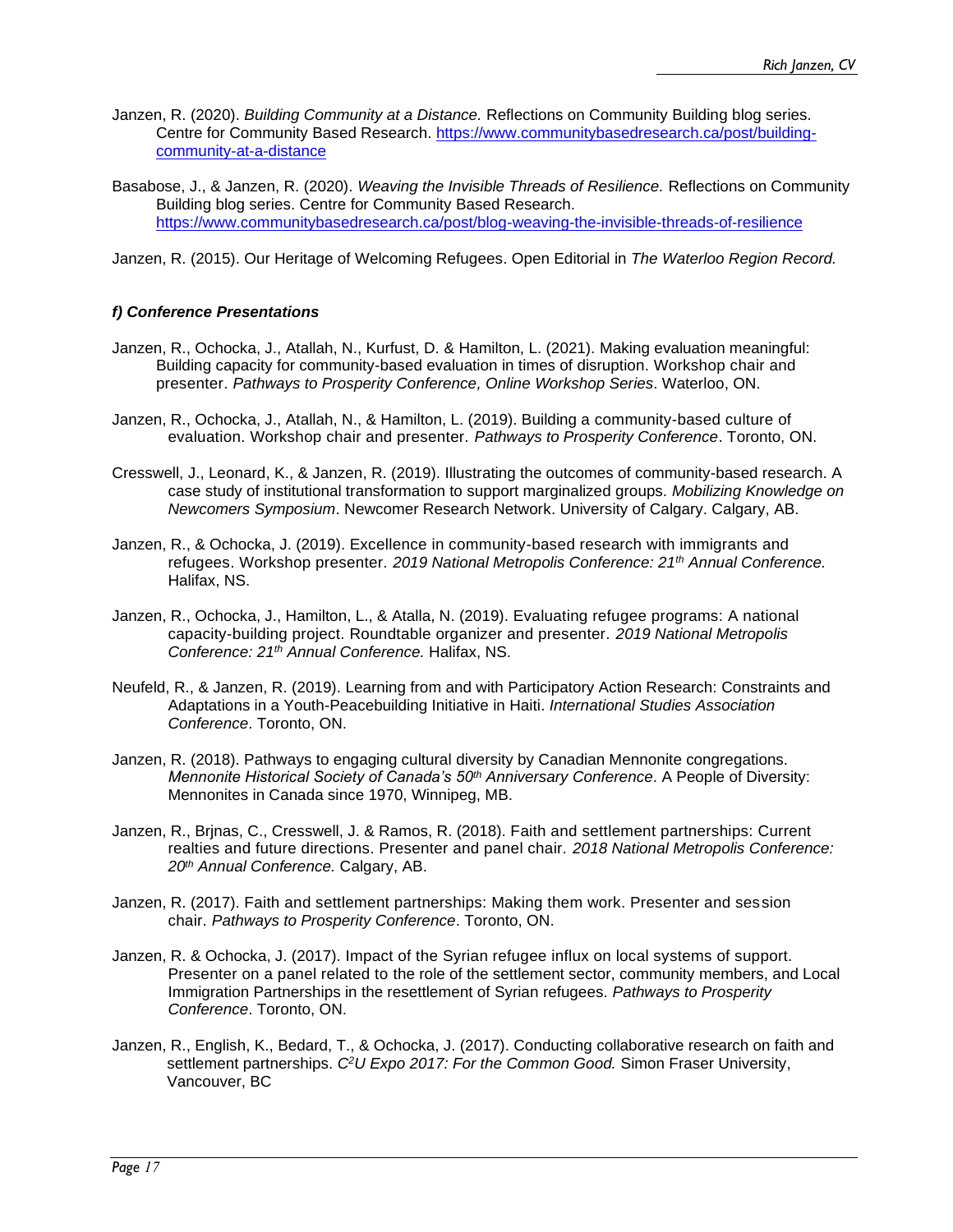- Ochocka, J., Janzen, R., Stobbe, A., & Taylor, M. (2017). Assessing excellence in community-based research: Beyond values and principles. *C<sup>2</sup>U Expo 2017: For the Common Good.* Simon Fraser University, Vancouver, BC
- Nusantara, C., & Janzen, R. (2017). Engaging diverse stakeholders in industrial disaster management through community-based research. *C<sup>2</sup>U Expo 2017: For the Common Good.* Simon Fraser University, Vancouver, BC
- Janzen, R. (2017). The impact of the Syrian refugee influx on local systems of support: Disruption leading to innovation. *2017 National Metropolis Conference: 19th Annual Conference.* Montreal, PQ.
- Janzen, R. (2017). Faith and settlement partnerships: Setting immigrants and Canada up for success. Presenter and panel chair. *2017 National Metropolis Conference: 19th Annual Conference.* Montreal, PQ.
- Janzen, R. (2016). Global refugee crises and local systems of support. Session chair and presenter on a community response to Syrian refugees in Waterloo Region. *Pathways to Prosperity Conference*. Ottawa, ON.
- Janzen, R. (2016). Churches, immigrants and peacebuilding: What we are learning in Canada. *Global Mennonite Peacebuilding Conference.* Conrad Grebel University College, Waterloo, ON.
- Esses, V., & Janzen, R. (2016). Roundtable discussion facilitator on research priorities for immigration to Ontario. *Pathways to Prosperity Conference*. Ottawa, ON.
- Watson, J., Chapman, M., & Janzen, R. (2015). Canadian congregational ministry practice with recent immigrants. *World Evangelical Theology Conference.* Toronto, ON.
- Ochocka, J., Janzen, R., de Grosbois, S., Stobbe, A., Fontan, J.M., & Findlay, I. (2015). Pursuing excellence in community based research: Clarifying and expanding on emerging indicators from the 2014 National Summit. *C<sup>2</sup>U Expo 2015: Citizen Solutions, Better World.* Carleton University, Ottawa, ON.
- English, K., Rodrigues, K., Janzen, R., & Ghomeshi, K. (2015). Evaluating in the midst of change: Working to improve the applied behaviour analysis (ABA) program. *C<sup>2</sup>U Expo 2015: Citizen Solutions, Better World.* Carleton University, Ottawa, ON.
- Carr, A., Ochocka, J., Janzen, R,. & van de Hoef, S. (2015). Just faith: Mobilizing people and knowledge through community-based research practices. *C<sup>2</sup>U Expo 2015: Citizen Solutions, Better World.* Carleton University, Ottawa, ON.
- Janzen, R., Watson, J., Ochocka, J., & Chapman, M. (2015). Learning to learn together: A faith-based guide to action for immigrant settlement. *C<sup>2</sup>U Expo 2015: Citizen Solutions, Better World.* Carleton University, Ottawa, ON.
- Janzen, R., Wilkinson, M., & Oegema, A. (2015). Broadening the conversation: Churches as settlement partners. *2015 National Metropolis Conference: 17th Annual Conference.* Vancouver, BC.
- Chapman, M., & Janzen, R. (2015). Learning to Learn from Each Other: Overarching Lessons About Churches and Immigrants. Congress 2015 of the Humanities and Social Sciences. Ottawa, ON.
- Janzen, R. (2014). Immigrant settlement and integration: Introducing a national research partnership. *Congress 2014*: *83rd Conferences of the Humanities and Social Sciences.* Canadian Society for the Study of Religion. St. Catharines, ON.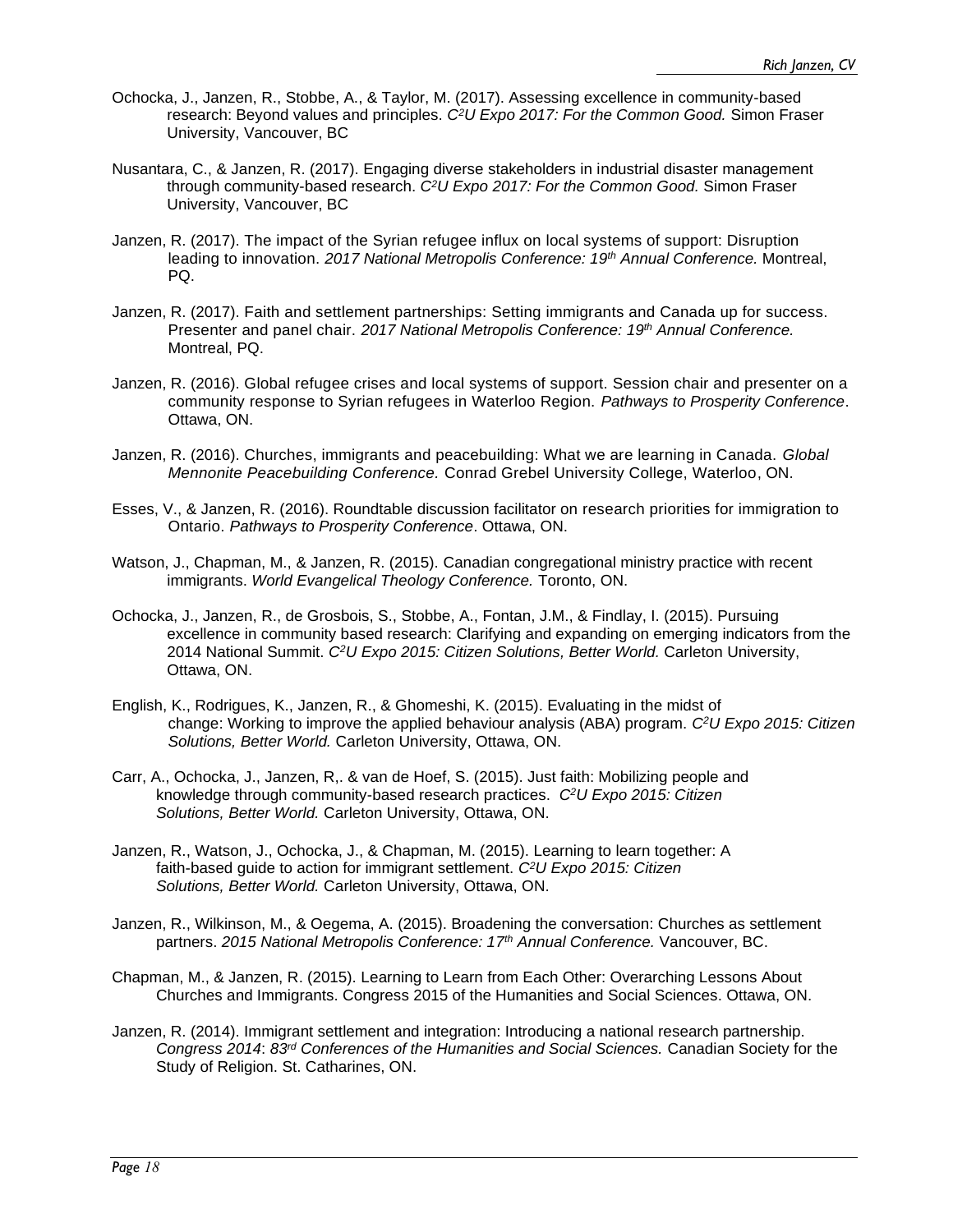- Janzen, R. & Araujo, L. (2013). Measuring hope for children living in poverty: Engaging stakeholders in evaluation at City Kidz. *CUExpo2013 Conference.* Corner Brook, Nfld.
- Ochocka, J., Janzen, R., Aumann, K., Duncan, S., Court, S., & Hart, A. (2013). Engaging voices, stories of change: Mobilizing community university partnerships and informing national agendas for change. *CUExpo 2013 Conference*. Corner Brook, Nfld.
- Ochocka, J., Janzen, R., DeGrosbois, S., Hawkins, L., Lydon, M. & Macaulay, A. (2013). Seeking meaningful engagement of community partners: Clarifying guiding principles of community-based research practice. *CUExpo 2013 Conference*. Corner Brook, Nfld.
- Janzen, R. (2012). Evaluating community participation as prevention: Life narratives of youth. Poster presentation at *Second Canadian Community Psychology Conference*, Waterloo, ON.
- d'Ailly, H., Janzen, R., & Ochocka, J. (2012). Planning transformative change for mental services for cultural linguistic communities. Presented at *15th Anniversary of Community-Campus Partnerships for Health Conference,* Houston, Texas.
- Janzen, R., Watson, J., & Chapman, M. (2012). Building on each other's strengths: A participatory action research (PAR) partnership on the need for churches to better respond to Canada's immigrant reality. Poster presentation presented at *15th Anniversary Community-Campus Partnerships for Health Conference*, Houston, Texas.
- Janzen, R. (2012). Immigration, integration and inclusion in Ontario Cities. Panel presentation at *Metropolis Conference*. Toronto, ON.
- Janzen, R., Ochocka, J., & Roth, D. (2011). Navigating community-university partnerships. *Community University Exposition 2011*. Waterloo, ON.
- Watson, J., Janzen, R., Chapman, M., Dildar, Y., & Clark, J. (2011). Churches responding to the immigrant reality in Canada: A national participatory action research project. *Community University Exposition 2011*. Waterloo, ON.
- Dildar, Y., Janzen, R., Seskar-Hencic, D., & McFadden, P. (2011). Evaluation shaping the comprehensive community initiative: The case for Waterloo Region Immigrant Employment Network. *Community University Exposition 2011*. Waterloo, ON.
- Ochocka, J., & Janzen, R. (2011). Community based research and social innovation: The Centre for Community Based Research. Poster presentation. *Community University Exposition 2011*. Waterloo, ON.
- Dildar, Y., Kramer, T., Janzen, R., Walton-Roberts, M., & Hennebry, J. (2011). Settling, working and belonging: An innovative and collaborative approach to intergrating newcomers. *Community University Exposition 2011*. Waterloo, ON.
- Ochocka, J., & Janzen, R. (2011). Knowledge mobilization through theatre: Cutting to the heart of research. *Community University Exposition 2011*. Waterloo, ON.
- Janzen, R. (2010). Putting God in the logic model: A national faith-based evaluation framework*. Annual Canadian Evaluation Society Conference.* Victoria, BC.
- Janzen, R. (2010). The narrative potential to inform collective action. *Narrative Matters.* Fifth Biennial Interdisciplinary Conference on Narrative Research, Perspectives, and Approaches across the Humanities and Social Sciences. Fredericton, NB.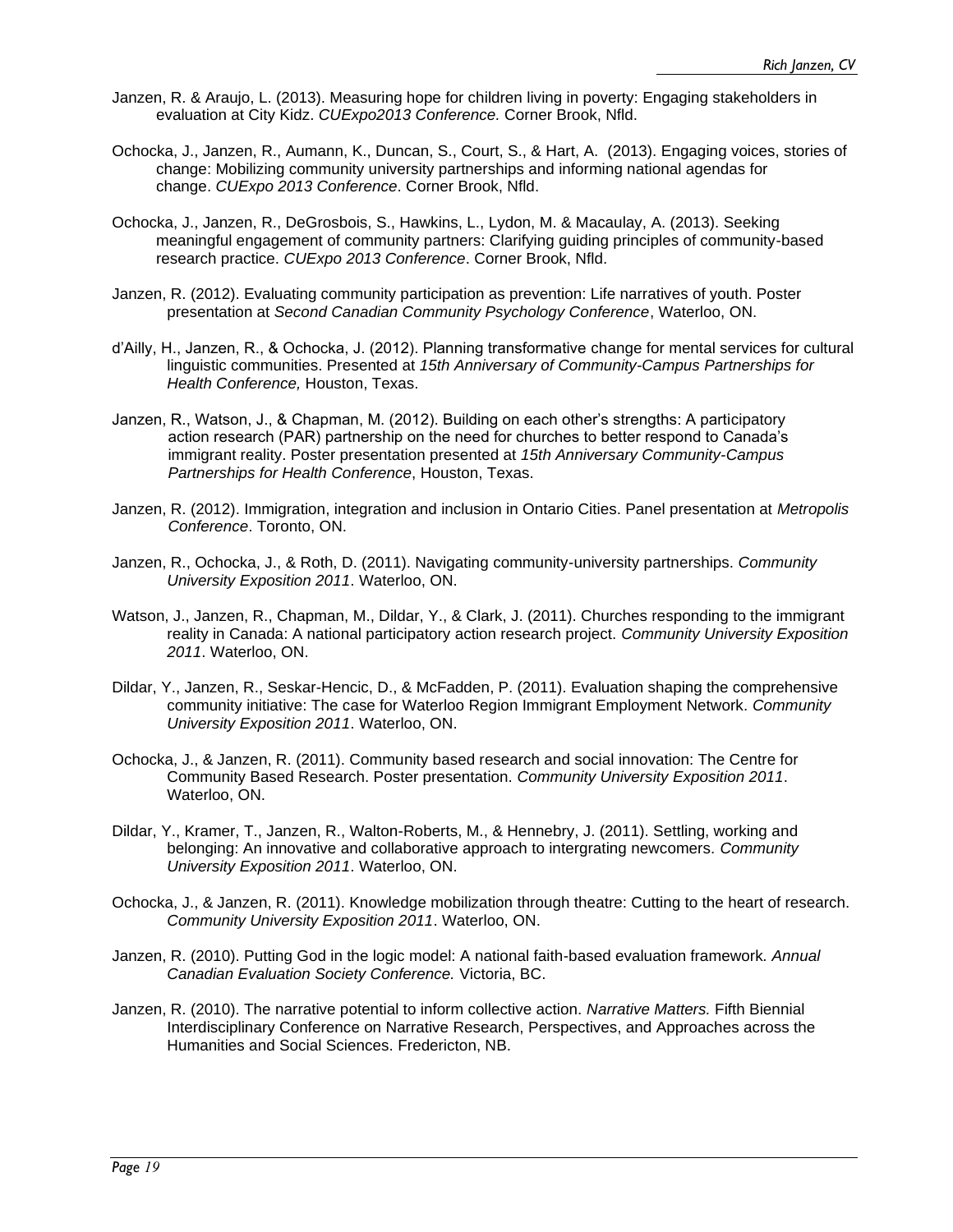- Janzen, R., Walton-Roberts, M., & Ochocka, J. (2009). Immigrant integration and inclusion in Waterloo Region. *81st Conferences of the Canadian Political Science Association, Congress of the Humanities and Social Sciences*. Ottawa, ON.
- Janzen, R., Nelson, G., Trainor, J., & Ochocka, J. (2009). Participatory action research and evaluation with mental health self-help groups and organizations: A theoretical framework. *117th Annual Convention of the American Psychological Association, Division of Community Psychology*. Toronto, ON.
- Nelson, G., Janzen, R., Ochocka, J., & Trainor, J. (2009). Putting values into practice: Public policy and the future of mental health consumer-run organizations. *Society for Community Research and Action 12th Biennial Conference,* Montclair, NJ.
- Janzen, R., Ochocka, J., & Moorlag, E. (2008). Invitation into the taboo: Engaging ethno-racial communities in mental health research. *Community University Exposition 2008*. Victoria, B.C.
- Moorlag, E., Ochocka, J., Janzen, R., & Marsh, S. (2008). Seeing the "C" in community university partnerships: Pathways between diversity engagement and community research. *Community University Exposition* 2008. Victoria, B.C.
- Ochocka, J. & Janzen, R. (2008). Social Innovation: The Centre for Community Based Research celebrates twenty five years. *Community University Exposition 2008*. Victoria, B.C.
- Ochocka, J., Moorlag, E., Marsh, S. & Janzen, R. (2008). Challenges and solutions in university and community partnerships. *Community University Exposition 2008*. Victoria, B.C.
- Westhues, A., Ochocka, J., Jacobson, N., Simich, L., Maiter, S., Janzen, R. & Fleras, A. (2008). Developing theory from complexity. Presentation co-author for the *2nd Qualitative Research on Mental Health Conference*. Tampere Hall, Tampere, Finland.
- Janzen, R., Ochocka. J. & Marsh, S. (2008). Knowledge mobilization through theatre. *Second International Conference on Community Psychology*. Lisbon, Portugal.
- Janzen, R. (2008). Immigrant employment as a community concern: Using participatory action research (PAR) to mobilize diverse stakeholders Towards Immigrant Employment. *Second International Conference on Community Psychology*. Lisbon, Portugal.
- Ochocka. J. & Janzen, R. (2008). Using participatory action research with immigrant populations. *Second International Conference on Community Psychology*. Lisbon, Portugal.
- Wosinski, M., Ochocka, J., Janzen, R, Arcidiacono, C., Tuccillo, M., Bokszczanin, A., Cummingham, L. & Winkowska-Nowak, K. (2008).Why global networking? University-community partnership of social action research network. *Second International Conference on Community Psychology*. Lisbon, Portugal.
- Janzen, R. (2007). Evaluating a community's response to cultural diversity: The Waterloo Region Immigrant Employment Network. *Canadian Evaluation Society Conference*. Winnipeg, Manitoba.
- Janzen, R. (2007). Taking Culture Seriously in Community Mental Health: Overview of a Community University Research Alliance. Poster presentation at the *Canadian Evaluation Society Conference*. Winnipeg, Manitoba.
- Janzen, R. (2007). Responding to diversity in community mental health: Towards Cultural Empowerment. Panel chair and theoretical overview for the *Ninth National Metropolis Conference*, Toronto, ON.
- Janzen, R. (2007). Why a rethink of community mental health is needed within multicultural Canada. *Ninth National Metropolis Conference*, Toronto, ON.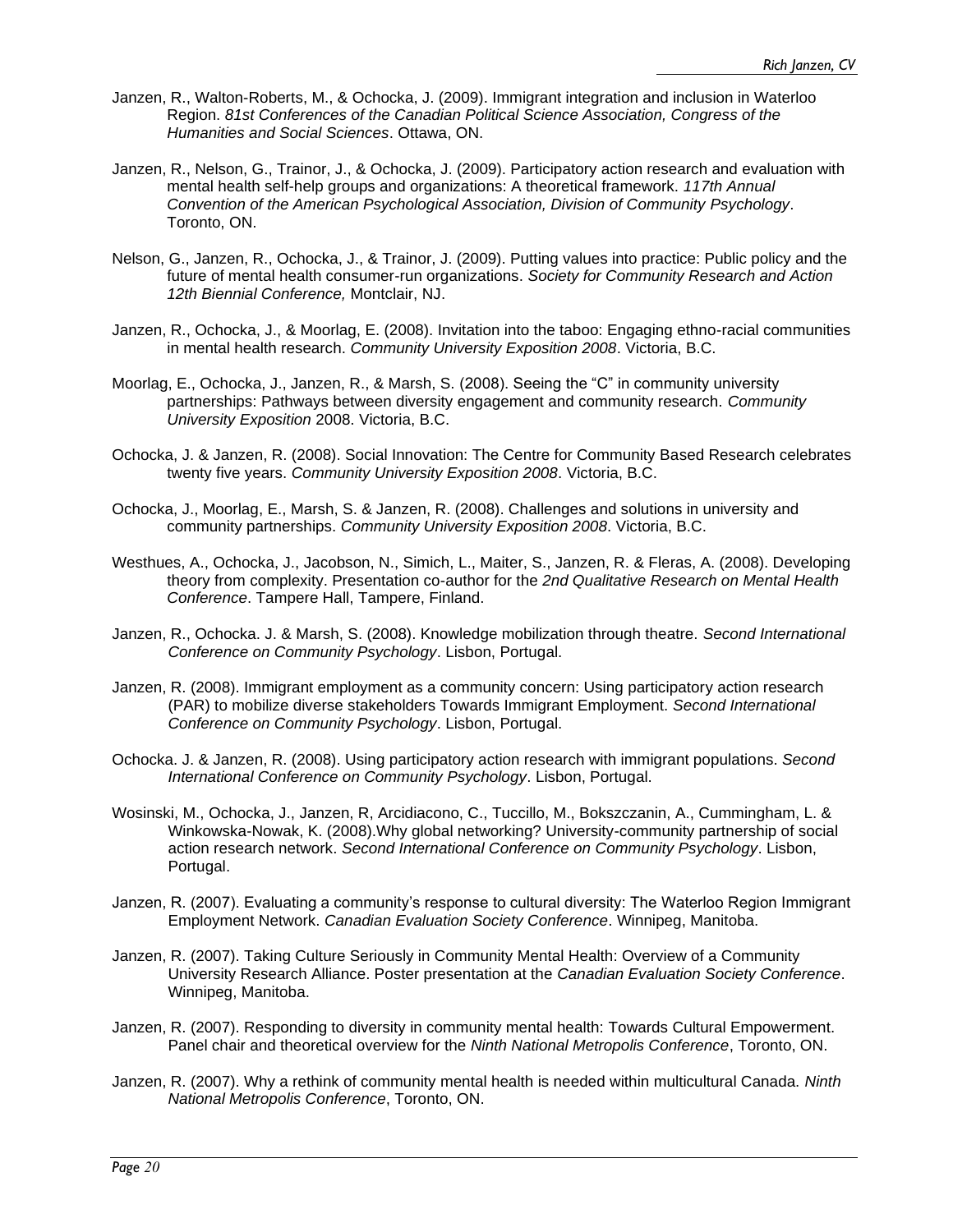- Ochocka, J. & Janzen, R. (2006). Participatory action research & needs assessment: Mobilizing culturally diverse communities. *Second International Congress of Qualitative Inquiry*, Urbana-Champaign, Illinois.
- Janzen, R. & Hogarth, K. (2006*).* Engaging multiple stakeholders towards social change: The Immigrant Skills Initiative. *Second International Congress of Qualitative Inquiry,* Urbana-Champaign, Illinois.
- Wise, J., Ochocka, J., Janzen, R. & Roderick, K. (2006). Engaging ethno racial communities on sensitive Issues: Gaining entrée in a community mental health project*. Second International Congress of Qualitative Inquiry*, Urbana-Champaign, Illinois.
- Westhues, A., Janzen, R & Ochocka, J. (2006). Engaging communities through open forums: The Immigrant Youth in Schools project. *Second International Congress of Qualitative Inquiry, Urbana-Ch*llinois.
- Ochocka, J. & Janzen, R. (2006). Participatory action research & mental health consumer survivors: Imagining a new future. *Second International Congress of Qualitative Inquiry*, Urbana-Champaign, Illinois.
- Ochocka, J, & Janzen R. (2006). Setting the stage for mental health knowledge mobilization in cultural diversity. *Making Gains in Mental Health and Addictions*. Healthcare Transformation in Ontario: Evolution or Revolution? Fourth Annual Conference, Toronto, ON.
- Janzen, R., & Ochocka, J, (2005). An evaluation of system-level activities and impacts of mental health consumer/survivor initiatives*.* Presentation at *Crossing Borders, Crossing Boundaries. Joint ES/AES* Conference (Canadian Evaluation Society; American Evaluation Association), Toronto, ON.
- Janzen, R., Hogarth, K. & Hatzipantelis, M. (2005). Needs assessment as community mobilization: The Immigrant Skills Initiative of Waterloo Region*.* Presentation at *Crossing Borders, Crossing Boundaries*. *Joint CES/AES Conference (Canadian Evaluation Society; American Evaluation Association), Toronto*, ON.
- Lomotey, J., Hatzipantelis, M. & Janzen, R. (2005). Family dental stories: An assessment of the social inclusiveness of dental policy in Ontario. Poster presentation at *Crossing Borders, Crossing Boundaries. Joint CES/AES Conference (Canadian Evaluation Society; American Evaluation Association),* Toronto, ON.
- Nelson, G., Ochocka, J. & Janzen, R. (2005). A comprehensive evaluation framework for mental health: Consumer/survivor organizations: Participation, conceptualization, design and action*.* Presentation co-author for *Crossing Borders, Crossing Boundaries*. *Joint CES/AES Conference (Canadian Evaluation Society; American Evaluation Association*), Toronto, ON.
- Ochocka, J, &.Janzen R. (2005). Considering both power & culture in community mental health: Towards a model of cultural empowerment. *Multicultural Days Conference*, Brock University, St. Catharines, ON.
- Ochocka, J, &.Janzen R. (2004). Towards a model of cultural empowerment: Considering both power and culture in community mental health. *Making Gains in Mental Health and Addictions Conference* Toronto, ON.
- Janzen R. & Ochocka, J. (2004). The benefits of consumer/survivor initiatives for service systems and communities. Presentation at the Fifth International Interdisciplinary Conference *Advances in Qualitative Methods*. Edmonton, AB.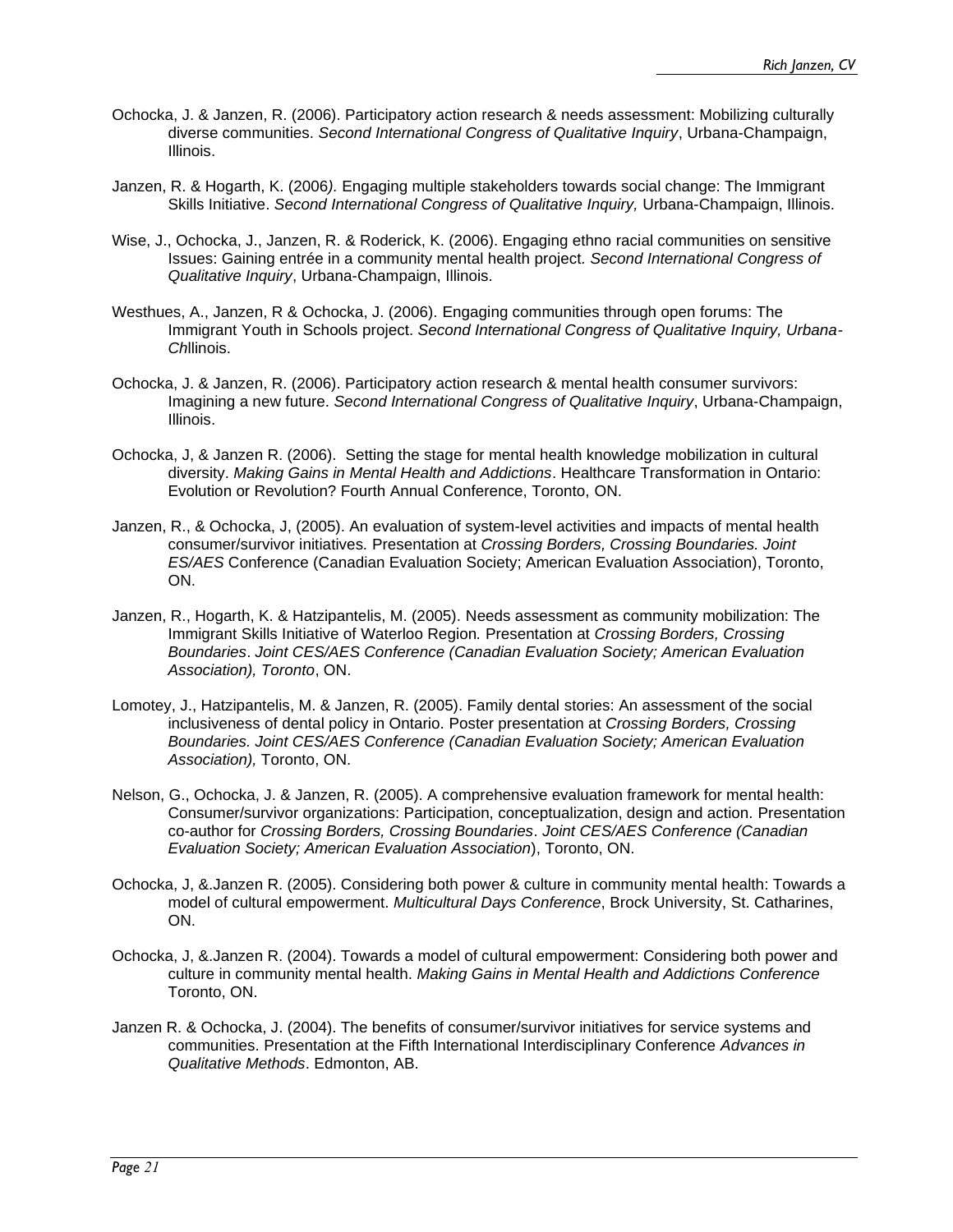- Ochocka, J. & Janzen R. (2004). Participatory action approach to evaluate consumer/survivor initiatives in Canada. Fifth International Interdisciplinary Conference *Advances in Qualitative Methods*. Edmonton, AB.
- Janzen, R., Nelson, G. & Ochocka, J. (2003). The place of consumer/survivor initiatives in stories of recovery. *Fourth International Interdisciplinary Conference Advances in Qualitative Methods*. Banff, AB.
- Nelson, G., Janzen, R., Troeger, A. & Sherman, D. (2003). Meaningful involvement: Participatory action research within a community mental health study. *Canadian Psychological Association*, 64th Annual Convention. Hamilton, ON.
- Nelson, G., Ochocka, J., Janzen, R., Troeger, A. & Chapman, R. (2002). A longitudinal study of consumer/survivor initiatives in community mental health in Ontario: Research process and preliminary findings. *International Association of Psychosocial Rehabilitation Services,* 27th Annual Conference. Toronto, ON.
- Janzen, R. & Chakkalakal, A. (2002). Making a change together: Promoting better access to professions and trades in Ontario. *NATCON Conference,* Ottawa, ON.
- Ochocka, J. & Janzen R. (2001). Parenting issues of newcomer families in Ontario, *Fifth National Metropolis Conference*, and Ottawa, ON.
- Ochocka, J. & Janzen, R. (2000) Newcomer youth settlement: Needs, services and emerging best practices. *Fifth International Metropolis Conference*, Vancouver.
- Janzen, R. (1992). Case studies in participatory research. *Canadian Psychology Association Annual Conference*, Quebec City, PQ.

#### **g) Guest/Keynotes Presentations**

*Community-Based Evaluation in Community Sponsorship*. Panelist at an international live on-line event for the SHARE (European Settlement Network) Quality Sponsorship Network. June 2021.

*Monitoring and Evaluation in Community Sponsorship*. Panelist at an international live on-line event for the Global Refugee Sponsorship Initiative. June 2020.

*Building Community at a Distance.* Keynote presenter at a national live on-line event for the Canadian Refugee Sponsorship Agreement Holders Association. June 2020.

*Becoming Neighbours at a Distance*. Keynote presenter at live on-line event marking World Refugee Day in Waterloo Region. June 2020.

*Faith and Settlement Partnerships.* Presentation to Faith and Welcoming Communities Forum. Hosted by North Toronto Local Immigration Partnership. Toronto, ON. March 2019*.*

*Youth-led Community-Based Research in the Ann Viv Ansman Program in Haiti.* Presentation at Conrad Grebel University College, Waterloo, Ontario. January 2019

*Youth-led Community-Based Research in the Ann Viv Ansman Program in Haiti.* Presentation to Canadian Embassy, Port-au-Prince, Haiti. November 2018

*Youth-led Community-Based Research in the Ann Viv Ansman Program in Haiti.* Presentation to Global Affairs Canada, Ottawa, Ontario. October 2018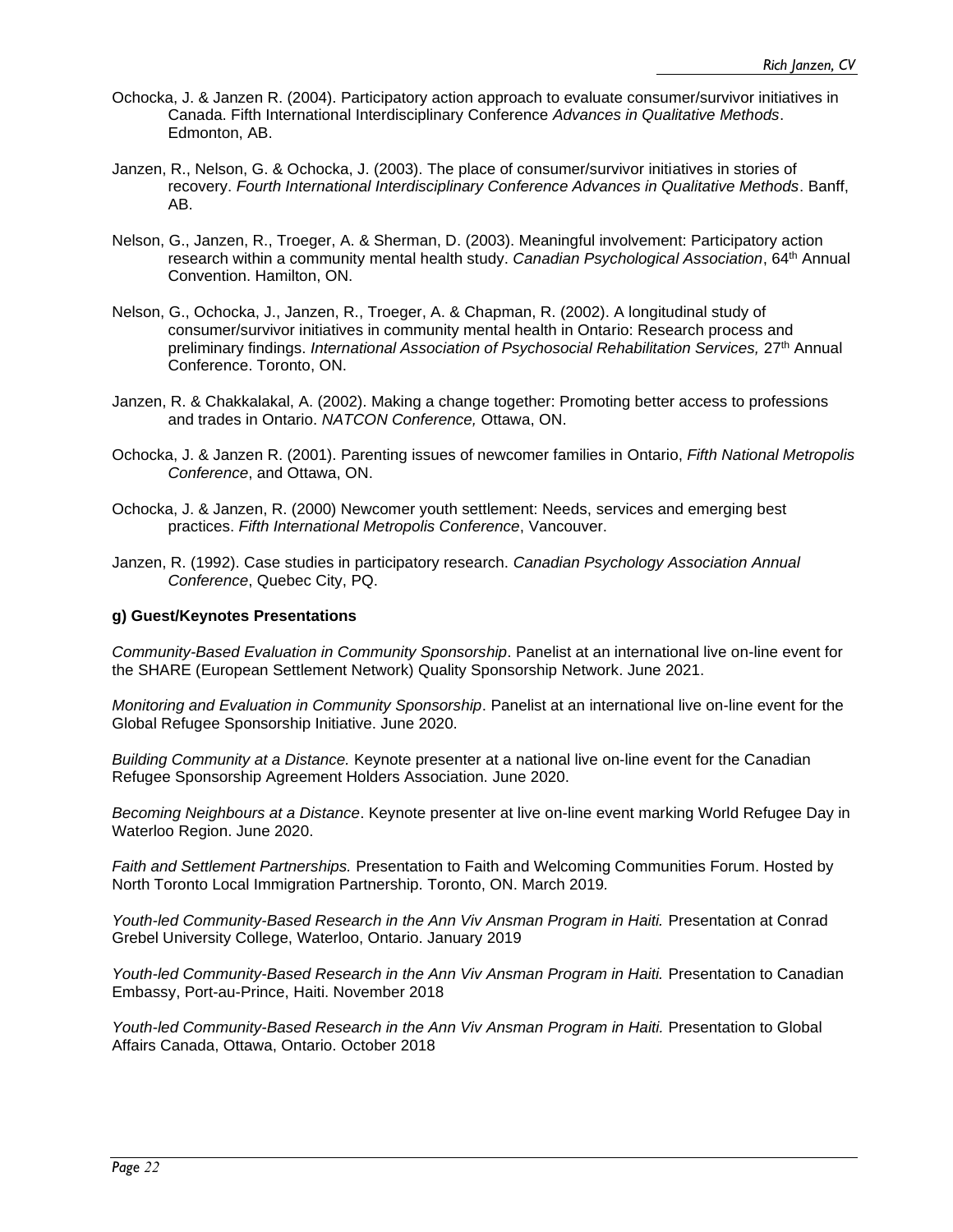*The Impact of the Syrian Refugee Influx and Local Systems of Support: Disruption Leading to Innovation*. Presentation to policy-makers at Immigration, Refugees, and Citizenship Canada (IRCC). Ottawa, Ontario. March 2018.

*Taking Faith Seriously in Newcomer Family Support*. Panel presentation at the Symposium on Gender, Family, and Marital Relationships among Arab Refugee Families in Canada. London, Ontario. February 2018.

*Faith and Settlement Partnerships.* Presentation to Faith and Welcoming Communities Forum. Hosted by North Toronto Local Immigration Partnership. September 2017. Toronto, ON.

*Refugees and Church Ministry*. Three panel presentations at the Canadian Network of Muslim Ministry conference, November 2016.

*Community Based Research and Faith.* Guest presentation at the Cardus think tank, Hamilton, Ontario. February, 2016.

*Being Faithful: The Place of Faith Communities in Supporting Newcomer Social and Cultural Integration.*  Guest presentation at Pathways to Prosperity Conference, Toronto, Ontario. November, 2015.

*National Denominational Survey.* Presentation at the Canadian Council of Churches 70th Anniversary Assembly. Mississauga, Ontario. November, 2014.

*The Potential of Community Based Research*. Guest presentation for Children's Health Research Integration Stimulus Project (CHRISP): Community Based Research Collaborations in Northeastern Ontario. Sponsored by the Echo Research Centre, Laurentian University. Sudbury, Ontario. April 2014.

*Evaluation of Applied Behavioural Analysis (ABA) Services and Supports in the Central West Region.* Guest presentation to Regional Autism Providers of Ontario (RAPON) committee. Toronto, Ontario. March, 2014

*Thirty Years of Collaborative Research with Communities and Universities.* Presented to Indonesian Delegation and the Institute of Governance (Ottawa) at the Centre for Community Based Research. June, 2013.

*Community Based Research and Social Development.* Guest presentation for Social Development Studies' Research Roundtable series, Renison University College, Waterloo, Ontario. April, 2013

*Fundamentals of Community Based Research.* Keynote address at EmPeace LABS 2012 conference. Jalgaon, India (via Vimeo video produced by Lyndon Horsfall, Dragon Gem Productions, Waterloo, Canada). September, 2012.

*Fundamentals of Community Based Research*. Guest presentation and workshop facilitation for Corner Brook CUExpo2013 partners, multiple site community members and academics across Newfoundland and Labrador. Corner Brook, Newfoundland. February, 2012.

*Community Based Research.* Guest presentation and meeting facilitation with provincial government policy makers. St. John's, Newfoundland. February, 2012.

*Researching together: Community based research that balances relevance and rigour.* Presented to the Rural Secretariat of the Government of Newfoundland and Labrador, community representatives and academics. St. John's, Newfoundland. June, 2011.

*Closing Address.* Presented at CU Expo 2011 conference, Wilfrid Laurier University, Waterloo, Ontario. May, 2011.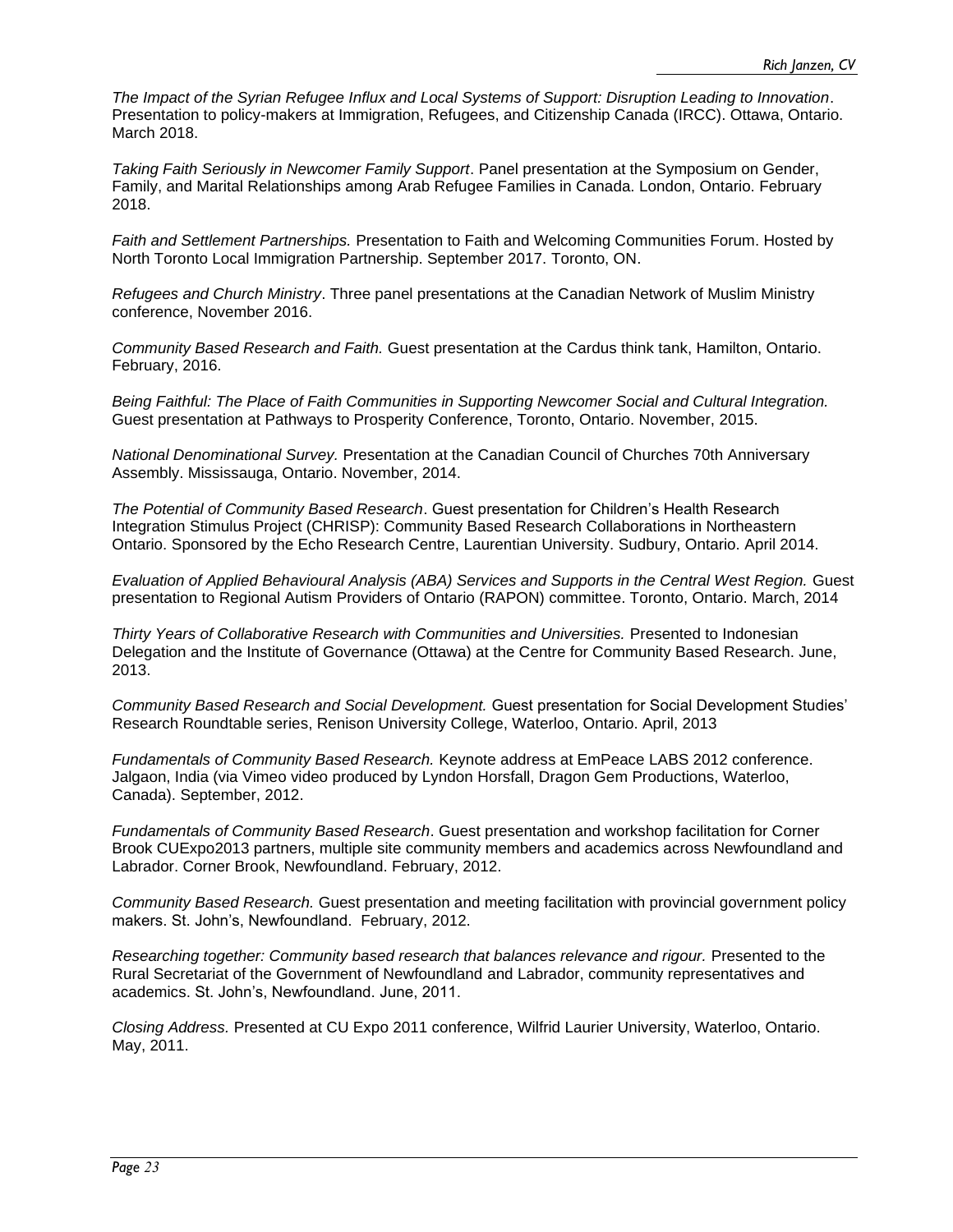*Pathways to Social Work for Internationally Educated Professionals.* Moderator of a panel of Social Work representatives from University of Waterloo, Wilfrid Laurier University and Conestoga College for an event organized by The Working Centre. Kitchener, Ontario. June, 2010.

*Main findings from CURA "Taking Culture Seriously in Community Mental Health.* Presented at the Second CURA conference, Wilfrid Laurier University, Waterloo, Ontario. December, 2009.

*Research Inspired Mental Health Innovation: Insights Gained from a Community University Research Alliance*. Presenter at a seminar hosted by the Centre of Excellence for Research on Immigration and Settlement (CERIS). Toronto, Ontario. November, 2009.

*Participatory action research and community mental health.* Guest presentation at the Bridging the World virtual meeting hosted by University Community Partnerships for Social Action Research Network (UCP-SARnet), SAIS International University, Zhengzhou, China. May, 2009.

*Responding to Cultural Diversity in Mental Health*. Joint keynote presentation to the Annual General Meeting of the KW Multicultural Centre, Kitchener, Ontario. October, 2008.

*Community Change: The WRIEN Story*. Guest presentation to Leadership Waterloo Region, Kitchener, Ontario. December, 2008.

*Mobilizing a Community's Response to Immigrant Employment.* Guest presentation to the Municipal Immigration Committee. Waterloo, Ontario. April, 2008.

*Understanding and Leading Change: The WRIEN Story*. Guest presentation to Leadership Waterloo Region, Kitchener, Ontario. December, 2007.

*A Comprehensive Regional Response to Immigrant Employment: The Waterloo Region Story.* Welcoming Workplaces, Winning Workplaces Conference. Chatham-Kent, November, 2007.

*A Local Diversity Initiative*. Waterloo Wellington Local Health Integration Network (LHIN) Champions of Change Symposium. September, 2007.

*A Dynamic & Collaborative Community Response to Immigrant Employment*. Presentation to the Maytree Foundation National Learning Exchange. Toronto, Ontario. June, 2007.

*Summary of WRIEN Year 1 Evaluation Findings*. Presentation to the Waterloo Region Immigrant Employment Network Year in Review. May, 2007.

*A Cross-Sectoral Regional Response to Immigrant Employment: Waterloo Region Immigrant Employment Network (WRIEN).* Presentation to the Canadian School of Public Service. Kitchener, Ontario, November, 2006.

*A Comprehensive Regional Response to Immigrant Employment*. Guest presentation to the PRAGMA Council, University of Waterloo, April, *2006.*

*How the Ministry of Training, Colleges and Universities can help integrate the skills of internationally educated immigrants: A Waterloo Region perspective.* Private presentation to Chris Bentley, Ontario Minister of Training, Colleges and Universities, Kitchener, Ontario, January, 2006.

*The Waterloo Region Immigrant Employment Network (WRIEN).* Presentation at the Immigrant Skills Workforce Integration Community Consultation, Hamilton, Ontario, December, 2005.

*Engaging Local Communities in Immigration Matters*. Work group reporter at the Public Policy Forum Conference, Toronto, Ontario, June, 2005.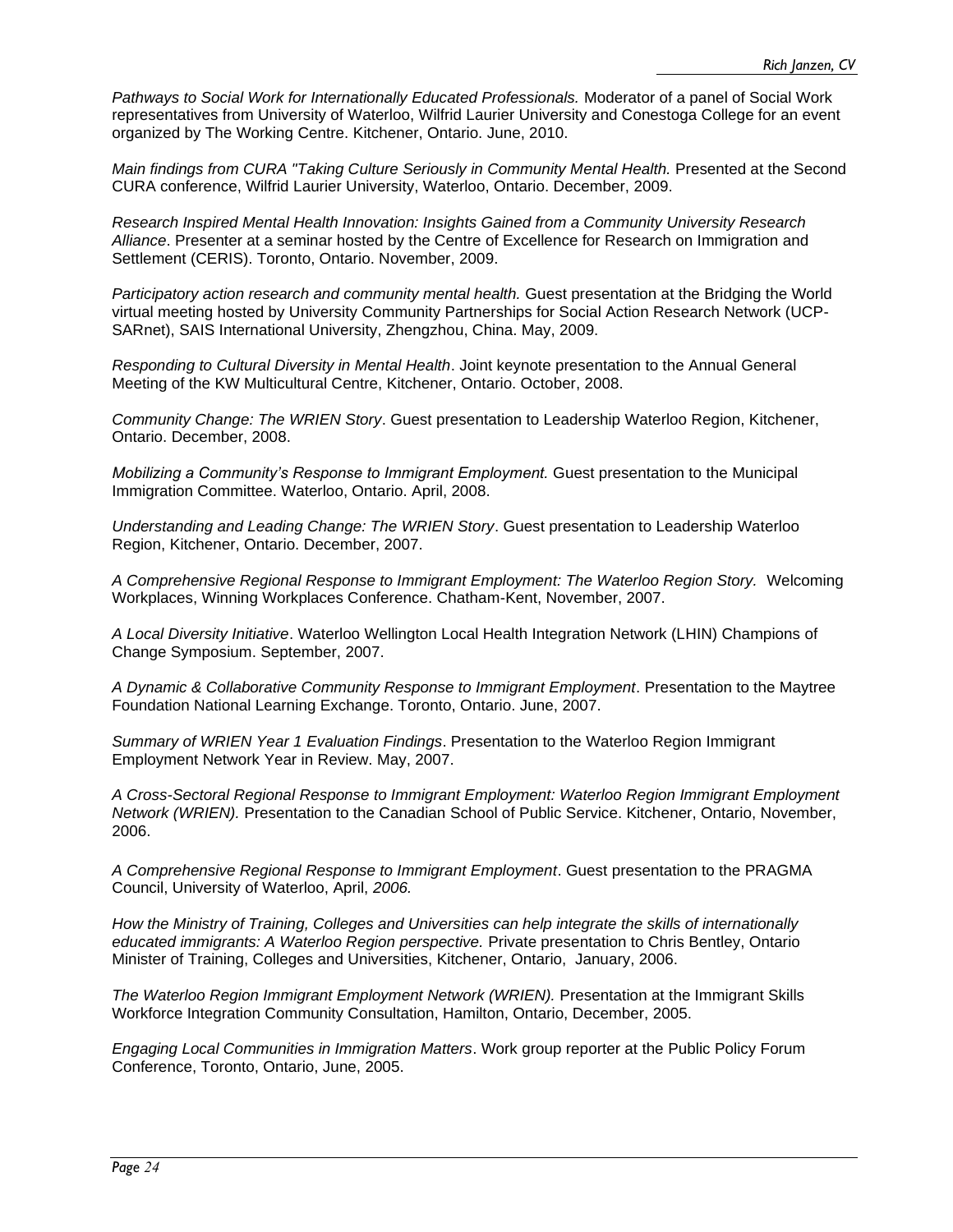*Researching Immigrant Skills in Hamilton.* Presentation at the Hamilton Immigration Summit and wrote Summit proceedings, Hamilton, Ontario, June, 2005.

*The Waterloo Region Immigrant Employment Network (WRIEN).* Presentation at the Immigrant Skills Workforce Integration Community Consultation, Hamilton, Ontario, May, 2005.

*Waterloo Region: A Community Where Immigrants Matter*. Presentation to panel of Asian Journalists hosted by Canada's Technology Triangle, Inc., Kitchener, Ontario, March, 2005*.*

*Rae Review of Higher Education*. Roundtable discussant. Waterloo, Ontario, October, 2004. *Towards a New Approach to Funding and Implementing Immigrant Employment Initiatives.* Presentation of research findings to the Policy Roundtable Mobilizing Professions and Trades (PROMPT) Toronto, Ontario, August, 2004.

*Longitudinal Study of Consumer/Survivor Initiatives in Ontario*. Final feedback session in Hamilton, Ontario, May, 2004.

*Community Needs Assessment and Service Evaluation*. Presentation at the Parameters for Practice Leadership Forum. Director Military Family Services. Cornwall, Ontario, April, 2004.

*Voices for Change: Making Use of Immigrant Skills to Strengthen Our Communities*. Presentation at the Network of United Ways in Southwest Ontario. Guelph, Ontario, March, 2004.

*In the Public Interest: Immigrant Access to Regulated Professions in Today's Ontario.* Presentation of research findings to the Policy Roundtable Mobilizing Professions and Trades (PROMPT) Toronto, Ontario, March, 2004.

*In the Public Interest: Refining the Roles and Accountabilities of the Regulatory Process in Ontario*. Presentation of preliminary research findings to the Policy Roundtable Mobilizing Professions and Trades (PROMPT) Toronto, Ontario, January, 2004.

*Getting to the Root: Understanding and Addressing Inter-Group Conflict Between Somali and Other Ethnic Minority Youth in Etobicoke*. Presentation to Toronto area funders. Toronto, Ontario, January, 2004.

*Roundtable Discussion on Immigration and Settlement.* Discussant at Roundtable hosted by the Ontario Minister of Citizenship and Immigration and the Ontario Minister of Training, Colleges and Universities. Toronto, Ontario, December, 2003.

*Waterloo Region Calls for Change*: *Making Use of Immigrant Skills to Strengthen Waterloo Region.* Presentation to the United Way of Kitchener-Waterloo and Area. November, 2003.

*Self Help: Present Benefits and Future Directions*. Keynote Address at the Waterloo Region Self Help Annual General Meeting. September, 2003.

*Making Use of Immigrant Skills to Strengthen Our Community*. Presentation to the Funder's Alliance. Waterloo, Ontario, September, 2003.

*Access to Professions and Trades: Policy Environmental Scan*. Presentation of Environmental Scan findings to the Policy Roundtable Mobilizing Professions and Trades (PROMPT) Toronto, Ontario, May, 2003.

*Making a Change Together*: Presentation to the Policy Roundtable Mobilizing Professions and Trades (PROMPT) Toronto, Ontario, March, 2003.

*Participatory Action Research in Community Settings: Case Study of Immigrant Youth.* Presentation for the Multicultural Placement Program Workshop Series of the Faculty of Social Work, Wilfrid Laurier University. Kitchener, Ontario, May 2002*.*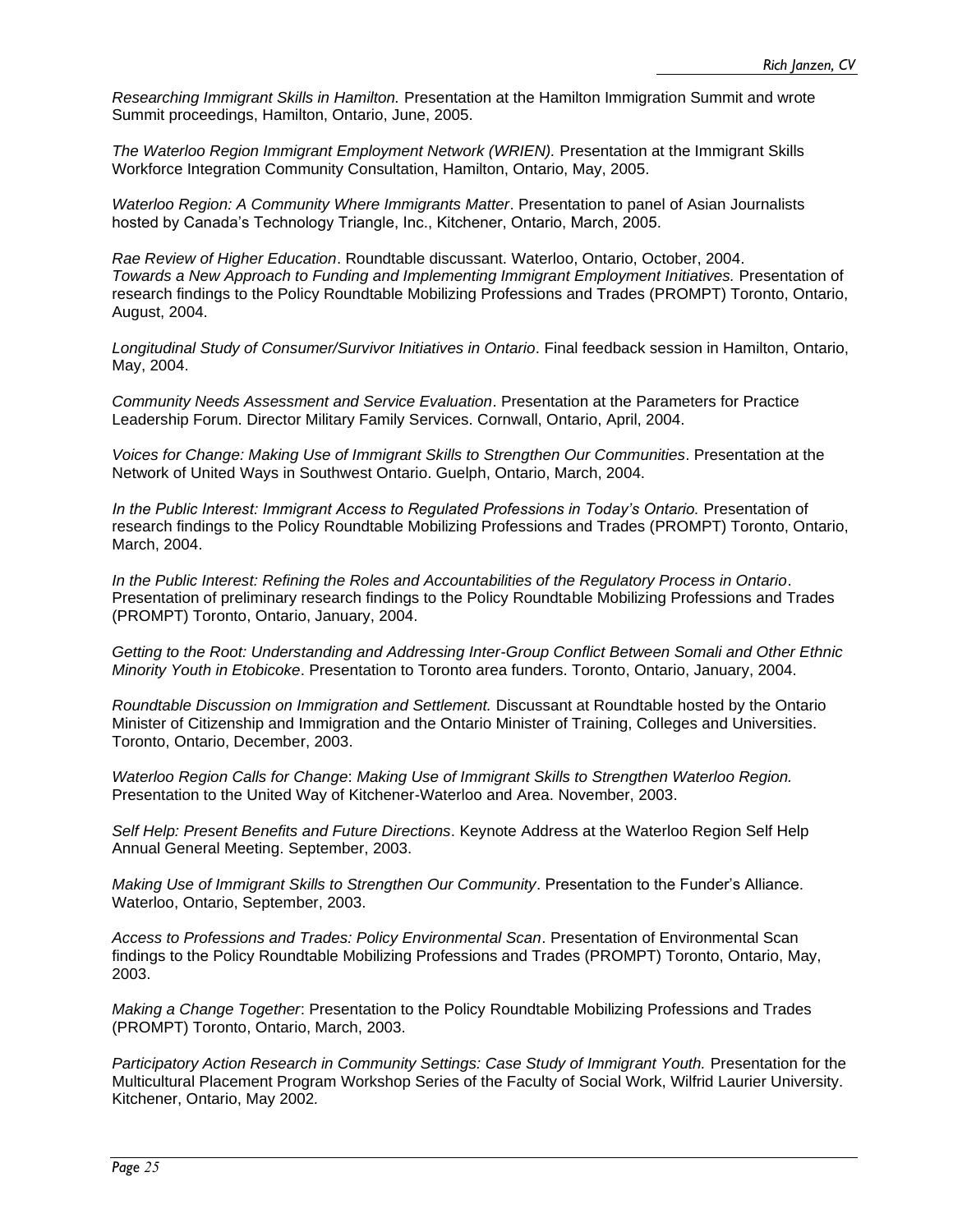*Study on Parenting Issues of Newcomer Families in Ontario.* Presentation at the Celebration of New Canadian Families in Guelph, Ontario, March, 2002.

*Systemic Change and Foreign Trained Newcomers*, Maytree Foundation Leadership Training Program, Toronto, Ontario, August, 2001.

*Child Welfare Agencies and School Boards Collaborating to Promote Healthy Child Development,* School-Based Social Work Program Conference, Ottawa, Ontario, April, 2001.

*What's it Like to be an Immigrant Parent*? Community forum presentation for the Study of Parenting Issues of Newcomer Families in Ontario, Kitchener, Ontario, March, 2001.

*Needs of Newcomer Youth.* OASIS Settlement Sector Conference, Toronto, Ontario, November, 2000.

*Immigrant Youth in Waterloo Region.* Teaching English as a Second Language Regional Conference, Kitchener, Ontario, March, 2000.

*Dignity and Opportunity: Assessing the Economic Contribution of Foreign Trained Newcomers.* Immigrant Settlement and Adaptation Program Conference, Toronto, Ontario, December, 1998.

#### **h) Research Community Forums**

Newcomer Youth Wellbeing. Organizer and facilitator of an online community forum to present findings and prioritize local action related to a newcomer youth mental health research project conducted in partnership with the Guelph Wellington Local Immigration Partnership. Guelph, ON. February 2021.

Knowledge Mobilization in the Immigration and Settlement Sector: Revisiting Goals and Learning from Practices. Panelist on forum organized by the Centre for Excellence for Research on Immigration and Settlement (CERIS). Toronto, ON. June 2019.

*The Impact of the Syrian Refugee Influx on Local Systems of Support: A Community-Based Research Project in Waterloo Region.* Presentation at the Fostering Gender Responsiveness Migration Resilience, Research and Action Forum at the Balsillie School of International Affairs. Waterloo, ON. April 2019.

*Faith and Settlement Partnerships: Setting Immigrants and Canada Up for Success*. Presenter at London & Middlesex Local Immigration Partnership faith forum. London, ON. October 2018.

Youth-led Research within the Ann Viv Ansamn Project. Four forums held to share Cycle 2 learnings and engage community members in addressing conflict and violence in three communities in Haiti. June 2018. Haiti.

Youth-led Research within the Ann Viv Ansamn Project. Three local forums held to share Cycle 1 learnings and engage community members in addressing conflict and violence in three communities in Haiti. October 2017.

*The Impact of the Syrian Refugee Influx on Local Systems of Support. Research forum hosted by Waterloo Region Local Immigration Partnership.* Waterloo, ON. September 2017.

*Our Home Your Home: A Community Celebration of Syrian Newcomers in Waterloo Region.* Community forum at Kitchener city hall. March 2017.

Finding our Way: The Role of Churches in Immigrant Settlement and Integration. An Evening of *Discerning, Learning, and Sharing.* Presented at St. Peter's Lutheran Church, Kitchener, ON. June, 2015.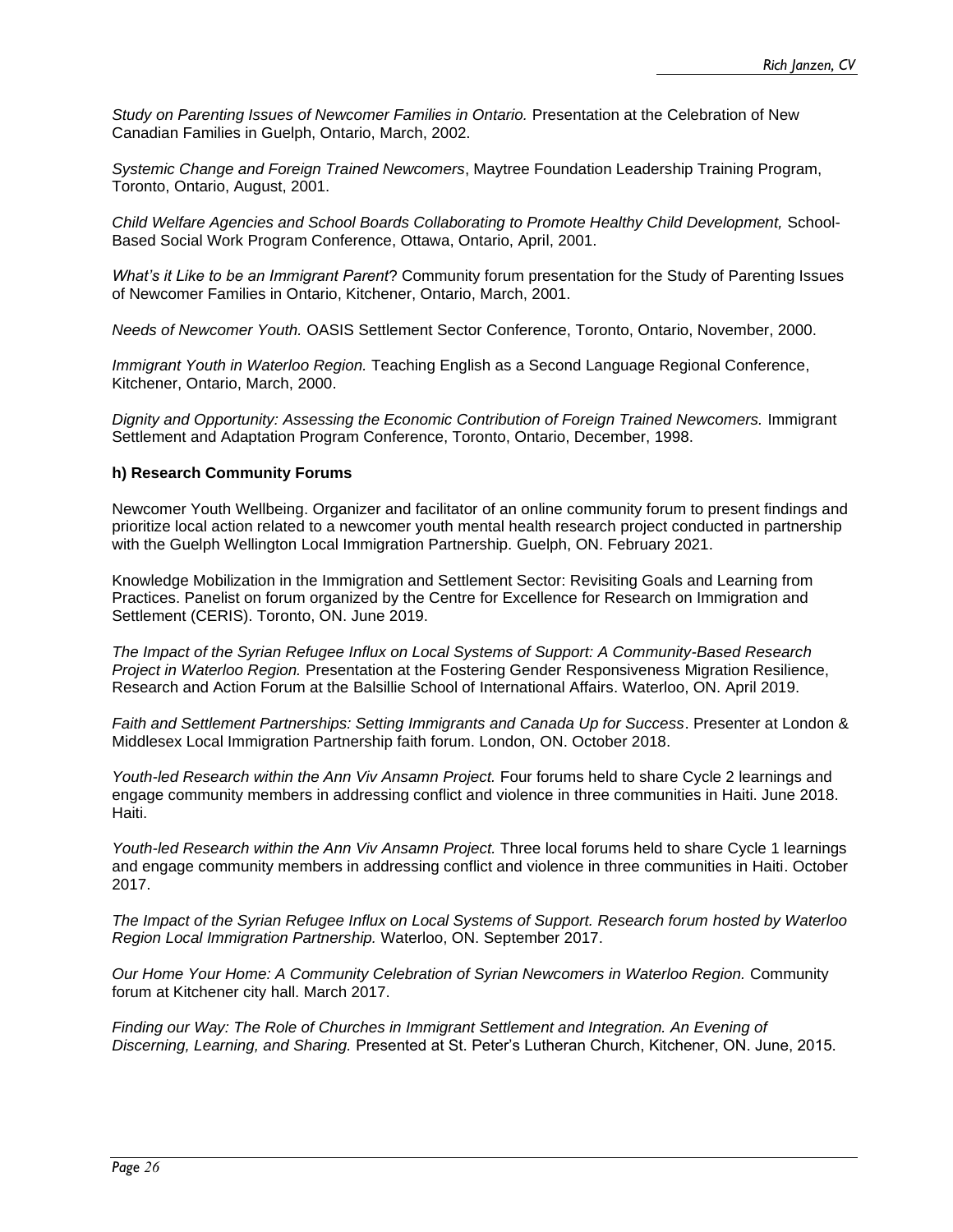*Just Faith?* Organizer and facilitator for a community forum on the Justice and Faith: Individual Spirituality and Social Responsibility in the Christian Reformed Church of Canada project at a forum held in Toronto. February 2015.

*Community Planning Sessions.* Organizer and lead facilitator for Drug Strategy Accommodation Needs Assessment forums held in Thunder Bay. June 2012; January 2013.

*Beyond the Welcome: Churches Responding to the Immigrant Reality in Canada*. Organizer and facilitator at forums held in Toronto, Hamilton and Vancouver. September 2010.

*Waterloo Region Pay Day Lending Alternative.* Facilitator at a forum based on a CCBR research project. Kitchener, ON. January 2010.

*Somali Muslim Hate Crime Summit*. Organizer for community forum done in partnership with the Somali Canadian Association of Etobicoke. Etobicoke, ON. July 2008.

*Enhancing the Sustainability of After School Programs.* Organizer and facilitator at a forum based on a CCBR research project. Kitchener, ON. June 2008.

*The Year in Review: Year 2 WRIEN Evaluation Findings.* Organizer and presenter at the WRIEN check-up open forum. Kitchener, ON. June 2008.

*Taking Culture Seriously in Community Mental Health.* Presentation at Punjabi community forum. Community University Research Alliance. Brampton, ON. May 2007.

*Together We are the Paulander Community.* Organizer of neighbourhood forum based on CCBR needs and resource assessment. May 2007.

*Taking Culture Seriously in Community Mental Health.* Organizer and presenter at cultural-linguistic community forum. Community University Research Alliance. Wilfrid Laurier University. Kitchener campus. March 2007.

*Cultural Empowerment Framework*. Organizer and Presentation at "Towards Cultural Empowerment" conference. Taking Cultural Seriously in Community Mental Health, Community University Research Alliance. Wilfrid Laurier University. Waterloo, Ontario, December 2006.

*Preparing for Today: Launching the Waterloo Region Immigrant Employment Network (WRIEN)*. Organizer and presenter at the Kitchener and Waterloo Community Foundation Town Hall meeting, May 2006.

*Pathways to Success: Immigrant Youth in High School.* Organizer of public forum. Kitchener City Hall. May 2006.

*Consumer Run Co-op Housing Forum*. Organizer of public forum. Hamilton, November 2006.

*Building a Hospitable Community*. Organizer of community forum for the Mennonite Coalition for Refugee Support. November 2006.

*Immigrant Skills Summit Waterloo Region*. Lead organizer and closing address at community forum held at Lutherwood Great Hall. Waterloo, Ontario, April 2005.

*Youth United Against Violence*. Organizer of community forum for the Somali and Caribbean Communities in Etobicoke. June 2003.

*Supporting Families with Young Children in Perth County*. Organizer and presenter at county forum. April 2002.

*London Hate Crime and Bias Activity*. Organizing and facilitator at community forum. June 2001.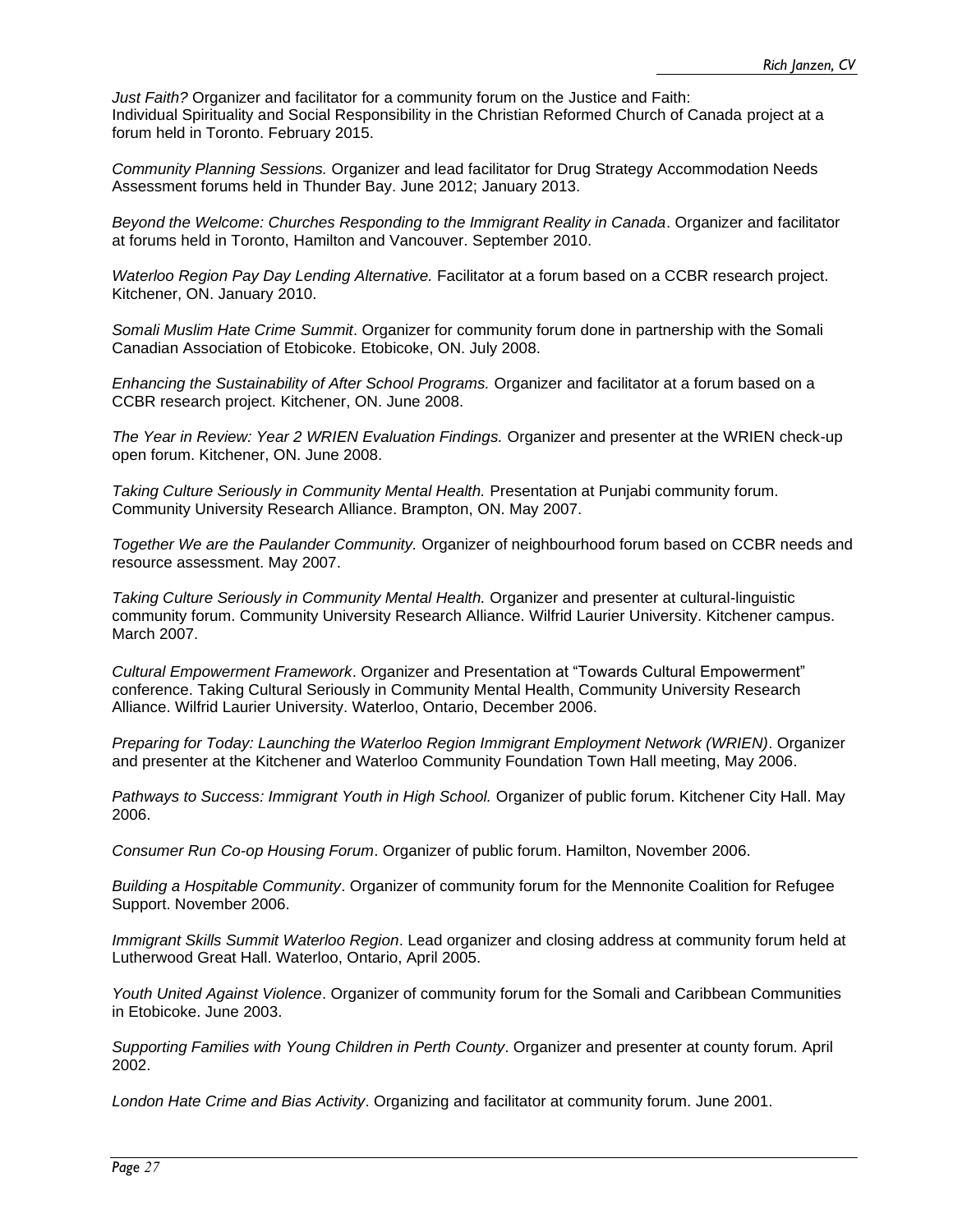*A Celebration of New Canadian Families.* Organizer and presenter of public forum on immigrant parenting. Kitchener City Hall. May 2001.

*Enhancing Supports and Services for Immigrant Youth in Waterloo Region.* Organizer and presenter at public forum. Kitchener City Hall. February 2000.

## **Research Grants and Contracts**

Involved in 15 academic-funded grants and 127 other research contracts (e.g., program evaluation, needs assessment, policy research, other applied research/knowledge mobilization).

#### *a) Academic Research Grants*

| 2022-2023 | Understanding and Mitigating the Impacts of the COVID-19 Pandemic on Children,<br><b>Youth and Families in Canada</b><br>Funded by Canadian Institutes of Health Research (CIHR) Operating Grant (\$149,204)<br>• Co-Investigator<br>A collaborative project under the leadership of Trillium Health Partners and in<br>$\bullet$<br>partnership with the Peel Family Support Network. The project used photo-based<br>methods, a community prioritization activity, and a "hackathon-style" event to<br>explore the physical activity experiences of adolescents and their caregivers<br>throughout the pandemic and to co-create physical activity interventions to move<br>knowledge to action to promote and sustain physical activity during pandemic<br>recovery. This project engaged a Community Advisory Board of adolescents,<br>caregivers, service providers, and researchers to guide all project activities.                                                                                                             |
|-----------|----------------------------------------------------------------------------------------------------------------------------------------------------------------------------------------------------------------------------------------------------------------------------------------------------------------------------------------------------------------------------------------------------------------------------------------------------------------------------------------------------------------------------------------------------------------------------------------------------------------------------------------------------------------------------------------------------------------------------------------------------------------------------------------------------------------------------------------------------------------------------------------------------------------------------------------------------------------------------------------------------------------------------------------|
| 2022-2023 | Evaluating the Peel Community Health Ambassador (CHA) Program: Building<br>trusting, equitable, and responsive healthcare during the COVID-19 pandemic<br>Funded by Canadian Institutes of Health Research (CIHR) Operating Grant (\$216,391)<br>Co-Investigator<br>$\bullet$<br>The purpose of the CHA Program was to provide culturally specific community<br>outreach, education, and support during the COVID-19 pandemic. Through<br>partnership between community agencies, healthcare workers, researchers,<br>Community Health Ambassadors, and community members in Peel, this mixed<br>methods evaluation of the CHA Program filled a critical research gap about how<br>communities can respond effectively to the ongoing pandemic and minimize the<br>direct and indirect impacts on people who identify from racialized communities<br>experiencing structural inequalities. These findings will be valuable for diverse<br>communities experiencing disproportionate impacts of COVID-19 across Canada<br>and globally. |
| 2021-2024 | Peer Support and Type 1 Diabetes: Incorporating Experiential Knowledge into<br>Service Design with Adolescents and Their Caregivers<br>Funded by Canadian Institutes of Health Research (CIHR) Spring Project Grant<br>(\$216,391)<br>• Co-Principal Investigator<br>A collaborative project of 21 partners under the leadership of Trillium Health<br>Partners that used participatory research to understand how peer support is helpful<br>for improving Type 1 Diabetes disease self-management among adolescents. The<br>project had 4-phases each involving adolescents and their caregivers, including as<br>peer researchers. This project demonstrated that Type 1 Diabetes services can be<br>more meaningful, accessible, and inclusive if they are intentionally co-designed<br>with service users and align with community needs and values.                                                                                                                                                                              |
| 2019-2026 | Evaluation Capacity Network: Collaborating for Community-Driven and Culturally<br>Relevant Early Childhood Practices, Programs, and Policies                                                                                                                                                                                                                                                                                                                                                                                                                                                                                                                                                                                                                                                                                                                                                                                                                                                                                           |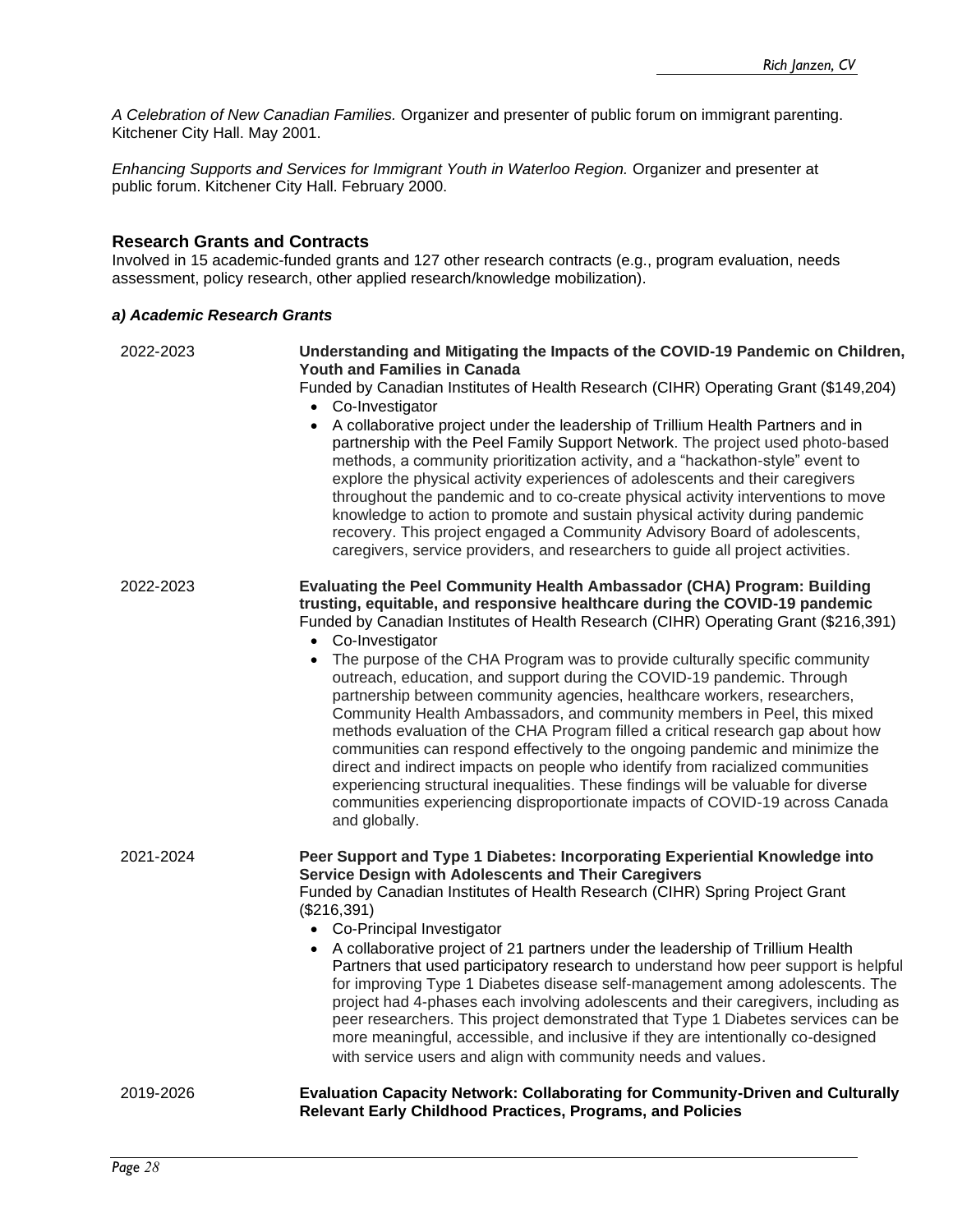|           | Funded by Social Sciences and Humanities Research Council of Canada (SSHRC)<br>Partnership Grant (\$2,500,000)<br>• Co-investigator                                                                                                                                                                                                                                                                                                                                                                                                           |
|-----------|-----------------------------------------------------------------------------------------------------------------------------------------------------------------------------------------------------------------------------------------------------------------------------------------------------------------------------------------------------------------------------------------------------------------------------------------------------------------------------------------------------------------------------------------------|
|           | A national research collaboration, led by the University of Alberta, to develop<br>community-driven and culturally relevant approaches for producing and using<br>evidence to improve early childhood practice, programs, and policy toward system<br>effectiveness. Community and campus partners are being engaged to co-create<br>and implement research and evaluation that supports innovative capacity-building<br>in evaluation. An Evaluation Hub will connect people to evaluation resources and<br>creative learning opportunities. |
| 2016-2018 | Faith and Settlement Partnerships: Setting Immigrants and Canada Up for<br><b>Success</b>                                                                                                                                                                                                                                                                                                                                                                                                                                                     |
|           | Funded by Social Sciences and Humanities Research Council of Canada (SSHRC)<br>Partnership Development Grant (\$200,000)                                                                                                                                                                                                                                                                                                                                                                                                                      |
|           | Project Director (i.e., Primary Investigator)<br>A provincial research collaboration to study and promote partnerships among faith-<br>$\bullet$<br>based groups and government-funded immigrant settlement organizations.<br>Research activities included surveys, focus groups and case studies, while<br>knowledge mobilization activities promoted effective faith/settlement partnership<br>within policy and practice.                                                                                                                  |
| 2016-2017 | The Impact of the Syrian Refugee Influx on Local Systems of Support<br>Funded by Social Sciences and Humanities Research Council of Canada (SSHRC) in<br>collaboration with Immigration, Refugees and Citizenship Canada (\$25,000)<br>• Primary Investigator<br>Using Waterloo Region as a case study, a collaborative study that explored the<br>$\bullet$                                                                                                                                                                                  |
|           | disruptive impact of the recent Syrian refugee influx on the way local communities<br>support newcomers. This was done in order to: 1) determine innovations in how<br>local communities can better support refugees, and then 2) determine how public<br>policy can reinforce these innovations.                                                                                                                                                                                                                                             |
| 2015      | Just Faith?: Exploring Individual Spirituality in Justice Mobilization<br>Funded by Social Sciences and Humanities Research Council of Canada (SSHRC)<br>Connection Grant (\$20,000)<br>Co-applicant                                                                                                                                                                                                                                                                                                                                          |
|           | A grant to mobilization knowledge of the SSHRC-funded Justice and Faith project<br>led by the Institute for Christian Studies in partnership with Christian Reformed<br>Church. The grant included developing a DVD of previously commissioned<br>professional theatre and presenting the theatre and research findings at the<br>CUExpo2015 conference in Ottawa.                                                                                                                                                                            |
| 2013-2015 | The Role of Churches in Immigrant Settlement and Integration<br>Funded by Social Sciences and Humanities Research Council of Canada (SSHRC)<br>Partnership Development Grant (\$200,000)<br>Project Director (i.e., Primary Investigator)<br>The purpose of this project was to develop a national research partnership to<br>$\bullet$                                                                                                                                                                                                       |
|           | investigate how to better equip church groups across Canada to help immigrants<br>and refugees settle and integrate into Canadian society. Partners included<br>academics, denominations, and inter-denominational networks.                                                                                                                                                                                                                                                                                                                  |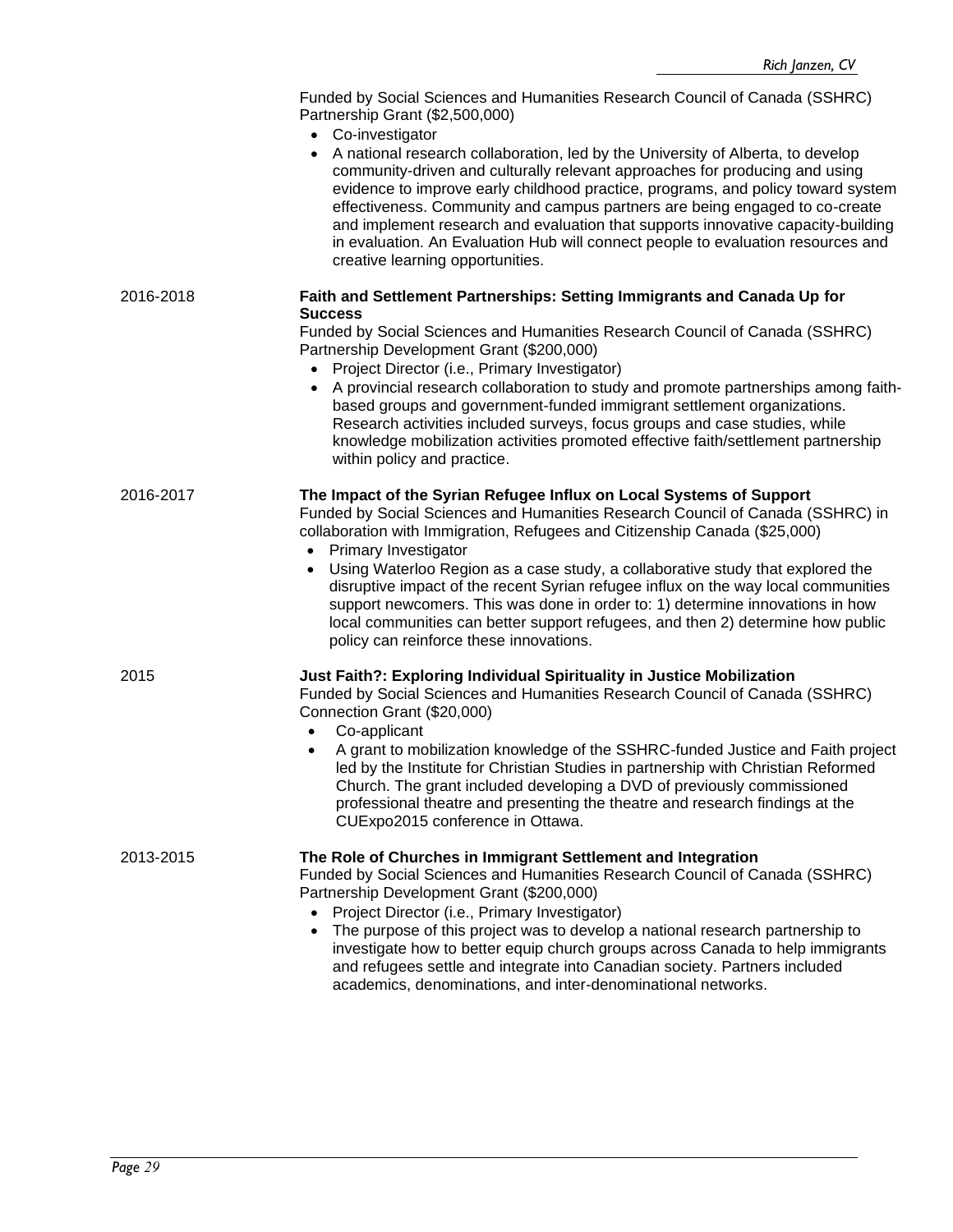| 2013-2015 | Justice and Faith: Individual Spirituality and Social Responsibility in the Christian<br>Reformed Church of Canada (\$200,000)<br>Funded by Social Sciences and Humanities Research Council of Canada (SSHRC)<br>Partnership Development Grant<br>Co-investigator<br>A research partnership conducted with the Institute for Christian Studies and the<br>٠<br>Christian Reformed Church to more fully understand the relationship between<br>justice and faith and to mobilize Christian Reformed Church people to embrace<br>justice as an integral aspect of Christian faith and life.                                                                                                                                                             |
|-----------|-------------------------------------------------------------------------------------------------------------------------------------------------------------------------------------------------------------------------------------------------------------------------------------------------------------------------------------------------------------------------------------------------------------------------------------------------------------------------------------------------------------------------------------------------------------------------------------------------------------------------------------------------------------------------------------------------------------------------------------------------------|
| 2014      | <b>Excellence in Collaborative Community Campus Research: A National Summit</b><br>Funded by a variety of sponsors including a Social Sciences and Humanities Research<br>Council of Canada (SSHRC) Connection Grant (\$50,000)<br>Co-applicant<br>A national convening of leading practitioners of collaborative research involving<br>university and community partners to develop indicators of excellence.                                                                                                                                                                                                                                                                                                                                        |
| 2008-2011 | <b>CUExpo 2011 (Community University Exposition)</b><br>Funded by a variety of local and national sponsors including SSHRC Connection Grant<br>(\$50,000)<br>Co-applicant and Conference Coordinating Team Member<br>Mobilizing Waterloo Region to host an international conference on the topic of<br>$\bullet$<br>Community university partnerships: Bringing global perspectives to local action.<br>530 people from 16 countries attended this conference which held over 200<br>presentations.                                                                                                                                                                                                                                                   |
| 2005-2009 | <b>Community University Research Alliance (CURA) - Taking Culture Seriously in</b><br><b>Community Mental Health</b><br>Funded by Social Sciences and Humanities Research Council of Canada (SSHRC) and<br>Ontario Trillium Foundation (\$997,000)<br>Co-investigator and Alliance Co-chair<br>$\bullet$<br>The purpose of this CURA was to bring together over 40 university and community<br>$\bullet$<br>partners in Toronto and Waterloo Region to explore, develop and evaluate how<br>best to provide community-based mental health services and supports that will be<br>effective for people from culturally diverse backgrounds. Six innovative<br>demonstration projects were developed, implemented and evaluated through this<br>project. |
| 2005-2006 | Pathways to Success: Immigrant Youth at School<br>Funded by Social Sciences and Humanities Research Council of Canada (SSHRC) via<br>Wilfrid Laurier University (\$25,000)<br>Co-investigator<br>$\bullet$<br>Used Waterloo Region as a case study in exploring how secondary educational<br>$\bullet$<br>institutions can maximize positive outcomes for immigrant youth. The project<br>concluded with a community forum with active youth involvement.                                                                                                                                                                                                                                                                                             |
| 1998-2005 | Longitudinal Study of Consumer/Survivor Initiatives in Ontario<br>Funded by the Ontario Ministry of Health and Canadian Institutes of Health Research.<br>(\$400,000)<br>Senior Researcher<br>A seven-year study to examine processes and outcomes at both the individual and<br>$\bullet$<br>systems level. Four sites include Niagara, Hamilton, Cambridge and Kitchener-<br>Waterloo. Consumer/survivor researchers were hired, trained and supported.                                                                                                                                                                                                                                                                                             |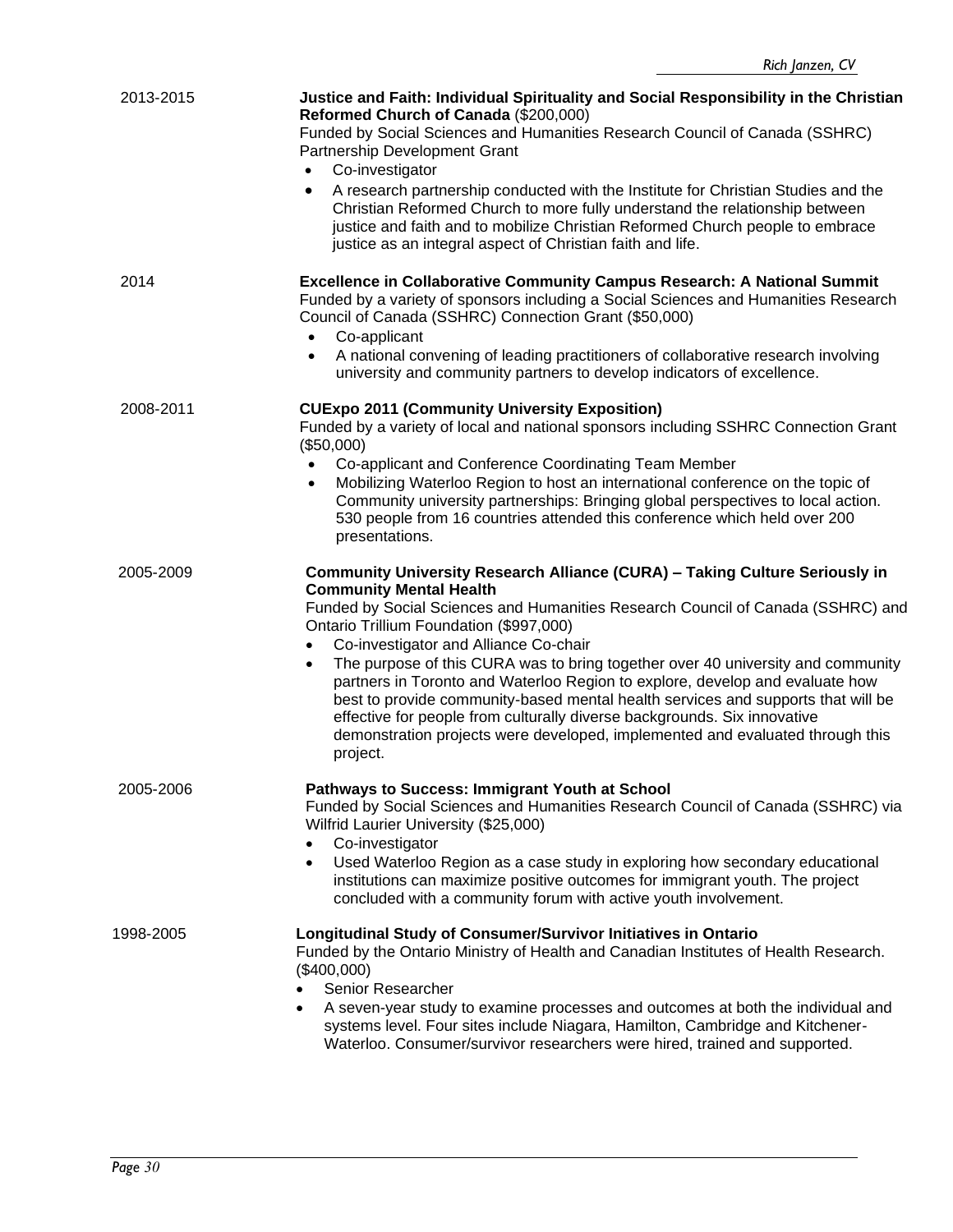| 1996-1998             | Shifting the Paradigm in Community Mental Health: A Community Study of<br><b>Implementation and Change</b><br>Funded by Social Science and Humanities Research Council of Canada and the Status<br>of Disabled Persons Secretariat of HRDC. (\$50,000)<br>Assistant Project Manager<br>A two-year comprehensive research study designed to develop an understanding of<br>the changes in community mental health policy and practice.                                                                                                                                                                                                                                                                       |
|-----------------------|-------------------------------------------------------------------------------------------------------------------------------------------------------------------------------------------------------------------------------------------------------------------------------------------------------------------------------------------------------------------------------------------------------------------------------------------------------------------------------------------------------------------------------------------------------------------------------------------------------------------------------------------------------------------------------------------------------------|
| b) Research Contracts |                                                                                                                                                                                                                                                                                                                                                                                                                                                                                                                                                                                                                                                                                                             |
| 2021-2024             | <b>Peel Regional Accountable Model for Settlement</b><br>Funded by Immigration, Refugees, and Citizenship Canada via Peel Newcomer<br><b>Strategy Group</b><br><b>Team Leader</b><br>$\bullet$<br>The purpose of this project was to facilitate a comprehensive community<br>consultation process to develop a specific plan for how IRCC funding could be<br>governed in Peel Region going forward. CCBR co-facilitated and evaluated this<br>process under the leadership of the Peel Newcomer Strategy Group.                                                                                                                                                                                            |
| 2021-2023             | <b>Private Refugee Sponsorship Evaluation Framework</b><br>Funded by Immigration, Refugees, and Citizenship Canada<br><b>Team Leader</b><br>The purpose of this project was to collaboratively design and disseminate a<br>framework to monitor and evaluate the settlement activities of Sponsorship<br>Agreement Holders (SAHs) and Private Sponsorship Constituent Groups (CGs).<br>The project built the capacity of CGs by clarifying roles, responsibilities and<br>promising practices, while providing more national consistency for SAHs to assess<br>their efforts towards evidence-based support. The project was led by CCBR in<br>partnership with Mennonite Central Committee Canada (MCCC).  |
| 2021-2022             | <b>Global Refugee Sponsorship Initiative Monitoring and Evaluation Toolkit</b><br>Funded by Immigration, Refugees, and Citizenship Canada<br><b>Team Advisor</b><br>The purpose of this project was to develop a Monitoring and Evaluation Toolkit to<br>$\bullet$<br>support governments and civil society in building monitoring and evaluation<br>mechanisms into refugee community sponsorship programs at the design stage<br>and as part of ongoing program review and improvement. The Toolkit was<br>intended to be an accessible and versatile resource that can be flexible in its<br>applicability to a wide range of national, regional, or local contexts and of program<br>size and maturity. |
| 2021-2022             | <b>Building Community-Based Evaluation Capacity to Advance Sustainable</b><br><b>Development Goals</b><br>Funded by Employment and Social Development Canada<br><b>Team Advisor</b><br>CCBR, in partnership with Conrad Grebel University College and guided by a<br>$\bullet$<br>cross-stakeholder steering committee, led this project: 1) to build the community-<br>based evaluation capacity of organizations that are attempting to eliminate<br>violence and promote peaceful and equitable societies, and in the process, 2)<br>strengthen the implementation of Canada's Sustainable Development Goals (SDG)<br>2030 Agenda.                                                                       |
| 2021-2022             | Mennonite Brethren (MB) Confession of Faith Community-Based Research<br>Funded by Mennonite Brethren Historical Commission<br><b>Team Leader</b>                                                                                                                                                                                                                                                                                                                                                                                                                                                                                                                                                            |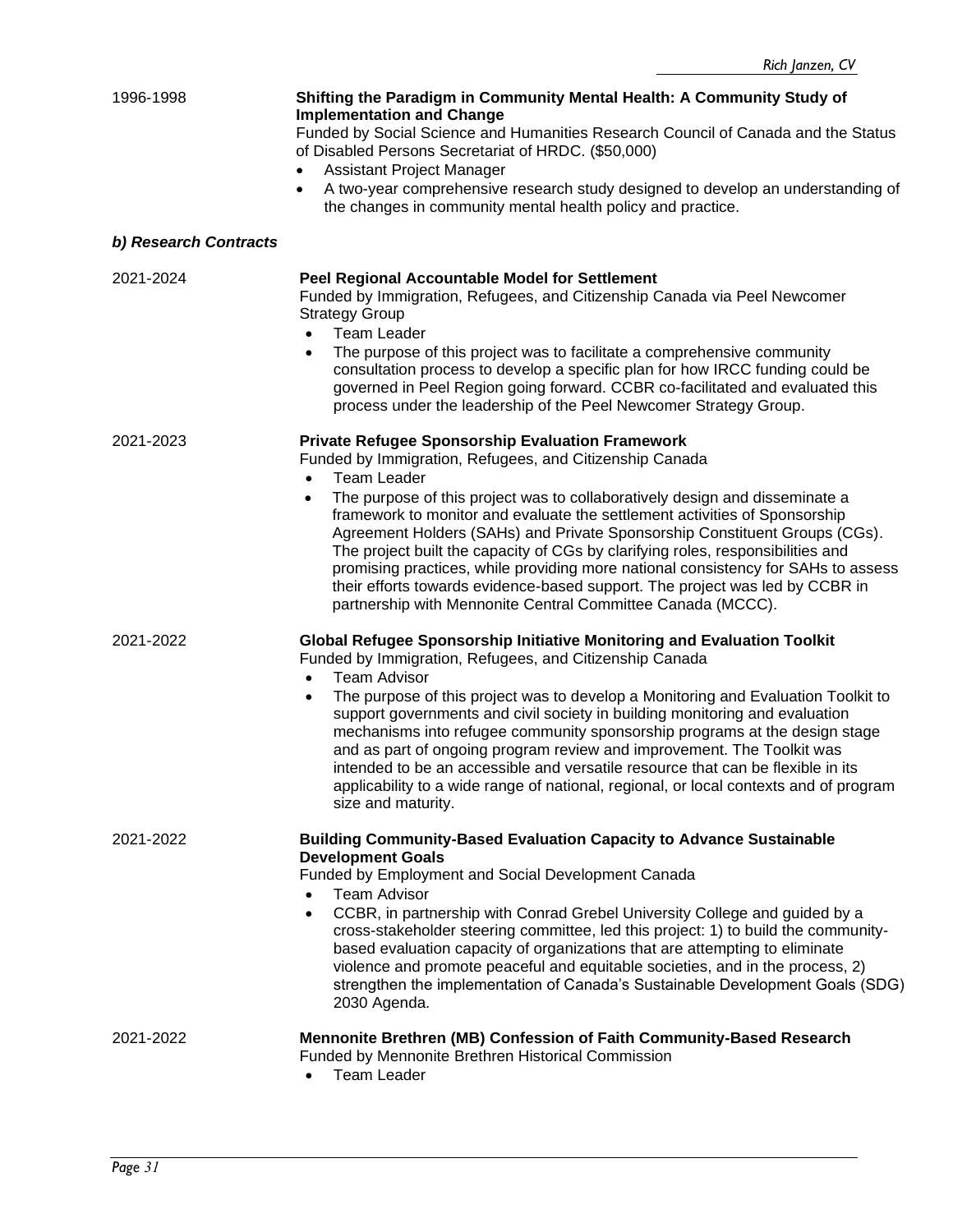|           | This research project explored the diverse ways that Canadian MB congregations<br>have used the Confession of Faith to guide their thought and action. The project<br>involved qualitative interviews the MB pastors across Canada using peer<br>researchers, and online feedback forums.                                                                                                                                                                                                                                                   |
|-----------|---------------------------------------------------------------------------------------------------------------------------------------------------------------------------------------------------------------------------------------------------------------------------------------------------------------------------------------------------------------------------------------------------------------------------------------------------------------------------------------------------------------------------------------------|
| 2021-2022 | <b>Connecting Refugees to Virtual Waterloo</b><br>Funded by Reception House Waterloo Region<br><b>Team Advisor</b><br>$\bullet$<br>CCBR completed a process and outcome evaluation of a project designed to<br>ensure that refugee families have technology access and are supported from the<br>point of arrival in building their digital literacy.                                                                                                                                                                                       |
| 2021      | <b>Social Inclusion Nexus Design Phase</b><br>Funded by Mennonite Central Committee Ontario (MCCO)<br><b>Team Leader</b><br>$\bullet$<br>The purpose of this project was to design a Social Inclusion Nexus - a center for<br>collaborative action-oriented learning to initiate and evaluate innovative strategies<br>for social inclusion. Using MCCO as a case example, this design phase will help to<br>create the Nexus plan to be implemented in subsequent years.                                                                   |
| 2020      | <b>Collective Impact Evaluation Framework</b><br>Funded by Hamilton Immigration Partnership Council (HIPC)<br><b>Team Leader</b><br>$\bullet$<br>CCBR designed a collective impact evaluation framework that will guide HIPC's<br>$\bullet$<br>evaluation activities over the next five years.                                                                                                                                                                                                                                              |
| 2020      | <b>Newcomer Youth Mental Health Study</b><br>Funded by Guelph Wellington Local Immigration Partnership<br><b>Team Advisor</b><br>$\bullet$<br>CCBR completed a study to understand the broader challenges newcomer youth<br>$\bullet$<br>experience with mental health in the city of Guelph and County of Wellington.                                                                                                                                                                                                                      |
| 2020      | <b>Food Banks Canada Tax Clinic Evaluation Framework</b><br>Funded by Food Banks Canada<br>Team Advisor<br>CCBR completed an evaluation framework for the Tax Clinic Program of Food<br>Banks Canada in collaboration with a cross-stakeholder Steering Committee made<br>up of representatives from Food Banks Canada, Saskatoon Food Bank and KPMG.                                                                                                                                                                                       |
| 2020      | <b>Supporting Community-Based Research on Cannabis</b><br>Funded by Mental Health Commission of Canada<br><b>Trainer and Consultant</b><br>CCBR supported the Mental Health Commission of Canada in developing a<br>$\bullet$<br>research program to address knowledge gaps in the relationship between<br>cannabis and mental health. CCBR supported proposal development and provided<br>coaching to projects in implementing a community-based approach to research.                                                                     |
| 2019-2021 | <b>Evaluation of New Canadian Youth Connections Program</b><br>Funded by Ontario Trillium Foundation via Reception House Waterloo Region<br><b>Team Advisor</b><br>CCBR supported an internal evaluation of the New Canadian Youth Connections<br>(NCYC) program led by Reception House Waterloo Region in partnership with<br>Community Justice Initiatives (CJI). The program supported newcomer youth as they<br>connect to the Waterloo Region community through recreational programming and<br>homework support with peer volunteers. |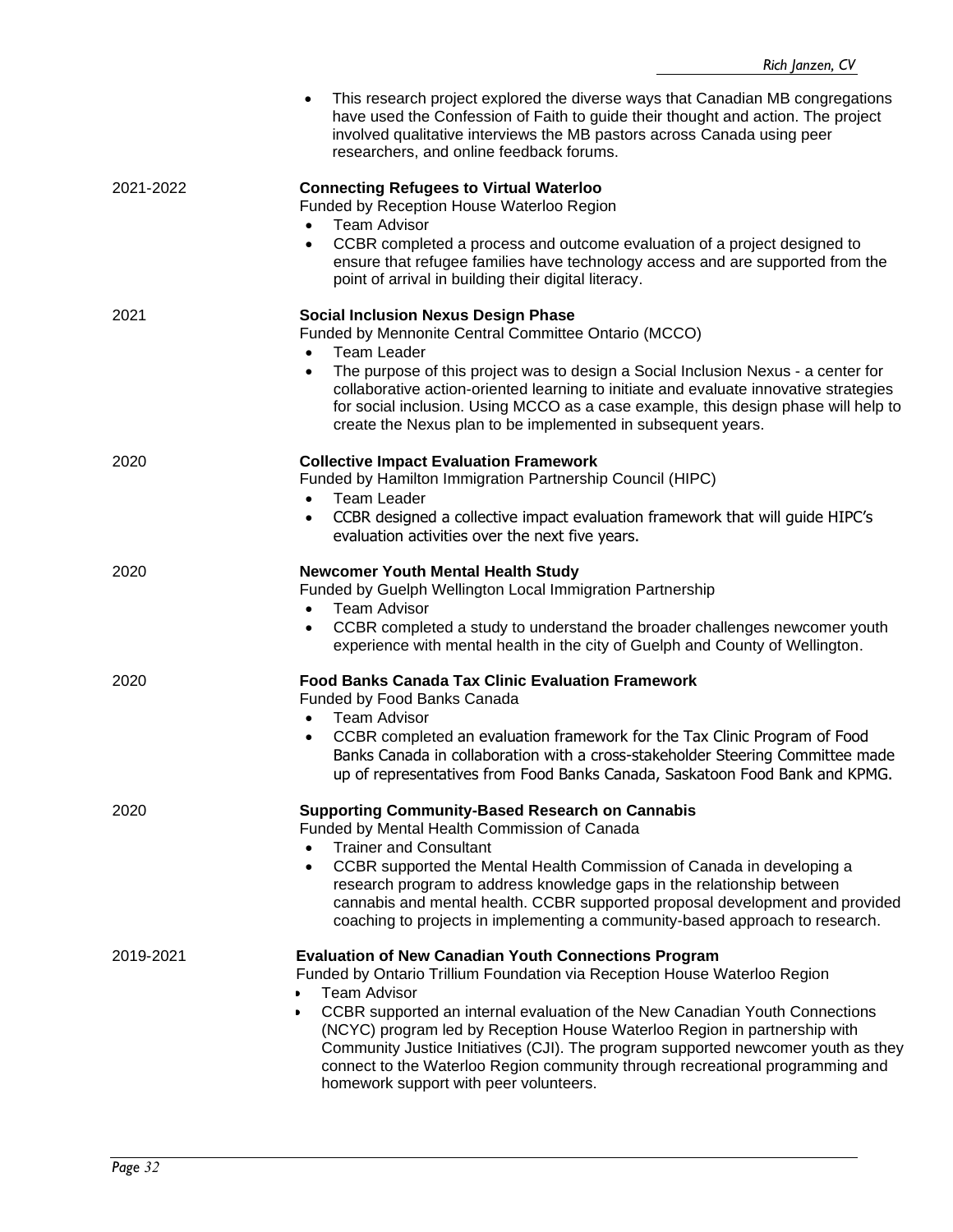| 2018-2021 | <b>Evaluation Capacity-Building for Refugee Resettlement</b><br>Funded by Immigration, Refugees, and Citizenship Canada<br><b>Team Leader</b><br>$\bullet$<br>This project built evaluation capacity among organizations and groups who support<br>$\bullet$<br>refugees across Canada. The project was led by CCBR in partnership with the<br>Evaluation Capacity Network at the University of Alberta. The project had 3 phases<br>over 3-years: 1) developing a national evaluation capacity-building strategy, 2)<br>holding evaluation capacity-building events across the country, and 3) providing<br>evaluation support as organizations do their evaluations. |
|-----------|------------------------------------------------------------------------------------------------------------------------------------------------------------------------------------------------------------------------------------------------------------------------------------------------------------------------------------------------------------------------------------------------------------------------------------------------------------------------------------------------------------------------------------------------------------------------------------------------------------------------------------------------------------------------|
| 2018-2021 | <b>Evaluation of The Working Together Project</b><br>Funded by Immigration, Refugees, and Citizenship Canada via Reception House<br>Waterloo Region<br><b>Team Leader</b><br>$\bullet$<br>The Working Together Project engaged partners in developing innovative approaches<br>to improve the vocational and language skills of refugees in the workplace. CCBR led<br>a developmental evaluation to maximize innovation by actively engaging stakeholders<br>throughout the evaluation process.                                                                                                                                                                       |
| 2018-2020 | <b>First Link Provincial Evaluation</b><br>Funded by Alzheimer Society of Ontario<br><b>Team Member</b><br>$\bullet$<br>CCBR developed a framework and then conducted an evaluation of the enhanced<br>and expanded First Link program involving First Link Navigators in all 30 Alzheimer<br>Society sites across Ontario. This First Link initiative was part of Ontario's Dementia<br>Strategy.                                                                                                                                                                                                                                                                     |
| 2017-2022 | <b>Ontario Network of CAPC/CPNP Projects</b><br>Funded by Carizon Family and Community Services<br><b>Team Leader</b><br>CCBR supported Carizon in developing and implementing an evaluation of the<br>Ontario Network of Community Action Program for Children and the Canada Prenatal<br>Nutrition Program.                                                                                                                                                                                                                                                                                                                                                          |
| 2017-2020 | <b>Peel Developmental Disability Poverty Reduction</b><br>Funded by Ontario Local Poverty Reduction Fund via Community Living Brampton<br>Caledon<br>Project Leader/Advisor<br>Designed and conducted a developmental evaluation of an innovative inter-agency<br>collaborative that developed and tested an integrated system of support for people<br>with developmental disabilities accessing homeless shelters.                                                                                                                                                                                                                                                   |
| 2018-2019 | Food Banks Canada's Collaborative Evaluation for Collective Impact<br>Funded by Food Banks Canada<br><b>Team Advisor</b><br>This project laid the foundation for Food Banks Canada to evaluate its recently<br>developed Strategic Planning Framework. The project involved two main sets of<br>activities designed to: 1) develop evaluation capacity-building resources, and 2)<br>develop an evaluation framework.                                                                                                                                                                                                                                                  |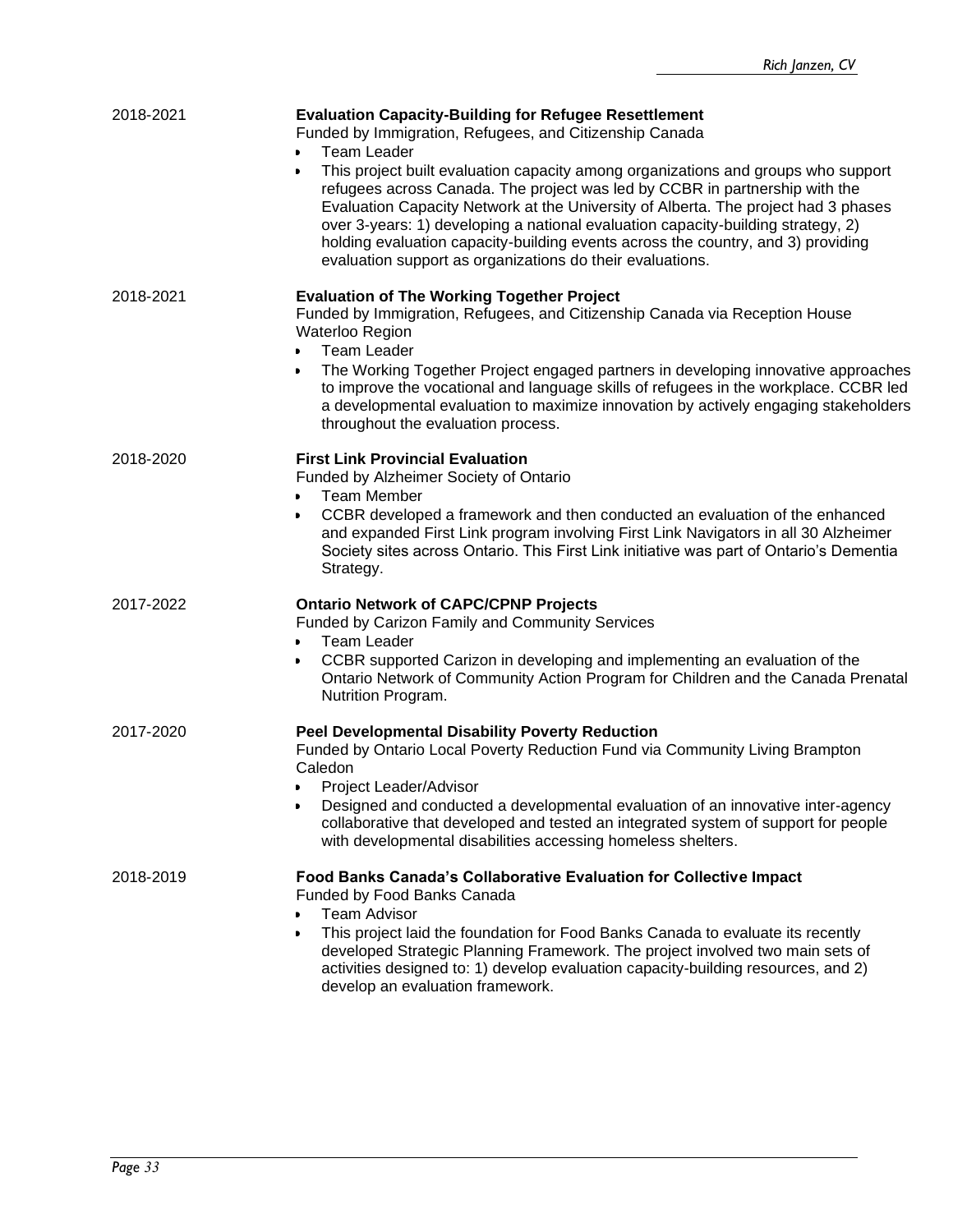| 2017-2019 | Ann Viv Ansamn Youth Research in Haiti<br>Funded by Global Affairs Canada via Mercy Corps<br><b>CCBR Lead: Research Trainer and Coach</b><br>CCBR partnered with Conrad Grebel University College and Mercy Corps to conduct<br>youth-led research within a 26-month program designed to increase community<br>security and reduce violence in four locations within the country of Haiti.                                                                                                                                                                  |
|-----------|-------------------------------------------------------------------------------------------------------------------------------------------------------------------------------------------------------------------------------------------------------------------------------------------------------------------------------------------------------------------------------------------------------------------------------------------------------------------------------------------------------------------------------------------------------------|
| 2017-2019 | <b>Community-Based Research Self-Assessment Tool</b><br>Funded by Community-Based Research Canada and event fees<br><b>Team Member</b><br>$\bullet$<br>Developed a tool for people to assess the quality of their community-based research<br>$\bullet$<br>proposals or projects. Presented this tool at the CUExpo (Community University<br>Exposition) conference in Vancouver BC and through a series of national launch<br>events.                                                                                                                      |
| 2017-2019 | <b>Food Banks Canada: Reporting on Capacity Grants</b><br>Funded by Food Banks Canada<br>Team Co-Lead<br>$\bullet$<br>CCBR conducted a summary of findings from Capacity Grants reports submitted by<br>grantees.                                                                                                                                                                                                                                                                                                                                           |
| 2017-2018 | Homelessness in Belleville Research Project<br>Funded by County of Hastings via Bridge Street Church Food Ministry<br>Advisor<br>CCBR supported a research project that provided a demographic description of the<br>population experiencing homelessness and housing instability. It also provided in-<br>depth, first-hand descriptions of the experience of homelessness and housing<br>instability in Belleville.                                                                                                                                       |
| 2017      | The Experiences of Syrian Refugee Parents and Youth<br>Funded by Immigration, Refugees, and Citizenship Canada<br><b>Team Co-Lead</b><br>$\bullet$<br>Two simultaneous participatory research projects designed to explore barriers and<br>suggest supports for Syrian refugee: 1) parents who stay at home with their children<br>and seniors, and 2) youth (age 15-20). Syrian parents and youth were hired as<br>community researchers and local service providers formed a steering committee to<br>guide the research and help plan a community forum. |
| 2016-2017 | <b>Evaluation of Supported Independent Living</b><br>Funded by Bob Rumball Associations for the Deaf (BRAD)<br><b>Team Member</b><br>The purpose of this evaluation was to develop an evaluation framework and to<br>support its implementation for the Supported Independent Living (SIL) program. The<br>SIL evaluation wanted to: 1) ensure quality improvement as the program adapts to<br>changing client needs, and 2) determine the extent to which its programming is<br>consistent with best practice in the current disability field.             |
| 2016-2017 | <b>Food Banks Canada Evaluation</b><br>Funded by Food Banks Canada<br><b>Team Leader</b><br>$\bullet$<br>Conducted an evaluation to determine what types of investments, resources and<br>$\bullet$<br>support contribute to the strongest outcomes within Food Banks Canada's new<br>multi-faceted capacity-building initiative designed to increase food donations from<br>retailers.                                                                                                                                                                     |
| 2016-2017 | <b>ConnectABILITY Website Research</b>                                                                                                                                                                                                                                                                                                                                                                                                                                                                                                                      |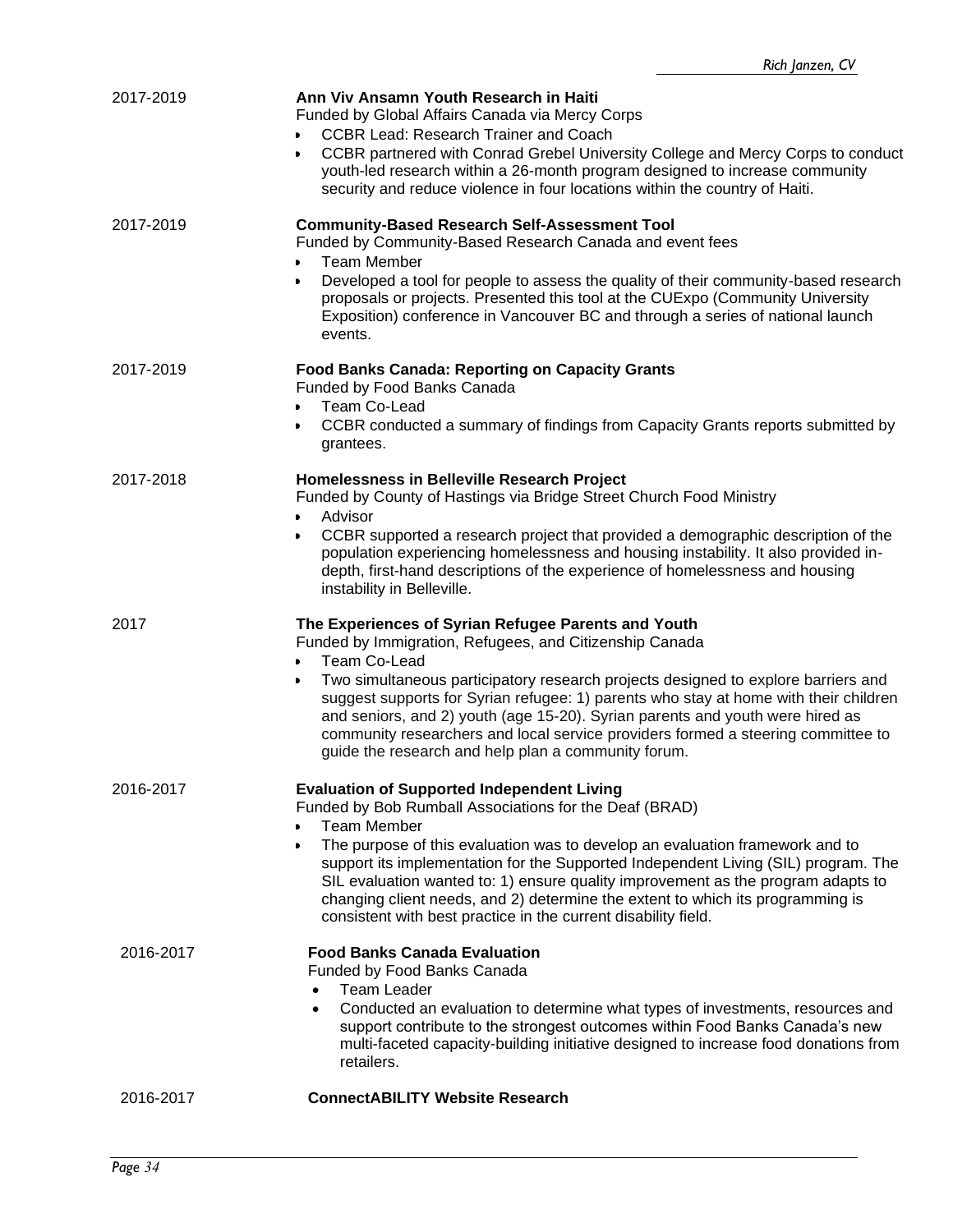|           | Funded by Kerry's Place Autism Services (KPAS)<br><b>Team Member</b><br>The purpose of this study was to determine Autism Spectrum Disorder-specific<br>$\bullet$<br>content for a website called ConnectABILITY.ca. Teens/adults on the spectrum,<br>parents/ caregivers and service providers were surveyed and interviewed to give<br>insight about useful about the DSO passport funding process, and service<br>providers for ASD transitioning teens and adults.                                                                                                                                             |
|-----------|--------------------------------------------------------------------------------------------------------------------------------------------------------------------------------------------------------------------------------------------------------------------------------------------------------------------------------------------------------------------------------------------------------------------------------------------------------------------------------------------------------------------------------------------------------------------------------------------------------------------|
| 2016      | Far From the Heart Evaluation Framework<br><b>Funded by Sheatre</b><br><b>Team Member</b><br>CCBR developed a mixed-method evaluation framework to evaluate a forum theatre<br>$\bullet$<br>presentation acted by young professional actors. The theatre deals with issues of<br>healthy sexual relationships among high school students.                                                                                                                                                                                                                                                                          |
| 2016      | <b>Common Thread Initiative Evaluation</b><br>Funded by Central West Community Network of Specialized Care<br><b>Team Member</b><br>The purpose of this evaluation was to assess the implementation and outcomes of<br>$\bullet$<br>the Common Thread Initiative, a team-based, problem solving approach to making<br>evidence-based decisions that best support persons with a dual diagnosis and<br>challenging behaviours in a residential program.                                                                                                                                                             |
| 2016      | <b>Indigenous Mentoring Model Development</b><br>Funded by Ontario Ministry of Education<br><b>Team Member</b><br>Worked with St Paul's University College and the Keewatin Patricia District School<br>Board to develop an Indigenous mentorship model, connecting Indigenous high<br>school students living in Kenora/Dryden with Indigenous post-secondary<br>students/alumni at the University of Waterloo.                                                                                                                                                                                                    |
| 2015-2016 | <b>Evaluation of Immigrant Employment Internship Program</b><br>Funded by Region of Waterloo<br>Team member<br>The purpose of this project was to evaluate the internship program for New<br>Canadians run by Waterloo Region Immigration Partnership, Conestoga College<br>and partners.                                                                                                                                                                                                                                                                                                                          |
| 2015      | An Evaluation Framework for The Salvation Army Correctional and Justice<br><b>Services: Chaplains within the Court System</b><br>Funded by The Salvation Army<br>Team Leader<br>$\bullet$<br>Informed and equipped The Salvation Army to evaluate the value of including a<br>$\bullet$<br>chaplain within the court system. Activities included facilitating a logic model<br>workshop with chaplains, designing the logic model, and creating evaluation tools.                                                                                                                                                  |
| 2015-2016 | <b>Evaluation Support Program of the Ontario Brain Institute</b><br>Funded by Ontario Brain Institute<br><b>Evaluation Specialist</b><br>$\bullet$<br>Helped to build a culture of evaluative thinking that strives to produce continual<br>$\bullet$<br>evidence-based improvements among participating community organizations.<br>Each year activities included the facilitation of three workshops and evaluation<br>planning/support for selected cohort organizations (2015: Alzheimer Societies of<br>South West Ontario and the Epilepsy Support Centre in London; 2016: Alzheimer<br>Society of Ontario). |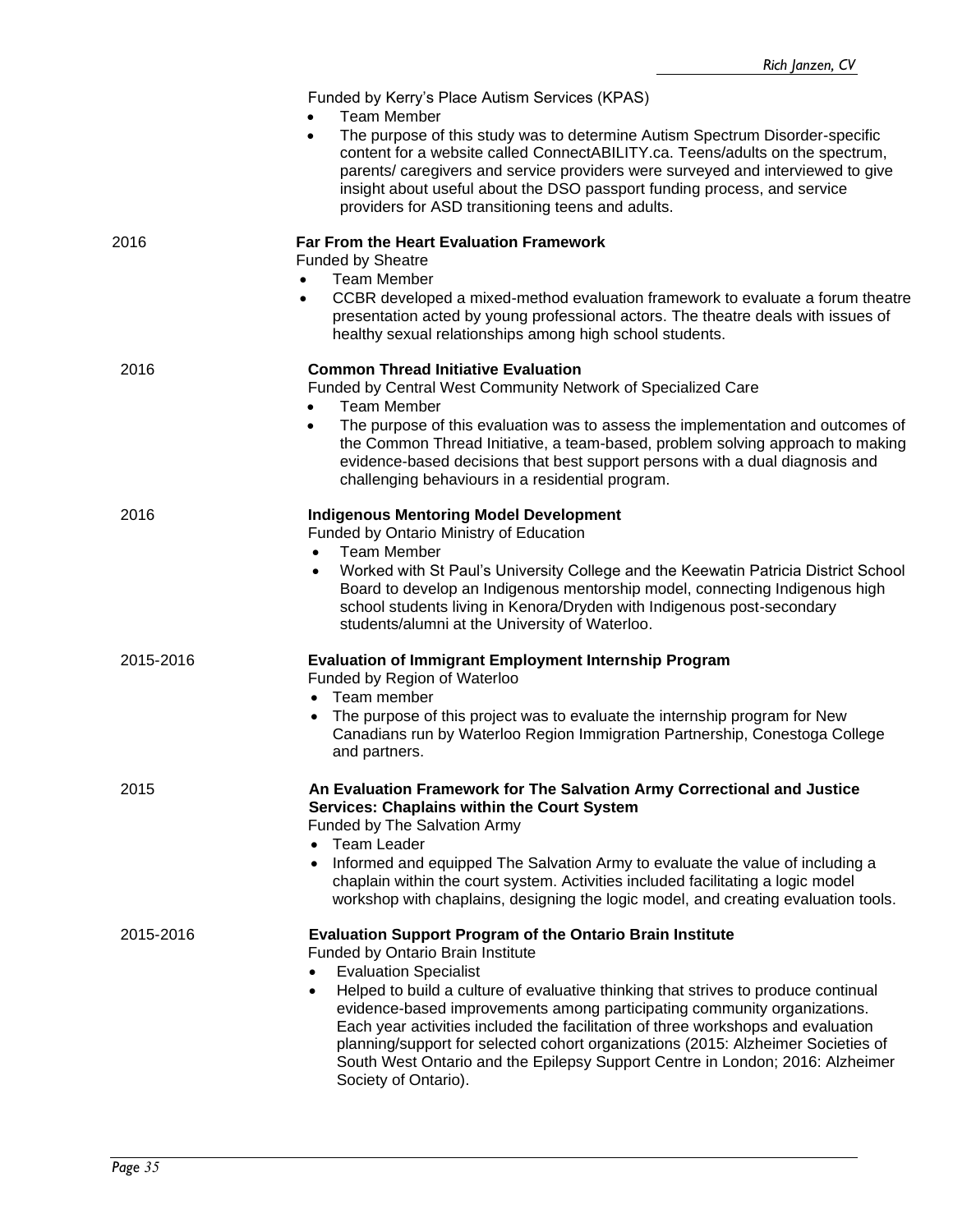| 2014-2015 | <b>Young Women and Cyberviolence</b><br>Funded by St. Stephen's House Youth Services<br><b>Team Member</b><br>$\bullet$<br>An evaluation implemented by three frontline agencies to engage girls and young<br>$\bullet$<br>women aged $14 - 24$ of diverse racial and ethno-cultural backgrounds across the<br>City of Toronto to identify and address issues of cyberviolence.                                                                                                          |
|-----------|------------------------------------------------------------------------------------------------------------------------------------------------------------------------------------------------------------------------------------------------------------------------------------------------------------------------------------------------------------------------------------------------------------------------------------------------------------------------------------------|
| 2013-2014 | <b>MCC Canadian Advocacy Research Project</b><br>Funded by Mennonite Central Committee Canada<br>Team Leader<br>$\bullet$<br>This project assessed the commitment of Canadian MCC supporters to advocacy<br>that is directed toward government. This project served to build the advocacy<br>capacity of MCC Canada.                                                                                                                                                                     |
| 2014      | The Salvation Army (Eastern Ontario) Evaluation Framework<br>Funded by The Salvation Army<br>Team Leader<br>$\bullet$<br>CCBR developed an evaluation framework to evaluate The Salvation Army's<br>congregational life activities within the 52 corps located across Eastern Ontario.                                                                                                                                                                                                   |
| 2014      | Reception House of Waterloo Region Organizational Review<br>Funded by Reception House of Waterloo Region<br>• Team Advisor<br>CCBR conducted an organizational review to describe how the program is<br>$\bullet$<br>presently being implemented and to make concrete suggestions as to future<br>directions.                                                                                                                                                                            |
| 2013-2014 | <b>Smallwood Community Centre Evaluation</b><br>Funded by Government of Newfoundland and Labrador<br>Team Member<br>$\bullet$<br>CCBR provided support to an internal participatory evaluation conducted by the<br>٠<br>Smallwood Community Centre in Marystown, Newfoundland.                                                                                                                                                                                                           |
| 2013-2016 | <b>Evaluation of Applied Behavior Analysis (ABA) Services</b><br>Funded by Kerry's Place Autism Services<br>Team Co-Leader<br>CCBR evaluated the process and outcomes for ABA services serving children<br>living with Autism Spectrum Disorder and their families. This research was<br>conducted in five regions: Halton, Peel, Wellington, Dufferin and Waterloo.                                                                                                                     |
| 2013-2014 | Primary Care and Rehabilitation Integration with Self-Management (PRISM)<br>Funded by Centre for Family Medicine (CFFM)<br>Team Member<br>$\bullet$<br>CCBR provided research support for two pilot projects to CFFM's Primary Care and<br>$\bullet$<br>Rehabilitation Integration with Self-Management (PRISM) project. The first was<br>development of an e-consultation system. The second was the development of a<br>self-management approach for people with spinal cord injuries. |
| 2012-2014 | Mobilizing Newcomers and Immigrants to Cancer Screening Program<br>Funded by London Health Sciences Centre and Southwest Regional Cancer Program<br><b>Team Member</b><br>CCBR was contracted to a complete a developmental evaluation of this innovative<br>٠<br>program to encourage cancer screening among newcomer communities in London.                                                                                                                                            |
| 2012-2013 | <b>City Kidz Evaluation</b><br>Funded by World Vision Canada                                                                                                                                                                                                                                                                                                                                                                                                                             |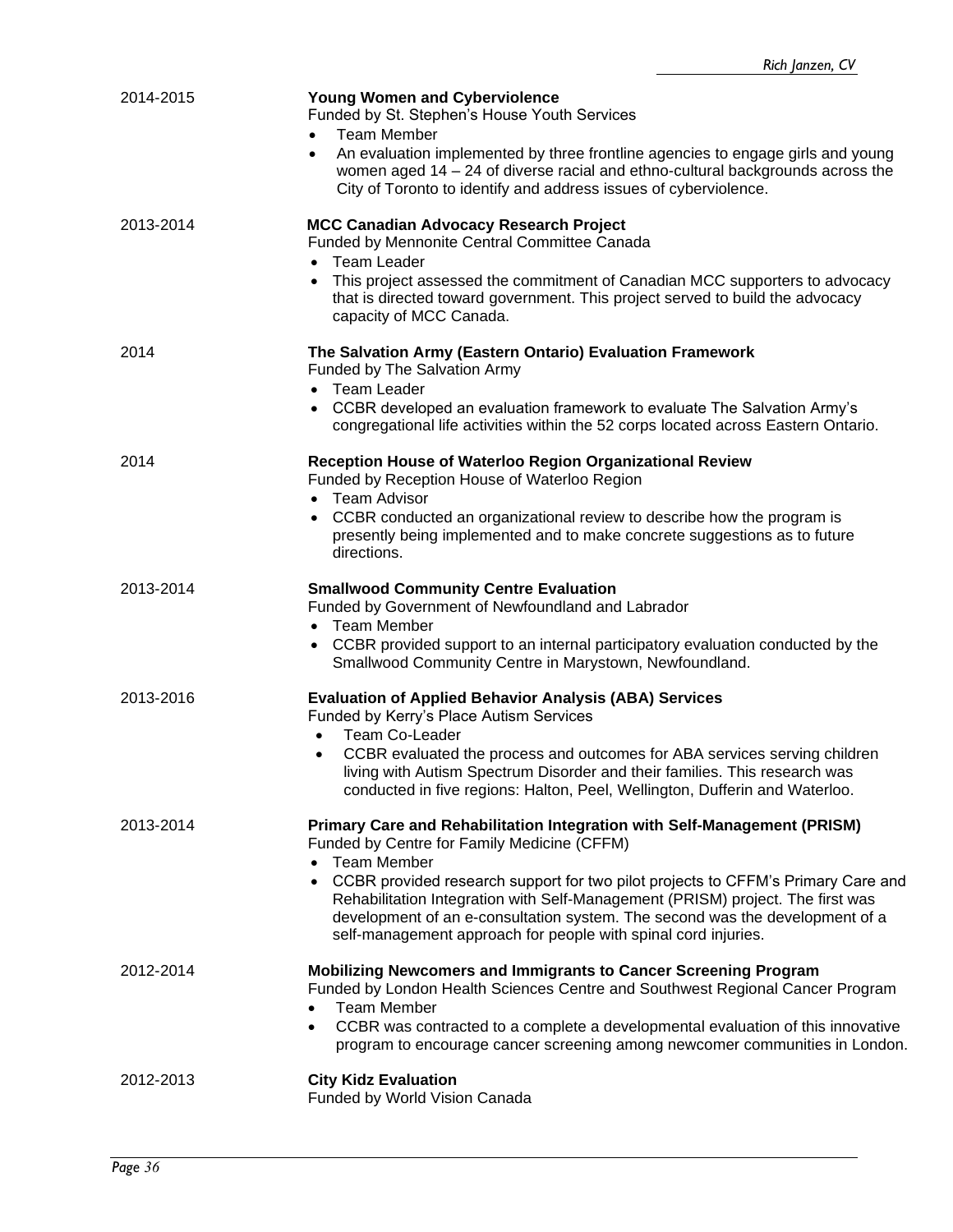|           | <b>Team Leader</b><br>$\bullet$                                                                                                                                                                                                                                                                                                                                                                                                                                                                                                        |
|-----------|----------------------------------------------------------------------------------------------------------------------------------------------------------------------------------------------------------------------------------------------------------------------------------------------------------------------------------------------------------------------------------------------------------------------------------------------------------------------------------------------------------------------------------------|
|           | The purpose of this evaluation was to assess the outcomes and implementation of<br>City Kidz' core programs for children living in poverty in Hamilton, and to identify<br>future directions for improving on and replicating these programs across Canada.                                                                                                                                                                                                                                                                            |
| 2013      | <b>Shibogama Family Healing Centre</b><br>Funded by Shibogama Health Authority<br><b>Team Member</b><br>$\bullet$<br>CCBR conducted a needs assessment and action plan for a Family Healing Centre<br>$\bullet$                                                                                                                                                                                                                                                                                                                        |
|           | and Land-Based Healing services operated by the Shibogama Health Authority.                                                                                                                                                                                                                                                                                                                                                                                                                                                            |
| 2012-2013 | <b>Evaluation of the Shibogama Health Innovation Project</b><br>Funded by Shibogama Health Authority<br><b>Team Member</b><br>$\bullet$<br>CCBR carried out an evaluation of the Shibogama Health Innovation Project (SHIP)<br>$\bullet$<br>to assess this community-driven model of primary health care implemented in<br>Kingfisher Lake in order to make recommendations for the next phase of<br>implementation.                                                                                                                   |
| 2012-2013 | <b>Mental Health Needs Validation</b><br>Funded by Centre for Addiction and Mental Health<br><b>Team Member</b><br>$\bullet$<br>CCBR worked with CAMH in three communities (Hamilton, Kitchener/Waterloo and<br>$\bullet$<br>Timmins/Cochrane) to identify, review, and synthesize existing information about<br>mental health system gaps within each community related to transition points within<br>and across sectors.                                                                                                            |
| 2012-2013 | Blueprint Engaging Youth to Prevent Violence Against Girls and Women<br>Funded by Women's Multicultural Resource and Counseling Centre of Durham<br><b>Team Member</b><br>$\bullet$<br>CCBR conducted an evaluation of this initiative which included developing data<br>$\bullet$<br>collection tools, data analysis and writing of the final report.                                                                                                                                                                                 |
| 2012      | <b>Identifying Healthy Eating Needs and Priorities</b><br>Funded by Chatham-Kent Public Health Unit<br><b>Team Advisor</b><br>$\bullet$<br>Provided research support to a community food security initiative in Chatham-Kent.<br>$\bullet$<br>The initiative identified community needs, priorities and desired policies in order to<br>improve access to healthy and local foods.                                                                                                                                                     |
| 2011-2012 | <b>Drug Strategy Accommodation Needs Assessment</b><br>Funded by City of Thunder Bay<br><b>Team Leader</b><br>The purpose of the needs assessment was to understand and assess the housing<br>$\bullet$<br>and accommodation needs of people in Thunder Bay who use substances, and to<br>develop a community plan to address the needs identified. The community plan<br>outlines a system for providing housing and accommodation services and supports<br>for people who use substances at each stage of their journey of recovery. |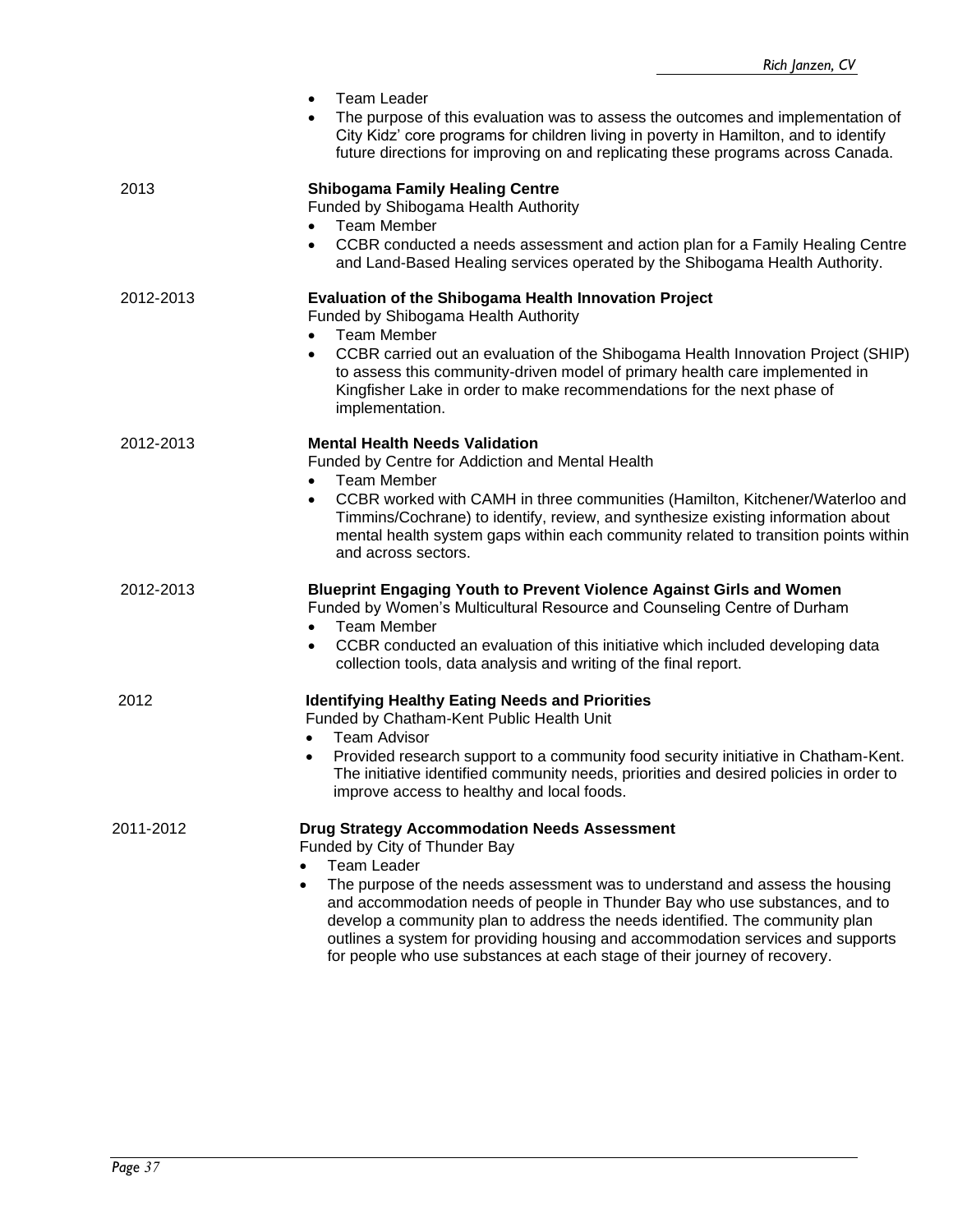| 2012      | <b>Community Perspectives on Diversity and Inclusion</b><br>Funded by Regional Municipality of Waterloo<br><b>Team Advisor/Member</b><br>CCBR provided 'snapshots' of systemic barriers that diverse communities face in<br>$\bullet$                                                                                                                                                                                                                                                                                  |
|-----------|------------------------------------------------------------------------------------------------------------------------------------------------------------------------------------------------------------------------------------------------------------------------------------------------------------------------------------------------------------------------------------------------------------------------------------------------------------------------------------------------------------------------|
|           | accessing Waterloo Region's services and program. 'Snapshots' were "to provide<br>awareness about the issues the diverse group faced as well as provide awareness<br>on some actions that staff could take in order to improve inclusion".                                                                                                                                                                                                                                                                             |
| 2012      | <b>Expansion of the Direct Funding Program Evaluation</b><br>Funded by Centre for Independent Living Toronto (CILT)<br><b>Team Advisor/Member</b><br>$\bullet$<br>The Direct Funding program provides funds for adults with physical disabilities to<br>$\bullet$<br>manage their own attendants. The purpose of this evaluation was 1) to assess the<br>impacts of the expansion on the participants, family members, and the healthcare<br>system and 2) to understand any barriers to participation in the program. |
| 2011-2013 | <b>Independent Facilitation Across Ontario</b><br>Funded by Facile, Perth County, PLAN Toronto and Facile, Waterloo<br><b>Team Advisor/Member</b><br>$\bullet$<br>A process and outcome evaluation of three independent facilitation sites that support<br>٠<br>people with disabilities and their families. The sites that were evaluated were Facile,                                                                                                                                                                |
|           | Perth County, PLAN Toronto and Facile, Waterloo.                                                                                                                                                                                                                                                                                                                                                                                                                                                                       |
| 2011-2012 | <b>Evaluation of Immigrant Job Search Workshop Curriculum</b><br>Funded by COSTI Immigrant Services<br><b>Team Advisor</b><br>$\bullet$<br>This project's purpose was to 1) assess the effectiveness of the implementation of<br>the new JSW curriculum (process); and 2) to evaluate the impact of the new JSW<br>curriculum (outcomes). Specific JSW delivery models (evenings and weekends) and<br>client groups (youth and Francophones) were the focus of this evaluation.                                        |
| 2011-2012 | Socio Drama Topography to Support Cross Generational Conversation in the<br><b>Immigrant Community</b><br>Funded by Ontario Trillium Foundation<br><b>Team Advisor</b><br>$\bullet$                                                                                                                                                                                                                                                                                                                                    |
|           | A developmental evaluation of an arts-based intervention led by Aiding Dramatic<br>$\bullet$<br>Change which facilitated cross-generational dialogue and relationship building among<br>adults and youth in newcomer communities in Niagara Region.                                                                                                                                                                                                                                                                    |
| 2011      | <b>Partners to End Child Poverty Outcome Evaluation</b><br>Funded by World Vision Canada<br><b>Team Advisor/Member</b><br>$\bullet$                                                                                                                                                                                                                                                                                                                                                                                    |
|           | An outcome evaluation of World Visions' Partners to End Child Poverty (PECP)<br>$\bullet$<br>program designed to develop national strategies with community-based organizations<br>(54 across Canada) to advance the well-being of children, their families, and the<br>communities in which they live.                                                                                                                                                                                                                |
| 2011      | Free Form Evaluation: An Organization Capacity Building Project<br>Funded by World Vision Canada<br><b>Team Advisor/Member</b>                                                                                                                                                                                                                                                                                                                                                                                         |
|           | An evaluation to describe and understand the activities (process) and short-term<br>$\bullet$<br>impacts (outcomes) and future directions (recommendations) of organizational<br>capacity building program.                                                                                                                                                                                                                                                                                                            |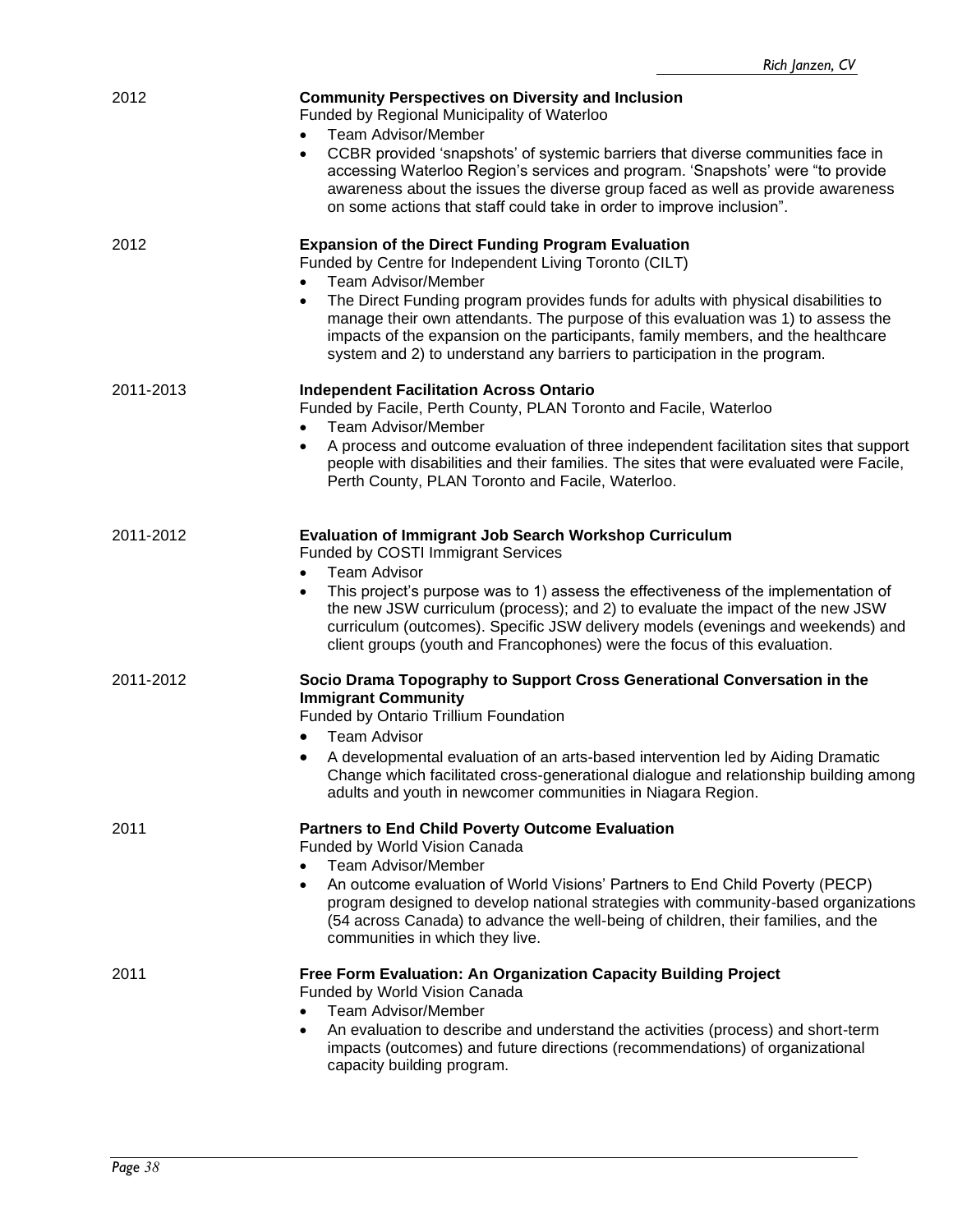| 2010-2012 | <b>ECHO: Cancer Screening Project</b><br>Funded by Province of Ontario<br>Team Member<br>$\bullet$<br>CCBR collaborated with Echo: Improving Women's Health in Ontario, to facilitate an<br>$\bullet$<br>engagement process that mobilized knowledge related to key learnings from<br>community based initiatives designed to increase cancer screening in women who<br>are seldom or never screened. |
|-----------|-------------------------------------------------------------------------------------------------------------------------------------------------------------------------------------------------------------------------------------------------------------------------------------------------------------------------------------------------------------------------------------------------------|
| 2010-2012 | <b>ECHO: Young Women and Smoking</b><br>Funded by Province of Ontario<br><b>Team Member</b><br>$\bullet$<br>CCBR collaborated with Echo: Improving Women's Health in Ontario, to facilitate an<br>٠<br>engagement process that mobilized knowledge related to key learnings from<br>community based initiatives designed to support smoking cessation during and after<br>pregnancy.                  |
| 2010-2012 | <b>Healthy Lifestyle Ambassador Evaluation</b><br>Funded by KW Multicultural Centre<br><b>Team Advisor</b><br>$\bullet$<br>A process and outcome evaluation of an initiative designed to train immigrant youth<br>leaders to encourage greater uptake of leisure activities (including swimming) by<br>immigrant communities.                                                                         |
| 2010-2011 | <b>Evaluation of a School Based Initiative</b><br>Funded by Child & Family Services Timmins & District<br><b>Team Advisor</b><br>$\bullet$<br>The project supported an evaluation of the tri-district Lions-Quest Skills for<br>$\bullet$<br>Adolescence initiative in and four school boards in Cochrane North, Cochrane South,<br>and Timiskaming.                                                  |
| 2010-2011 | Evaluation of the First United Church Seniors' Nutrition Program<br>Funded by First United Church of Waterloo<br><b>Team Leader</b><br>An evaluation of an outreach nutrition program designed to improve knowledge<br>$\bullet$<br>around healthy eating and meal preparation, social support, and independent living<br>for seniors in a church community.                                          |
| 2010-2011 | Case Studies of Strategies used by Internationally Educated Professionals for<br>Success in the Workplace in the Toronto Region<br>Funded by Progress Career Planning Institute<br><b>Team Advisor/Member</b><br>The project was aimed at identifying the experiences and strategies used by IEPs in<br>$\bullet$<br>integrating into their fields of work in the Greater Toronto labour market.      |
| 2010-2011 | <b>Evaluation of the Welcoming Community Initiative</b><br>Funded by Council of Agencies Serving South Asians<br><b>Team Advisor</b><br>$\bullet$<br>The purpose of this project was to conduct an evaluation of the Welcoming<br>$\bullet$<br>Communities Initiative (WCI) in order to assess the progress that the project has<br>made in achieving its objectives.                                 |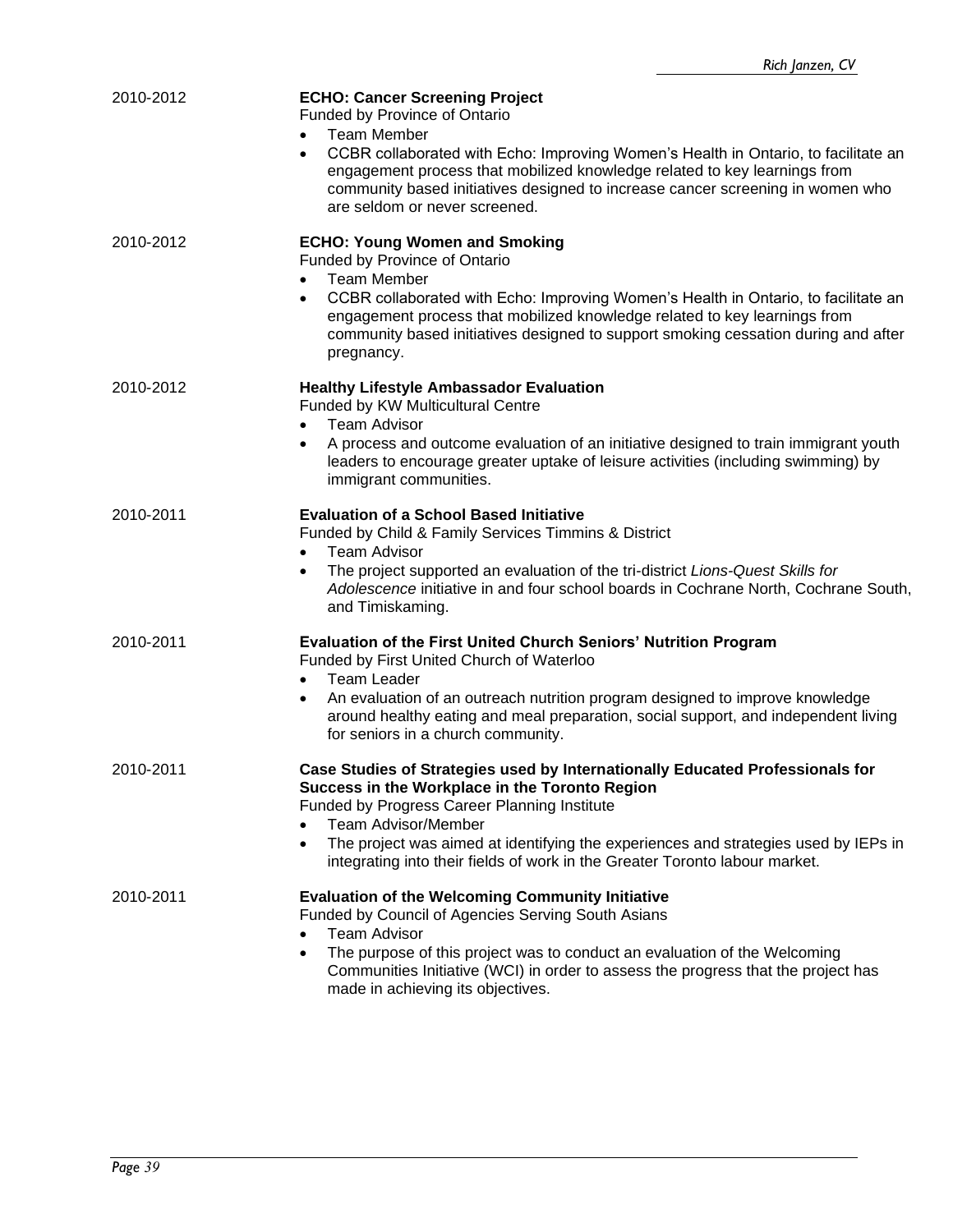| 2010      | Development of Guelph Immigrant Settlement and Integration Strategy<br>Funded by the City of Guelph<br><b>Team Advisor/Member</b><br>$\bullet$<br>This project focused on what the future should look like in regards to immigrant<br>$\bullet$<br>settlement and integration efforts in Guelph-Wellington.                                                               |
|-----------|---------------------------------------------------------------------------------------------------------------------------------------------------------------------------------------------------------------------------------------------------------------------------------------------------------------------------------------------------------------------------|
| 2010      | An Environmental Scan of English Language Services for Newcomers in Waterloo<br><b>Region</b>                                                                                                                                                                                                                                                                             |
|           | Funded by CIC via Regional Municipality of Waterloo/Interim LIPC<br><b>Team Member</b>                                                                                                                                                                                                                                                                                    |
|           | The purpose of this project was to conduct an environmental scan to provide an<br>$\bullet$<br>overview of existing English language services for newcomers in Waterloo Region.                                                                                                                                                                                           |
| 2010      | Welcoming Churches: Responding to the Immigrant Reality in Canada<br>Funded by World Vision<br><b>Team Leader</b>                                                                                                                                                                                                                                                         |
|           | The purpose of this national research project was to: 1) to explore how and to what<br>extent established Canadian churches are welcoming and including recent<br>immigrants in their church-life, and 2) to determine the necessary strategies and<br>structures that would better facilitate the active participation of recent immigrants<br>within Canadian churches. |
| 2009-2010 | <b>Leaders Mobilizing Change Workshop and Theatre Series</b><br>Funded by a Citizenship and Immigration Canada<br>Organizer/Facilitator                                                                                                                                                                                                                                   |
|           | $\bullet$<br>A series of workshops (including professional theatre) for senior mental health,<br>$\bullet$<br>settlement and cultural community leaders in 10 regions across Ontario. The<br>workshops were designed to make mental health services more culturally responsive.<br>A CURA demonstration project.                                                          |
| 2009-2010 | <b>Payday Lending Alternative Needs Assessment</b>                                                                                                                                                                                                                                                                                                                        |
|           | Funded by the Wellesley Institute<br><b>Team Advisor</b>                                                                                                                                                                                                                                                                                                                  |
|           | The purpose of this study was to look at the existing practice of payday loan facilities<br>and to explore the need of a 'made-in-Waterloo' solution as an alternative.                                                                                                                                                                                                   |
| 2009-2010 | <b>Enhancing Local Immigrant Partnerships in Waterloo Region</b><br>Funded by Citizenship and Immigration Canada via the Region of Waterloo<br><b>Team Advisor/Member</b>                                                                                                                                                                                                 |
|           | This project facilitated local community stakeholders to identify a comprehensive and<br>$\bullet$<br>coordinated settlement approach within the region.                                                                                                                                                                                                                  |
| 2008-2010 | <b>Internationally Educated Social Work Bridge Training Project Evaluation</b><br>Funded by Ontario Ministry of Citizenship and Immigration via The Working Centre<br><b>Team Advisor/Member</b><br>$\bullet$                                                                                                                                                             |
|           | This project evaluated the activities and outcomes of a project intended to move<br>$\bullet$<br>internationally educated social workers toward further education and / or<br>employment in their field.                                                                                                                                                                  |
| 2008-2010 | <b>London Middlesex Employer Leadership Strategy Evaluation</b><br>Funded by London/Middlesex Immigrant Task Force<br><b>Team Advisor/Member</b><br>$\bullet$                                                                                                                                                                                                             |
|           | This project evaluated a local employer-driven strategy to ensure that the regional<br>$\bullet$<br>business community is connected with immigrant talent.                                                                                                                                                                                                                |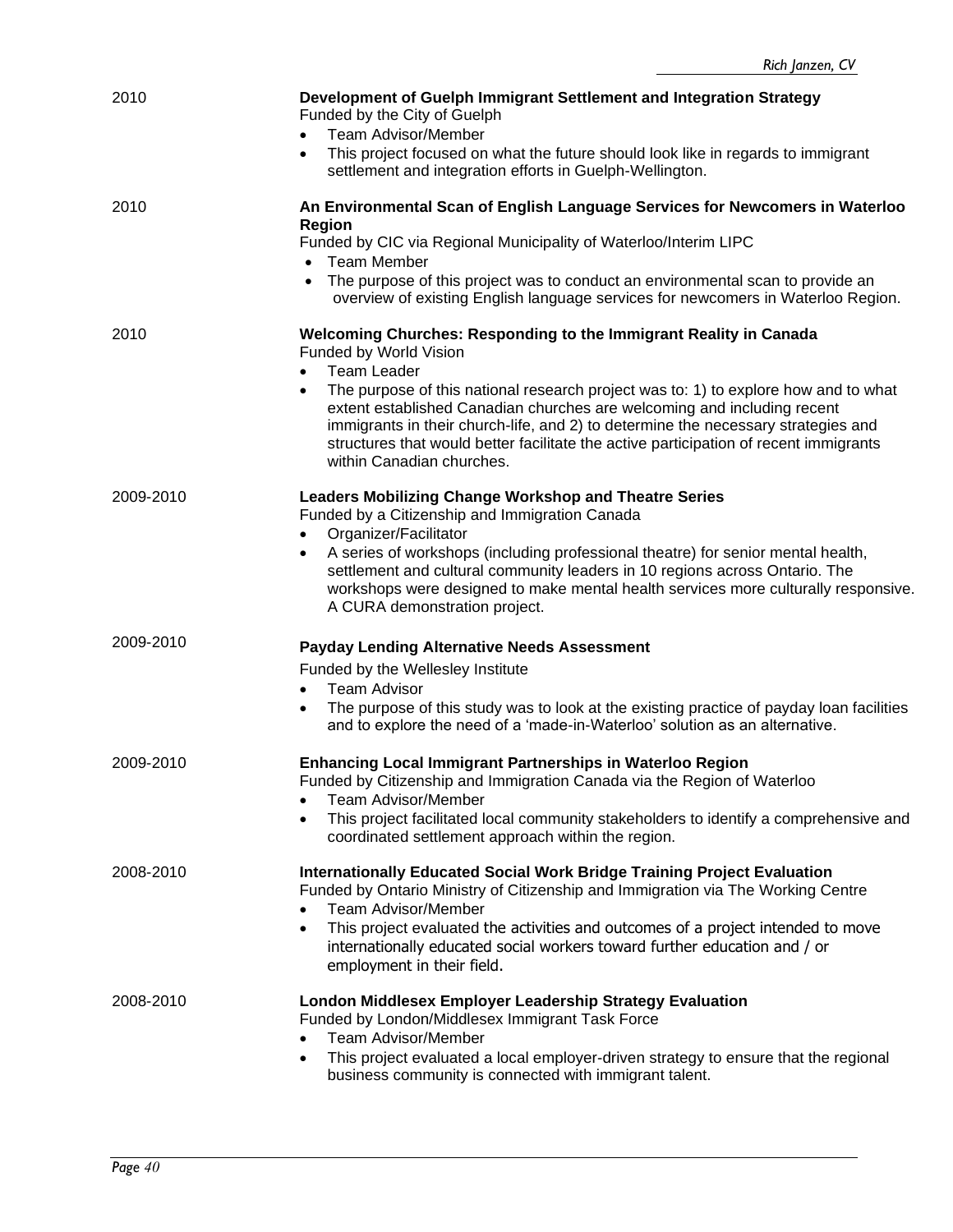| 2008-2009 | <b>Exploring the Community Impact of Alleged Hate-Motivated Crimes</b><br>Funded by Department of Justice Canada<br><b>Team Advisor</b><br>$\bullet$<br>The purpose of the research was to better understand the impact of alleged hate<br>$\bullet$<br>motivated crimes on specific ethnic communities and the community as a whole in<br>Kitchener and Georgina.                                                                                                                                                                                                     |
|-----------|------------------------------------------------------------------------------------------------------------------------------------------------------------------------------------------------------------------------------------------------------------------------------------------------------------------------------------------------------------------------------------------------------------------------------------------------------------------------------------------------------------------------------------------------------------------------|
| 2008      | <b>Immigrant Employment Logic Model for Atlantic Canada</b><br>Funded by Citizenship and Immigration Canada, Atlantic Region<br><b>Team Leader</b><br>This project developed a logic model for the immigrant employment initiative<br>$\bullet$<br>proposed for Atlantic Canada by Citizenship and Immigration Canada, Atlantic<br>Region.                                                                                                                                                                                                                             |
| 2008      | <b>Facilitating Immigrant Access to Professional Employment</b><br>Funded by BC International Trained Professionals Network<br><b>Team Leader</b><br>$\bullet$<br>This project conducted research on provincial government best practices that have<br>facilitated access to professional employment by immigrant professionals. The<br>research will help the BC International Trained Professionals Network to influence<br>government of British Columbia policy.                                                                                                   |
| 2008      | Somali Muslim Hate Crime Summit<br>Funded by Ontario Ministry of the Attorney General via Somali Canadian Association of<br>Etobicoke<br><b>Team Advisor</b><br>$\bullet$<br>Organized and facilitated a Somali Muslim Hate Crime Summit that raised the level of<br>$\bullet$<br>public awareness about hate crimes and their victims, and that built multi-<br>stakeholders strategies to prevent future incidents.                                                                                                                                                  |
| 2008      | Prior Learning Assessment and Recognition (PLAR) Waterloo Region Pilot<br>Funded by Ontario Ministry of Education via Waterloo Catholic District School Board<br>Team Advisor/Member<br>$\bullet$<br>An evaluation of a pilot project designed to assess the prior learning of Spanish<br>$\bullet$<br>speaking newcomers and provide additional educational support towards receiving a<br>high school diploma.                                                                                                                                                       |
| 2008      | <b>Waterloo Region Vital Signs Evaluation</b><br>Funded by KW Community Foundation<br><b>Team Leader</b><br>An evaluation designed to understand how satisfied stakeholders were with the<br>$\bullet$<br>process and end result of Waterloo Region Vital Signs as a community-building tool.<br>The evaluation also made suggestions to improve future rounds of Vital Signs -an<br>annual community check-up intended to measure the vitality, identify significant<br>trends, and assign grades in 11 key areas critical to Waterloo Region's quality of life.      |
| 2007-2010 | Engaging Youth from Diverse Ethno-Cultural Communities: A Working Model for<br>Ontario<br>Funded by Ontario Ministry of Citizenship and Immigration (MCI) via the KW Multicultural<br>Centre<br><b>Team Advisor/Member</b><br>$\bullet$<br>This project explored how diverse ethno-cultural youths in the Waterloo Region are<br>$\bullet$<br>currently volunteering, the perceptions and values that these youths and their ethno-<br>cultural communities have about volunteerism, and strategies on how to strengthen<br>ethno-cultural youth volunteer engagement. |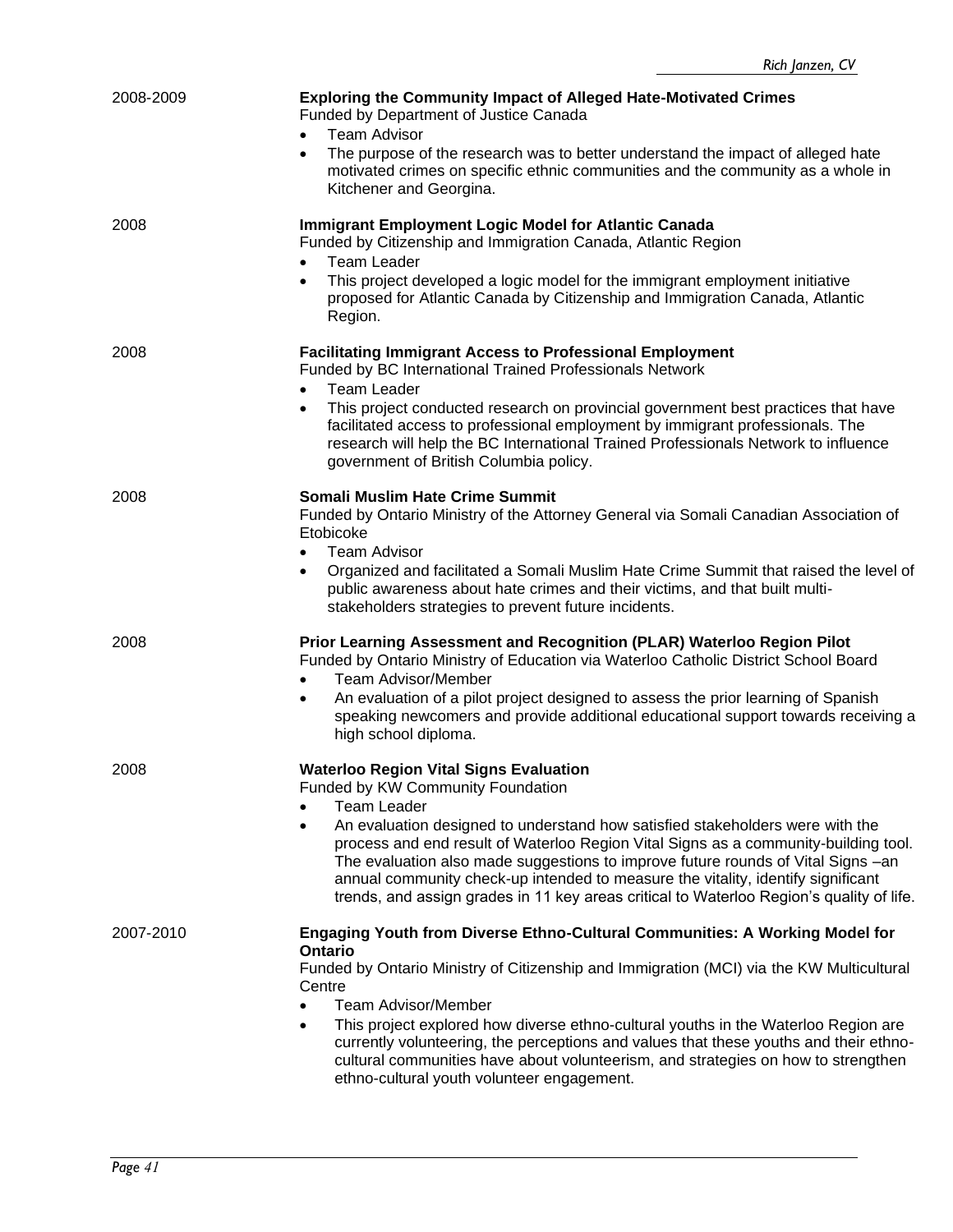| 2007-2008 | <b>CACL - Community Inclusion Phase II</b><br>Funded by Canadian Association for Community Living<br><b>Team Advisor</b><br>Developed an evaluation and monitoring framework of the transition year of the<br>$\bullet$<br>Community Inclusion (CI) project, a pan-Canadian initiative to enhance the<br>citizenship and inclusion for people with disabilities.                                                                                                                                                                             |
|-----------|----------------------------------------------------------------------------------------------------------------------------------------------------------------------------------------------------------------------------------------------------------------------------------------------------------------------------------------------------------------------------------------------------------------------------------------------------------------------------------------------------------------------------------------------|
| 2007-2008 | <b>CMHC Recovery Evaluation</b><br>Funded by Guelph Community Mental Health Clinic<br><b>Team Advisor/Member</b><br>Conducted an evaluation of recovery-focused case-management services in<br>Waterloo-Wellington-Dufferin for the Guelph Community Mental Health Clinic<br>(CMHC), on behalf of the Support Coordination Management Committee of<br>Waterloo-Wellington-Dufferin.                                                                                                                                                          |
| 2007-2008 | <b>Identifying a Sustainable Model for After School Programs</b><br>Funded by House of Friendship via Hallman Foundation<br><b>Team Advisor/Member</b><br>$\bullet$<br>A review of community needs, promising practices and partnership opportunities in<br>$\bullet$<br>after school programming towards the establishment of a sustainable model for after<br>school programs for disadvantaged neighbourhoods in Waterloo Region.                                                                                                         |
| 2007      | <b>Pre-Arrival Immigrant Information</b><br>Funded by Ontario Ministry of Citizenship & Immigration (MCI) via Chartwell Inc.<br><b>Team Leader</b><br>This project, completed in collaboration with Chartwell, identified pre-arrival services<br>tailored to the needs of potential immigrants that will facilitate their entry into Ontario's<br>labour market and the broader community.                                                                                                                                                  |
| 2006-2009 | Evaluation of Waterloo Region Immigrant Employment Network (WRIEN)<br>Funded by Greater Kitchener Waterloo Chamber of Commerce<br>Co-Team Leader<br>$\bullet$<br>This 3-year systems change evaluation examined the activities and outcomes of the<br>$\bullet$<br>Waterloo Region Immigrant Employment Network (WRIEN) in order to determine the<br>extent to which a collaborative, multi-stakeholder and region-wide process<br>strengthened immigrant lives, the local economy and the community-at-large.                               |
| 2006-2007 | Developing an Evaluation Framework for Recovery Focused Case-Management<br><b>Services</b><br>Funded by Guelph Community Mental Health Clinic<br><b>Team Advisor/Member</b><br>Support Coordination Management Committee of Waterloo-Wellington-Dufferin<br>$\bullet$<br>developed a multi-leveled evaluation framework of recovery-focused intensive case<br>management services in Wellington-Dufferin-Waterloo. The framework incorporated<br>a logic model and measurement methodology within consumer-driven participatory<br>approach. |
| 2006-2007 | Strengthening a Neighbourhood: Paulander Community Needs and Resource<br><b>Assessment</b><br>Funded by City of Kitchener, United Way of KW and Area, KW Community Foundation<br>Project Advisor/Member<br>This community needs and resource assessment mobilized residents and community<br>$\bullet$<br>partners in an effort to identify means to strengthen the Paulander community.                                                                                                                                                     |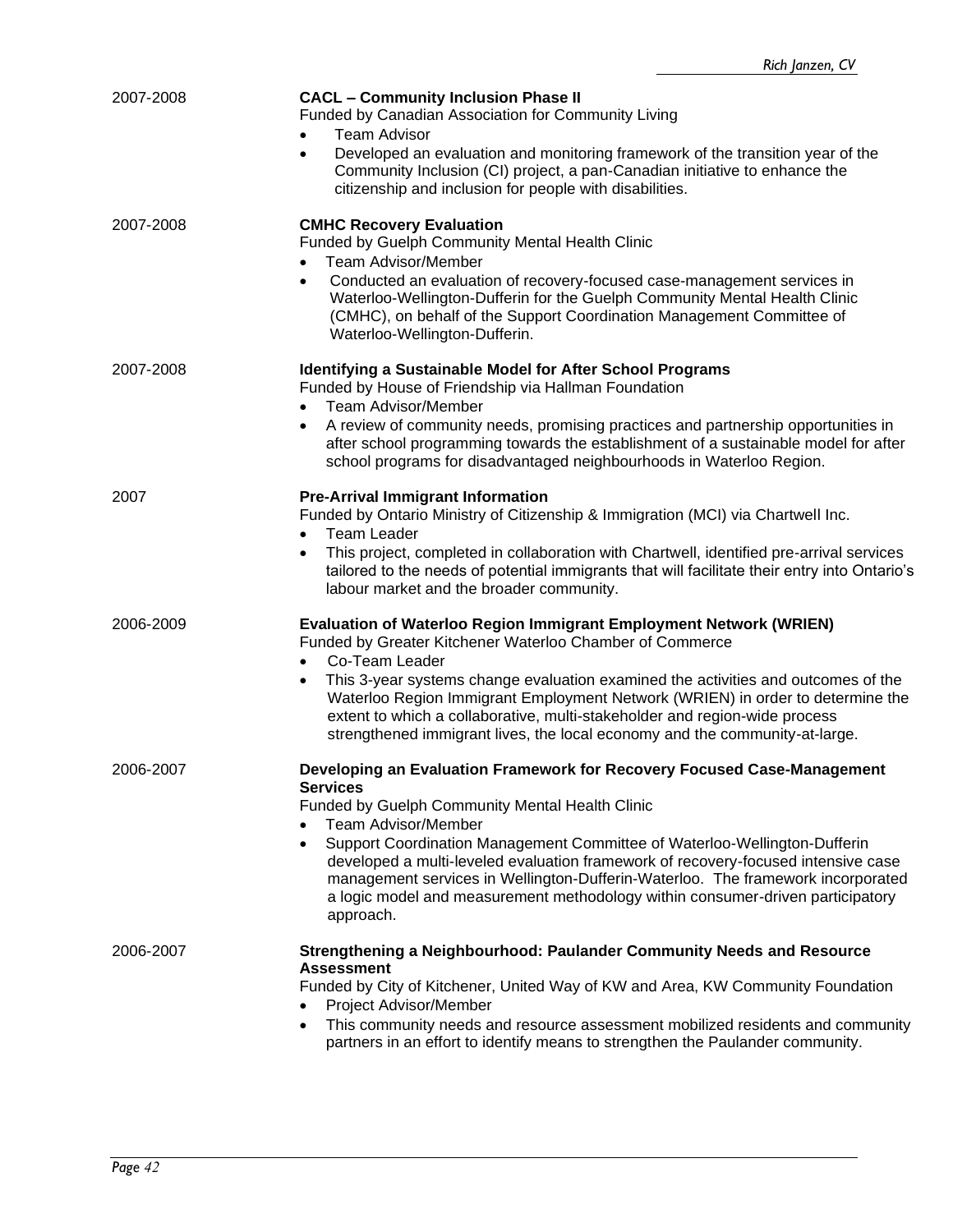| 2006      | A National Review and Analysis of Access to Professions and Trades Processes<br>Funded by Capacity Canada, Council of Agencies Serving South Asians<br><b>Team Leader</b><br>This policy research project helped Capacity Canada to better understand the Access<br>$\bullet$                                |
|-----------|--------------------------------------------------------------------------------------------------------------------------------------------------------------------------------------------------------------------------------------------------------------------------------------------------------------|
|           | to Professions and Trades (APT) processes across Canada, and determine which<br>components can be standardized at the national level.                                                                                                                                                                        |
| 2006      | <b>Living on a Survival Budget</b><br>Funded by Kitchener Downtown Community Health Centre<br><b>Team Advisor</b><br>$\bullet$                                                                                                                                                                               |
|           | An evaluation of a program of the Kitchener Downtown Community Health Centre<br>$\bullet$<br>that works with individuals who are living on a low income in helping them to make<br>healthy food and nutrition choices on a budget.                                                                           |
| 2006      | <b>Ontario Community Action Program for Children</b><br>Funded by Public Health Agency of Canada                                                                                                                                                                                                             |
|           | <b>Team Member</b><br>An analysis and reporting of CAPC intake data for 39 CAPC projects across Ontario.                                                                                                                                                                                                     |
| 2005-2006 | <b>Review of Mennonite Coalition for Refugee Support</b><br>Funded by Ontario Trillium Foundation                                                                                                                                                                                                            |
|           | <b>Team Advisor/Member</b><br>An organizational review to assess current and emerging needs of refugee claimants<br>identify existing support services in the community and develop a strategic plan that<br>strengthens the role and effectiveness of the Coalition in its support of refugee<br>claimants. |
| 2005-2006 | <b>Feasibility Study for a Consumer Run Housing Coop in Hamilton</b><br>Funded by Supported Housing Coordination Network, represented by Mental Health<br><b>Rights Coalition</b>                                                                                                                            |
|           | <b>Team Advisor/Member</b><br>$\bullet$<br>Conducted a feasibility study for a consumer run housing cooperative in Hamilton,<br>$\bullet$<br>Ontario, for the Supported Housing Coordination Network.                                                                                                        |
| 2004-2005 | Immigrant Skills Summit-Waterloo Region<br>Funded by KW United Way; Regional Municipality of Waterloo, KW Community<br>Foundation, Canadian Heritage and 12 other local institutions<br>Team Leader<br>A research and community mobilization project that organized a one-day event<br>$\bullet$             |
|           | bringing together a cross section of stakeholders in order to build a local Waterloo<br>Region strategy to make sure that immigrant skills are more optimally used.                                                                                                                                          |
| 2004-2005 | <b>Immigrant Skills in Hamilton</b><br>Funded by the Hamilton Training Advisory Board<br><b>Team Advisor/Member</b>                                                                                                                                                                                          |
|           | A research project that built the case for making better use of immigrant skills in<br>Hamilton.                                                                                                                                                                                                             |
| 2004-2005 | <b>CAPC/CPNP Rural Think Tank</b><br><b>Funded by Catholic Family Counselling Centre</b><br><b>Team Advisor/Member</b>                                                                                                                                                                                       |
|           | Provided research and evaluation expertise to Waterloo CAPC/Catholic Family<br>٠<br>Counselling Centre as they carried out a national project to determine rural family<br>needs and how CAPC can best respond.                                                                                              |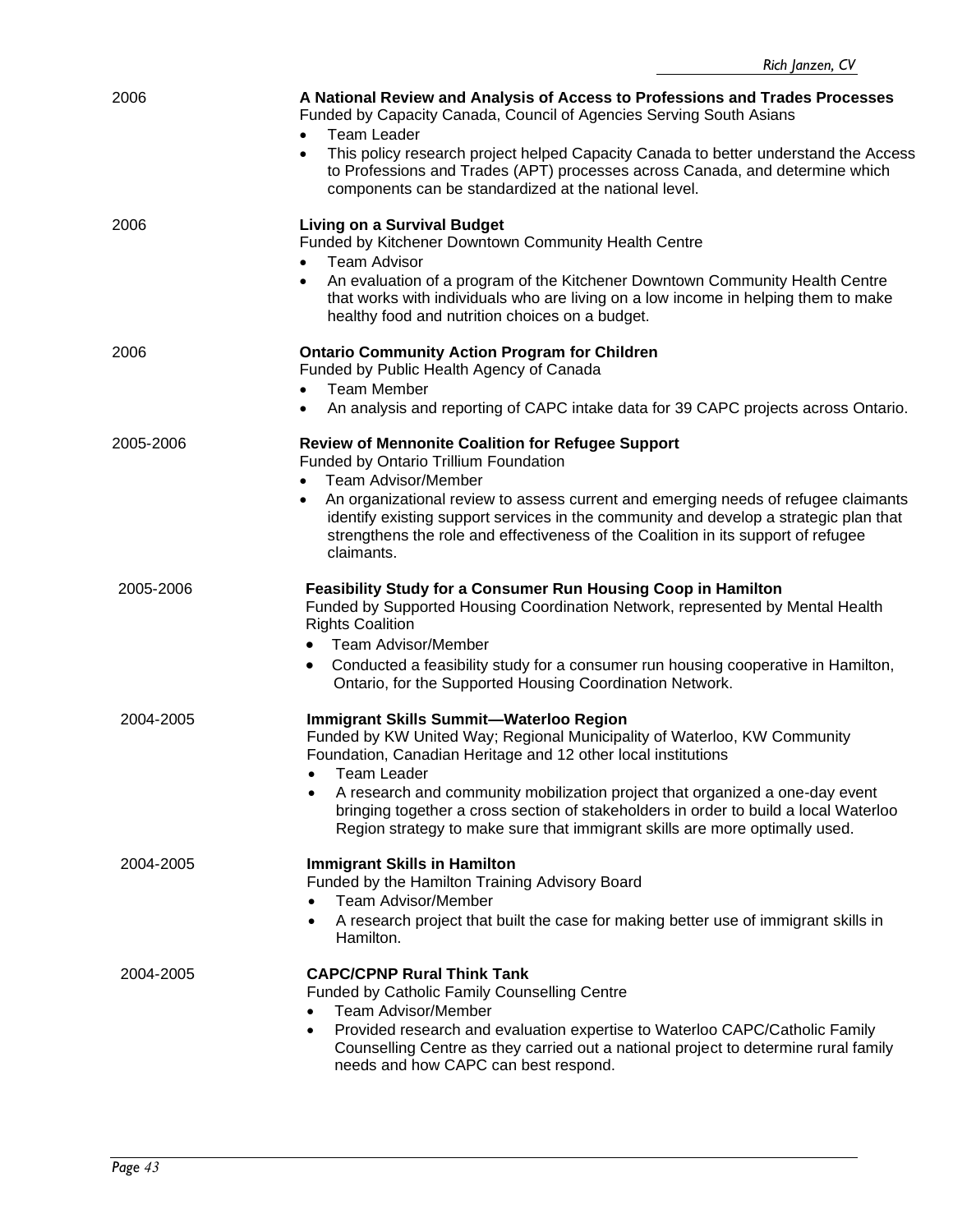| 2004      | Facilitating Community Planning for People Living with HIV and Communities at<br>Risk in Waterloo Region, Wellington, Dufferin, Bruce & Grey<br>Funded by ACCKWA & AIDS Committee of Guelph<br><b>Team Advisor</b><br>Facilitated a multi-stakeholder, collaborative planning process to develop a five-<br>year community plan for strengthening the coordination and effectiveness of<br>services for people living with HIV and communities at risk. |
|-----------|---------------------------------------------------------------------------------------------------------------------------------------------------------------------------------------------------------------------------------------------------------------------------------------------------------------------------------------------------------------------------------------------------------------------------------------------------------|
| 2004      | An Assessment of the Need for Licensed Group Child Care on Canada's Military<br><b>Bases</b><br>Funded by Directorate Military Family Services, PSP Division, Canadian Forces                                                                                                                                                                                                                                                                           |
|           | <b>Personnel Support Agency</b>                                                                                                                                                                                                                                                                                                                                                                                                                         |
|           | <b>Team Member</b><br>$\bullet$<br>Conducted a national survey of Military Family Resource Centres to assess the<br>need for licensed group child care on military bases, and the current and potential<br>roles of MFRC's in providing child care.                                                                                                                                                                                                     |
| 2004      | Towards A New Approach to Employment Supports for Immigrants<br>Funded by the Policy Roundtable Mobilizing Professions and Trades (PROMPT)<br><b>Team Leader</b>                                                                                                                                                                                                                                                                                        |
|           | A study that analyzed the current funding environment of immigrant employment<br>services, and provided a framework of the necessary elements of programming<br>and associated supports required to effectively integrate immigrants with a diversity<br>of needs into the labour market.                                                                                                                                                               |
| 2003-2005 | <b>Evaluation of Huron County Community Action Program for Children (CAPC)</b><br>Funded by Rural Response for Healthy Children.<br>Senior Researcher<br>$\bullet$                                                                                                                                                                                                                                                                                      |
|           | Evaluated programs designed to support at risk families and their young children in<br>$\bullet$<br>Huron County.                                                                                                                                                                                                                                                                                                                                       |
| 2003-2005 | Evaluation of Bruce Grey Community Action Program for Children (CAPC).<br>Funded by Bruce Grey Brighter Futures.<br>Senior Researcher<br>$\bullet$                                                                                                                                                                                                                                                                                                      |
|           | Evaluated programs designed to support at risk families and their young children in<br>$\bullet$<br><b>Bruce and Grey Counties</b>                                                                                                                                                                                                                                                                                                                      |
| 2003-2005 | Evaluation of Community Action Program for Children (CAPC) Northeastern Sites<br>Funded by Timiskaming, North Cochrane and South Cochrane Brighter Futures.<br>Senior Researcher                                                                                                                                                                                                                                                                        |
|           | Evaluated programs designed to support at risk families and their young children in<br>$\bullet$<br>three large Northeastern Ontario regions.                                                                                                                                                                                                                                                                                                           |
| 2003-2004 | Access to Professions and Trades: Occupational Regulatory Bodies Roles and<br><b>Accountabilities</b><br>Funded by Policy Roundtable Mobilizing Professions and Trades (PROMPT).                                                                                                                                                                                                                                                                        |
|           | <b>Team Leader</b><br>$\bullet$                                                                                                                                                                                                                                                                                                                                                                                                                         |
|           | A project to develop and test a new model for occupational regulation that would<br>$\bullet$<br>increase accountabilities to internationally education persons.                                                                                                                                                                                                                                                                                        |
|           |                                                                                                                                                                                                                                                                                                                                                                                                                                                         |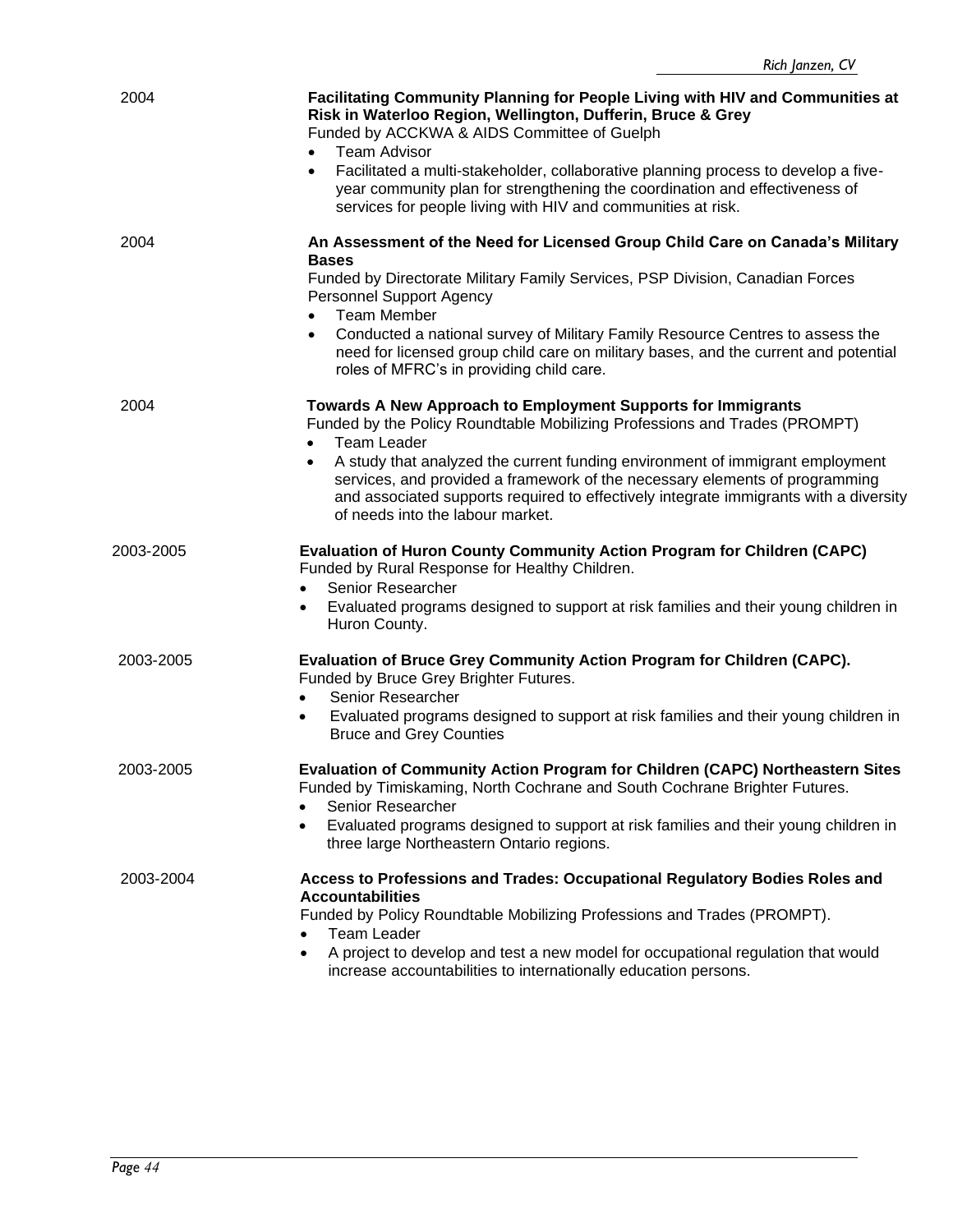| 2003-2004 | <b>Community Needs Assessment and Evaluation Guide</b><br>Funded by Directorate Military Family Services.<br><b>Team Leader</b><br>A project to develop a good practice and resource guide that will help Military<br>$\bullet$<br>Family Resource Centres across Canada and Overseas to conduct their own<br>community needs assessment and program evaluations.                                                                     |
|-----------|---------------------------------------------------------------------------------------------------------------------------------------------------------------------------------------------------------------------------------------------------------------------------------------------------------------------------------------------------------------------------------------------------------------------------------------|
| 2003-2004 | <b>Determining Family Dental Health</b><br>Funded by Catholic Family Counselling Centre and the Ontario Coalition of<br><b>CAPC/CPNP Projects.</b><br><b>Team Advisor/Member</b><br>$\bullet$<br>An action research project towards influencing healthy public policy surrounding<br>dental reform for at-risk families with young children in Ontario.                                                                               |
| 2003      | <b>CAPC Evaluation Workplans</b><br>Funded by Waterloo; Bruce Grey; South Cochrane; North Cochrane and Timiskaming.<br>Senior Researcher<br>$\bullet$<br>Development of a detailed evaluation workplan and toolkit according to Health<br>$\bullet$<br>Canada guidelines for the Community Action Program for Children (CAPC) in<br>Waterloo Region and Bruce/Grey Counties.                                                          |
| 2003      | Access to Professions and Trades: Policy Environmental Scan<br>Funded by the Policy Roundtable Mobilizing Professions and Trades (PROMPT).<br><b>Team Leader</b><br>A project to identify key governmental/nongovernmental individuals and initiatives<br>$\bullet$<br>working on access to professions and trades issues; their mandates, roles<br>challenges and opportunities.                                                     |
| 2002-2003 | Getting to the Root: Understanding and Addressing Somali Inter-Group Youth<br><b>Violence</b><br>Funded by Somali Canadian Association of Etobicoke with support from the Department<br>of Canadian Heritage.<br><b>Team Leader</b><br>$\bullet$<br>An action research project aimed at understanding and addressing inter-group youth<br>$\bullet$<br>conflict in West Toronto and then to develop an action plan.                   |
| 2002-2003 | Making Use of Immigrant Skills to Strengthen our Communities: A Call for<br><b>Change from Three Southwestern Cities</b><br>Funded by Department of Canadian Heritage.<br><b>Team Leader</b><br>A project to raise awareness and mobilize citizens of Waterloo, London and<br>$\bullet$<br>Brantford about the need to better utilize the skills held by local foreign-trained<br>people as a means of strengthening their community. |
| 2002      | Perth Early Years Four-Year Program Plans<br>Funded by Perth District Health Unit.<br><b>Team Leader</b><br>A community consultation to develop four-year plans to promote healthy<br>$\bullet$<br>pregnancies/child development, and prevent injury/family abuse in Perth County.                                                                                                                                                    |
| 2002      | <b>OP2000 Evaluation</b><br>Funded by OP2000.<br><b>Team Member</b><br>Evaluation of an innovative anti-poverty group in Waterloo Region.                                                                                                                                                                                                                                                                                             |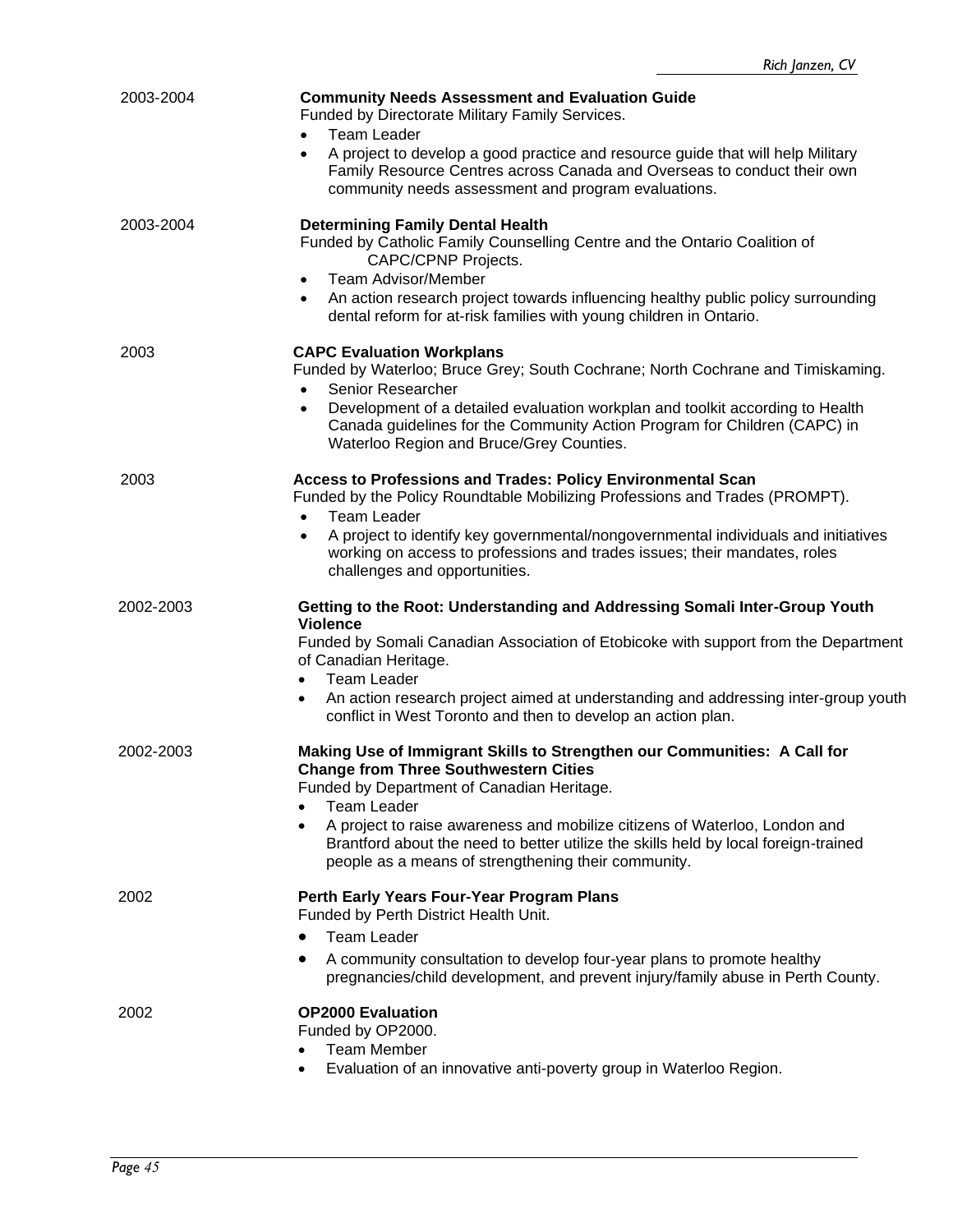| 2001      | <b>Civic Participation: Diverse Meanings and Practice</b><br>Funded by Department of Canadian Heritage.<br><b>Team Leader</b><br>Seed grant to develop collaborative research proposal with partners from diverse<br>$\bullet$<br>ethno-cultural groups in Toronto and Kitchener.                                                                                                                 |
|-----------|---------------------------------------------------------------------------------------------------------------------------------------------------------------------------------------------------------------------------------------------------------------------------------------------------------------------------------------------------------------------------------------------------|
| 2001      | A Rent Bank for Waterloo Region<br>Funded by House of Friendship.<br><b>Team Leader</b><br>A participatory feasibility study to develop a Rent Bank in Waterloo Region.                                                                                                                                                                                                                           |
| 2000-2001 | Parenting Issues of Newcomer Families in Ontario<br>Funded by Citizenship and Immigration Canada.<br>Co-Investigator<br>Major provincial study exploring the parental practices and existing sources of<br>$\bullet$<br>support for over 300 immigrants in Toronto, Ottawa and Waterloo. Completed in<br>partnership with the Centre of Excellence for Research on Immigration and<br>Settlement. |
| 2000-2001 | Hate Crime and Bias Activity in the City of London<br>Funded by the Department of Canadian Heritage with support from the City of London.<br><b>Team Advisor/Member</b><br>$\bullet$<br>An investigation of the extent and impact of hate crime and bias activity with an<br>$\bullet$<br>integrated action plan.                                                                                 |
| 2000      | <b>Working on a Dream</b><br>Funded by Niagara District Health Council.<br><b>Team Member</b><br>$\bullet$<br>A project to develop an employer marketing strategy and coordinate a training<br>$\bullet$<br>conference aimed at facilitating meaningful employment for people with mental<br>health challenges in Niagara Region.                                                                 |
| 1999-2003 | <b>Safe and Sound</b><br>Funded by National Crime Prevention Council Canada through the Regional Municipality<br>of Waterloo.<br><b>Team Member</b><br>$\bullet$<br>An evaluation project in Waterloo Region to help build crime prevention capacity<br>through community development work within three neighbourhoods in the region.                                                             |
| 1999-2001 | <b>Ontario Network for Access to Trades and Professions in Ontario</b><br>Funded by Skills for Change and the Ontario Council of Agencies Serving Immigrants.<br><b>Lead Evaluator</b><br>An internal evaluation of provincial network promoting the better access to<br>professions and trades for people educated outside of Canada.                                                            |
| 1999-2000 | <b>Immigrant Youth in Waterloo Region</b><br>Funded by Citizenship and Immigration Canada.<br><b>Team Leader</b><br>An immigrant youth needs assessment within Waterloo Region.                                                                                                                                                                                                                   |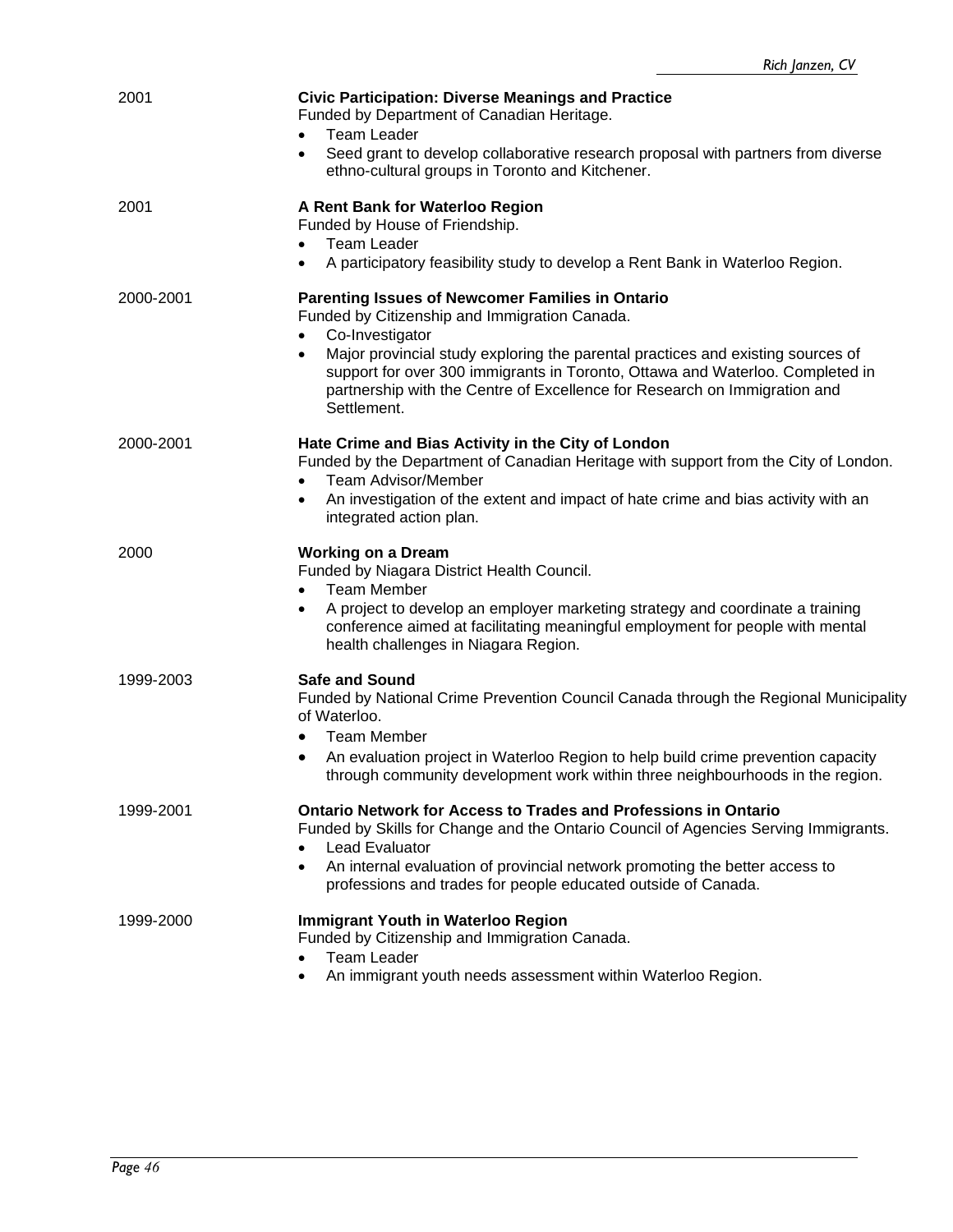| 1999-2000 | <b>Making a Change Together Handbook</b><br>Funded by Department of Canadian Heritage.<br><b>Team Leader</b>                                                                                                                                           |
|-----------|--------------------------------------------------------------------------------------------------------------------------------------------------------------------------------------------------------------------------------------------------------|
|           | A study developing a resource manual promoting the better access of foreign<br>$\bullet$<br>trained professionals and tradespeople in Ontario. Partners included Skills for<br>Change and the Ontario Ministry of Training, Colleges and Universities. |
| 1999-2000 | <b>Rural Response for Healthy Children</b><br>Funded by Community Action Program for Children (CAPC) Huron County.<br><b>Team Leader</b><br>$\bullet$                                                                                                  |
|           | An evaluation of 12 programs designed to support families and children (from birth<br>$\bullet$<br>to 6 years of age) in Huron County.                                                                                                                 |
| 1999-2000 | <b>Books for Birthdays</b><br>Funded by Lutherwood/CODA.<br><b>Team Leader</b><br>$\bullet$                                                                                                                                                            |
|           | An evaluation an evaluation of a program providing new books for children in low<br>$\bullet$<br>income neighbourhoods in Kitchener, Cambridge and Guelph.                                                                                             |
| 1999-2000 | Peer Youth Health Worker Project<br>Funded by Kitchener Downtown Health Centre and the Region of Waterloo.<br><b>Team Leader</b><br>$\bullet$                                                                                                          |
|           | An evaluation of a program testing the use of a "peer helper health promotion"<br>$\bullet$<br>model for reaching downtown youth in Kitchener.                                                                                                         |
| 1998-2007 | Evaluation of Community Action Program for Children (CAPC) of Waterloo Region<br>Funded by CAPC of Waterloo Region.                                                                                                                                    |
|           | <b>Lead Evaluator</b><br>$\bullet$<br>Ongoing annual evaluations and related projects involving up to 27 programs<br>٠<br>designed to support at risk families and young children.                                                                     |
| 1998-2000 | <b>Evaluation of the Integrated School Based Social Worker Project</b><br>Funded by Children's Aid Society of Huron Count and Family and Children's Services of<br>Renfrew County.<br><b>Team Member</b>                                               |
|           | A comprehensive evaluation for school-based programs in two Ontario CAS<br>agencies.                                                                                                                                                                   |
| 1998-2000 | <b>Canada Prenatal Nutrition Program Baseline Data Study</b><br>Funded by Health Canada.                                                                                                                                                               |
|           | <b>Team Leader</b><br>A study to establish a baseline for Health Canada's Prenatal Nutrition Program in<br>$\bullet$<br>selected sites across Ontario.                                                                                                 |
| 1998-2000 | <b>Routes to Real Work</b><br>Funded by Canadian Mental Health Association National Office.                                                                                                                                                            |
|           | <b>Team Leader</b><br>$\bullet$<br>A national evaluation of a project exploring ways to create employment opportunity<br>$\bullet$<br>for people with mental health issues in six sites across Canada.                                                 |
| 1998-1999 | <b>Navigating the Waters</b><br>Funded by John Lord, Social Research Consultant.                                                                                                                                                                       |
|           | <b>Team Leader</b><br>Research support for studying an employment support program for people with<br>$\bullet$<br>disabilities offered in 22 sites across Canada.                                                                                      |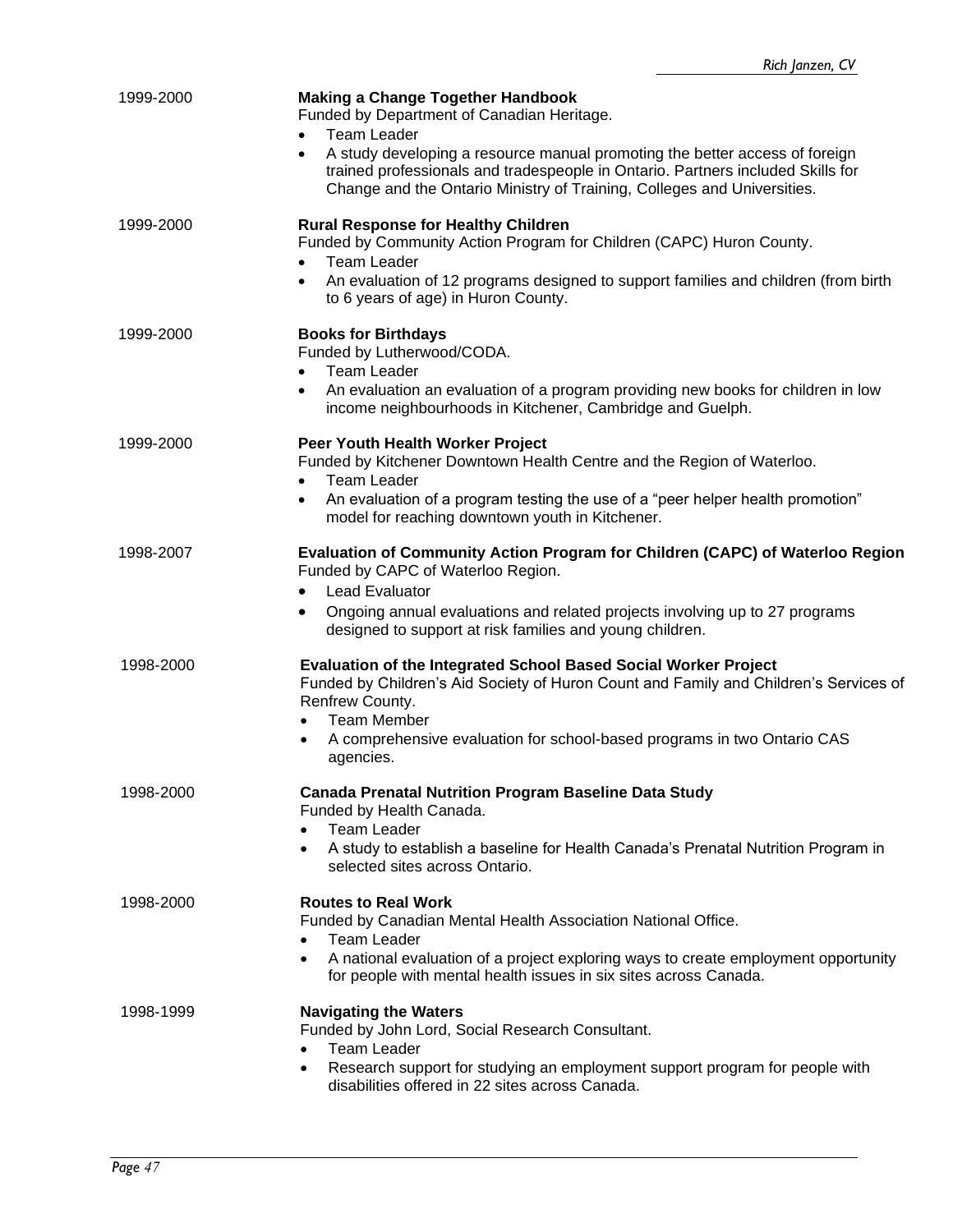| 1997-1998 | <b>Family Day Care Training Project, Phase I</b><br>Funded by HRDC Child Care Visions, administered through the Canadian Child Care<br>Federation.<br><b>Team Member</b><br>A national study about the training needs of people who provide child day care in                                                                                            |
|-----------|----------------------------------------------------------------------------------------------------------------------------------------------------------------------------------------------------------------------------------------------------------------------------------------------------------------------------------------------------------|
|           | their own homes.                                                                                                                                                                                                                                                                                                                                         |
| 1997-1998 | Dignity and Opportunity: Assessing the Economic Contribution of Foreign<br><b>Trained Newcomers</b><br>Funded by Department of Canadian Heritage and Atkinson Foundation.<br><b>Team Leader</b>                                                                                                                                                          |
|           | An exploratory research project to design a framework to compare the economic<br>$\bullet$<br>benefit of successfully using skills of foreign-trained newcomers in the Ontario<br>labour force with the loss if such skills are not used.                                                                                                                |
| 1997      | Timiskaming's Brighter Futures: Children Matter<br>Funded by Timiskaming's Brighter Futures: Children Matter.<br><b>Team Member</b><br>An evaluation of a northern Community Action Program for Children organization,<br>$\bullet$<br>located in two sites.                                                                                             |
| 1996-1998 | <b>Evaluation of Kitchener-Waterloo Habilitation Services</b><br>Funded by Kitchener-Waterloo Habilitation Services.<br><b>Team Member</b><br>$\bullet$<br>An evaluation to review the satisfaction with the type and quality of services<br>$\bullet$<br>provided for adults and to generate recommendations of future service directions.              |
| 1996-1997 | Over 700 people associated with K-W Habilitation Services were involved.<br>Evaluation of the Community Action Program for Children in Simcoe County<br>Funded by Community Action Program for Children in Simcoe County.<br><b>Team Member</b><br>$\bullet$<br>An evaluation of a program for parents of young children who are "at risk".<br>$\bullet$ |
| 1992-1993 | Serving the Whole Community: Helping Organizations Deliver Services Which<br>Reflect a Multicultural Community.<br><b>Team Member</b><br>$\bullet$<br>An applied research study of the Social Planning Council of Kitchener-Waterloo.                                                                                                                    |

## **TEACHING**

## **Courses Taught**

Taught and co-taught 7 University courses and 1 Continuing Education Certificate course.

Peace and Conflict Studies, Conrad Grebel University College, University of Waterloo

• Research for Social Action (4<sup>th</sup> year undergraduate/Masters)

Canadian School of Peacebuilding, Canadian Mennonite University

• Community-Based Research as Peacebuilding (undergraduate/Masters)

Social Development Studies, Renison University College, University of Waterloo

- Social Research (2<sup>nd</sup> year undergraduate)
- Participatory Action Research/Community-Based Research (4th year undergraduate/Masters/Doctoral)
- Community Engagement (4<sup>th</sup> year undergraduate/Masters/Doctoral)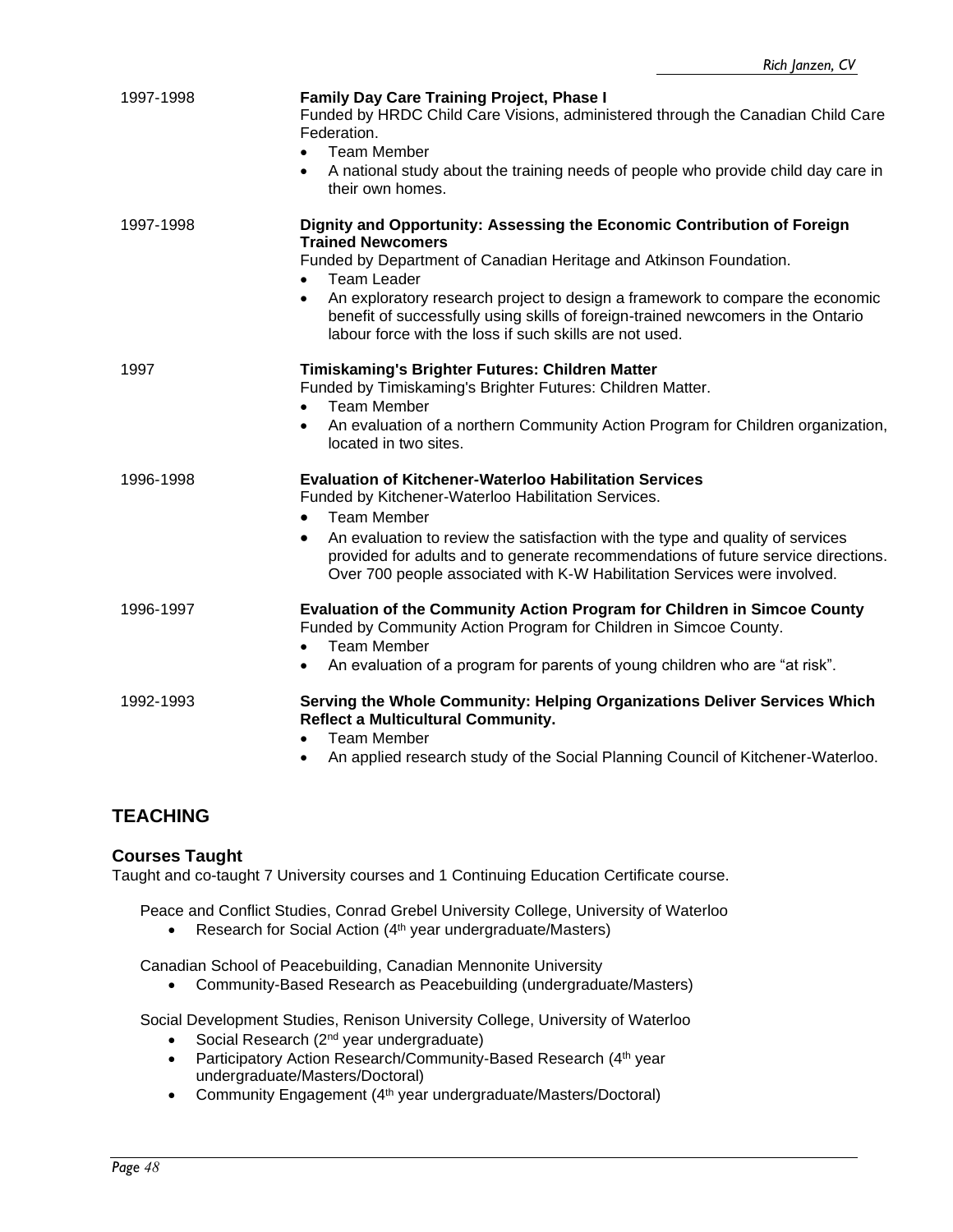Social Work, Wilfrid Laurier University

• Techniques in Social Work Research (Masters)

Centre for Community Research, Learning and Action (CCRLA), Wilfrid Laurier University

• Certificate in Program Evaluation as Organization Development

#### **Guest Lectures**

Made 27 guest lectures in 6 undergraduate and 21 gradate student classes.

*Overview of Community Based Research.* Guest presentation to Peace and Conflict graduate students at Conrad Grebel University College, Waterloo, Ontario. March, 2021.

*Overview of Community Based Research.* Guest presentation to Peace and Conflict graduate students at Conrad Grebel University College, Waterloo, Ontario. March, 2020.

*Community Based Research and Systems Change.* Guest presentation to Social Development Studies undergraduate students at Renison University College, Waterloo, Ontario. November, 2019.

*Community Life and Mental Health.* Guest presentation to Peace and Conflict graduate students at Conrad Grebel University College, Waterloo, Ontario. November, 2019.

*Community Based Research in Haiti.* Guest presentation to Peace and Conflict graduate students at Conrad Grebel University College, Waterloo, Ontario. March, 2019.

*Community Based Research and Systems Change.* Guest presentation to Social Development Studies undergraduate students at Renison University College, Waterloo, Ontario. November, 2018.

*Community and Mental Health.* Guest presentation to Peace and Conflict graduate students at Conrad Grebel University College, Waterloo, Ontario. November, 2018.

*Community Based Research: Research as Development Practice.* Guest presentation to International Development undergraduate students at St. Paul's University College, Waterloo, Ontario. June, 2018.

*Community Based Research and Systems Change.* Guest presentation to Social Development Studies undergraduate students at Renison University College, Waterloo, Ontario. November, 2017.

*Taking Culture Seriously in Community Mental Health: An Example of Community Based Research.* Guest presentation to Peace and Conflict graduate students at Conrad Grebel University College, Waterloo, Ontario. February, 2017.

*Community Based Research and Peace.* Guest presentation to Peace and Conflict graduate students at Conrad Grebel University College, Waterloo, Ontario. February, 2016.

*Community Complexity and Development Evaluation: Immigrant Employment in Waterloo Region.* Guest presentation to graduate community psychology class. Wilfrid Laurier University, Waterloo, Ontario. February, 2015.

*Immigrant Employment as a Community Concern: Using Participatory Action Research (PAR) to Mobilize Diverse Stakeholders towards Immigrant Employment.* Guest presentation to graduate community psychology class. Wilfrid Laurier University, Waterloo, Ontario. February, 2008.

*Qualitative Methods in Community Based Research.* Guest presentation to undergraduate qualitative methods course. Renison College, University of Waterloo, Waterloo, Ontario. March, 2008.

*Research as Community Mobilization: The Immigrant Skills Summit in Waterloo Region*. Presentation to MSW students, Faculty of Social Work, Wilfrid Laurier University, Waterloo, Ontario, November, 2006.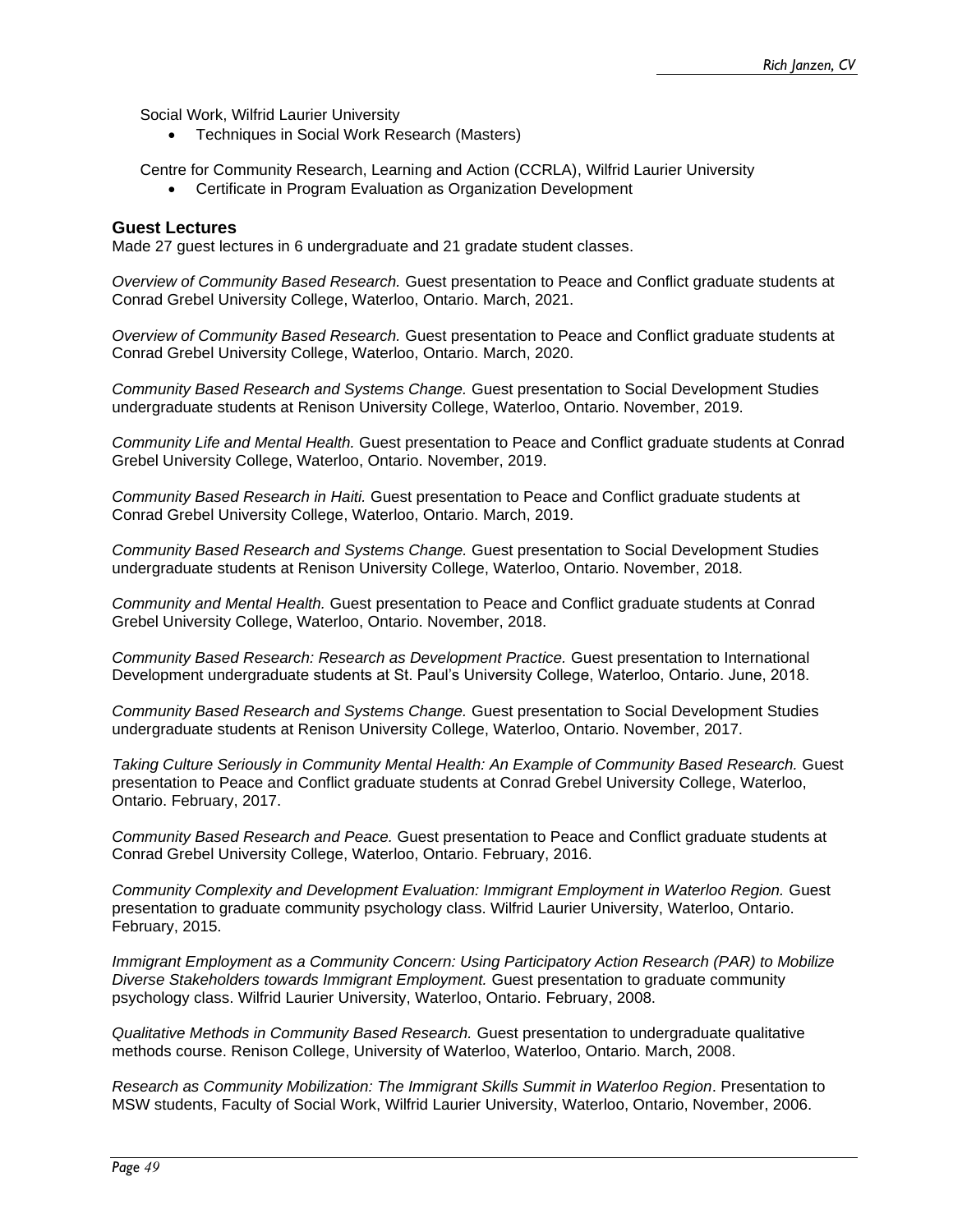*Conducting Community Needs Assessments: Immigrant Youth Case Study.* Guest presentation for the Research Methods Course in Community Psychology graduate program at Wilfrid Laurier University, October, 2006.

*Waterloo Region Immigrant Youth Needs Assessment.* Guest presentation for the undergraduate Community Psychology course at Wilfrid Laurier University, January, 2006*.*

*Conducting Community Needs Assessments: Immigrant Youth Case Study.* Guest presentation for the Research Methods Course in Community Psychology graduate program at Wilfrid Laurier University, Waterloo, Ontario, October, 2005.

*Orientation to Qualitative Data Analysis: Immigrant Parenting Case Study*. Guest lecture for MSW Data Analysis course at the Faculty of Social Work, Wilfrid Laurier University, Waterloo, Ontario, January, 2005*.*

*Conducting Community Needs Assessments: Immigrant Youth Case Study.* Guest presentation for the Research Methods Course in Community Psychology graduate program at Wilfrid Laurier University, Waterloo, Ontario, October, 2004.

*Orientation to Qualitative Data Analysis: Immigrant Parenting Case Study*. Guest lecture for MSW Data Analysis course at the Faculty of Social Work, Wilfrid Laurier University. Waterloo, Ontario, June, 2004*.*

*Doing Cross Cultural Research.* Guest presentation for the Research Methods Course in Community Psychology graduate program at Wilfrid Laurier University, Waterloo, Ontario, February, 2003.

*Participatory Action Research and Social Work Practice.* Guest lecture for MSW evaluation course at the Faculty of Social Work, Wilfrid Laurier University. Kitchener, Ontario, September, 2002*.*

*Doing Cross Cultural Research.* Guest presentation for the Research Methods Course in Community Psychology graduate program at Wilfrid Laurier University, Waterloo, Ontario, January, 2002.

*Overview of the Participatory Action Research Approach*. Guest presentation for the Research Methods Course in Community Psychology graduate program at Wilfrid Laurier University, Waterloo, Ontario, 2001.

*Overview of the Participatory Action Research Approach*. Guest presentation for the Research Methods Course in Community Psychology graduate program at Wilfrid Laurier University, Waterloo, Ontario, 2000.

*Overview of the Participatory Action Research Approach*. Guest presentation for the Research Methods Course in Community Psychology graduate program at Wilfrid Laurier University, Waterloo, Ontario, 1999.

## **Student Mentorship**

Mentored 3 undergraduate and 35 graduate students as practicum/interns, major research paper, and research assistants.

#### *a) Undergraduate/College Students and Other Interns (practicum/interns)*

A. Stobbe (Social Development Studies 2013); K. Gal (Social Service Worker Diploma 2018); M. Adams (Theron Kramer intern 2018-2019); J. Basabose (Theron Kramer intern 2019-2020); B. Knarr Dodds (Theron Kramer intern 2021)

#### *b) Undergraduate Students (major research paper supervision)*

T. Garad (Social Development Studies 2012)

#### *c) Graduate Students (practicum/interns)*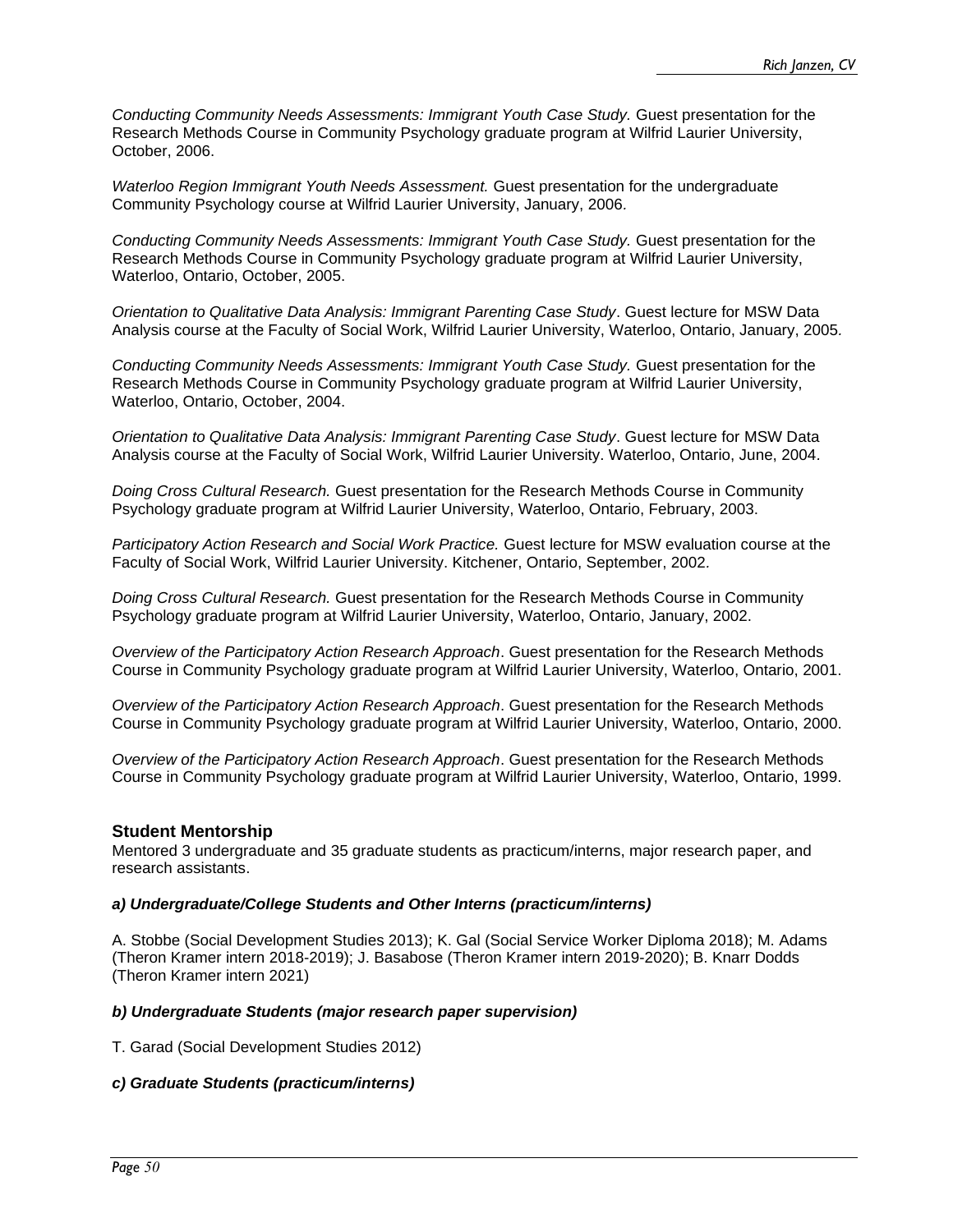J. Brown (Community Psychology 1997); M Quickfall (Community Psychology 1998); M. Pound (Community Psychology 1999); C. Fuller (Community Psychology 2000); A. Rice Roberts (Community Psychology 2000); S. Kuntz (Community Psychology 2001); A. Kissen (Community Psychology 2002); M. Lymburner (Community Psychology 2002); K. Hogarth (Community Psychology 2003); J. Vinograd (Community Psychology 2004); C. Currie (Community Psychology 2004); M. McKay (Community Psychology 2005); S. Cushing (Community Psychology 2006); B. Sandbeck (Community Psychology 2006); L. Buckingham (Community Psychology 2007); D. Friesen (Community Psychology 2007); A. Johnson (Community Psychology 2008); R. Gokani (Community Psychology 2009); K. Worton (Community Psychology 2011); S. van de Hoef (Public Health 2012); S. Fraser (Social Work 2013); M. Abidi (Public Health 2013); L Stuyt (Social Work 2015); Y. Kuo (Social Work 2017); J. Costello (Peace and Conflict Studies 2017); L. Duong (Public Health 2018); M. Gritzan (Community Psychology 2018); S. Bandabla (Social Work 2018); L. Yang (Social Work 2019); L. Johanneson (Social Work 2020); R. Vandenburg (Social Work 2020); V. Dickson (Social Work 2020); J. Walton (Social Work 2021)

#### *c) Graduate Students (SSHRC research assistants)*

M. Baily-Dick (Adult Education and Community Development 2014-2015); C. Brjnas (Spirituality & Psychotherapy 2016-2018)

## **SERVICE**

#### **Academic Service**

Conducted 6 consultations and 6 training sessions within academic settings.

#### *a) Academic Consultations/Peer Review Panels*

HIV/AIDS and STBBI Community-Based Research (CBR): Peer Review Panel member for Canadian Institutes of Health Research, 2021

*International Development Capstone Day:* Guest judge for student presentations and posters. Faculty of Environment, University of Waterloo. Waterloo, Ontario. 2019

*Mission, Values & Vision Statements:* Facilitated two campus-wide sessions about new Mission, Values and Vision statements for St. Paul's University College, Waterloo, Ontario. 2018-2019

*Student Wellbeing:* Conducting a needs assessment to support student well-being at St. Paul's University College, Waterloo, Ontario. 2016

*Graduate Program Development:* Conducted formal needs assessment and subsequently employed as part-time faculty (limited term appointment) to explore the feasibility of a Masters program in communitybased research for social development at Renison University College, Waterloo, Ontario. 2012-2013

*Strategic Planning:* Provided consultation and training for the University of Waterloo, Institutional Analysis and Planning in their University-wide strategic planning process. Waterloo, Ontario. 2012

#### *b) Academic Training*

*Community-Based Research Excellence Tool (CBRET)*. Led a capacity-building workshop for academics and community partners in Toronto on conducting community-based research with excellence. University of Toronto, Toronto, Ontario, Canada. June 2019.

*Community-Based Research Excellence Tool (CBRET)*. Led a capacity-building workshop for academics and community partners in Ottawa on conducting community-based research with excellence. Carleton University, Ottawa, Ontario, Canada. April 2019.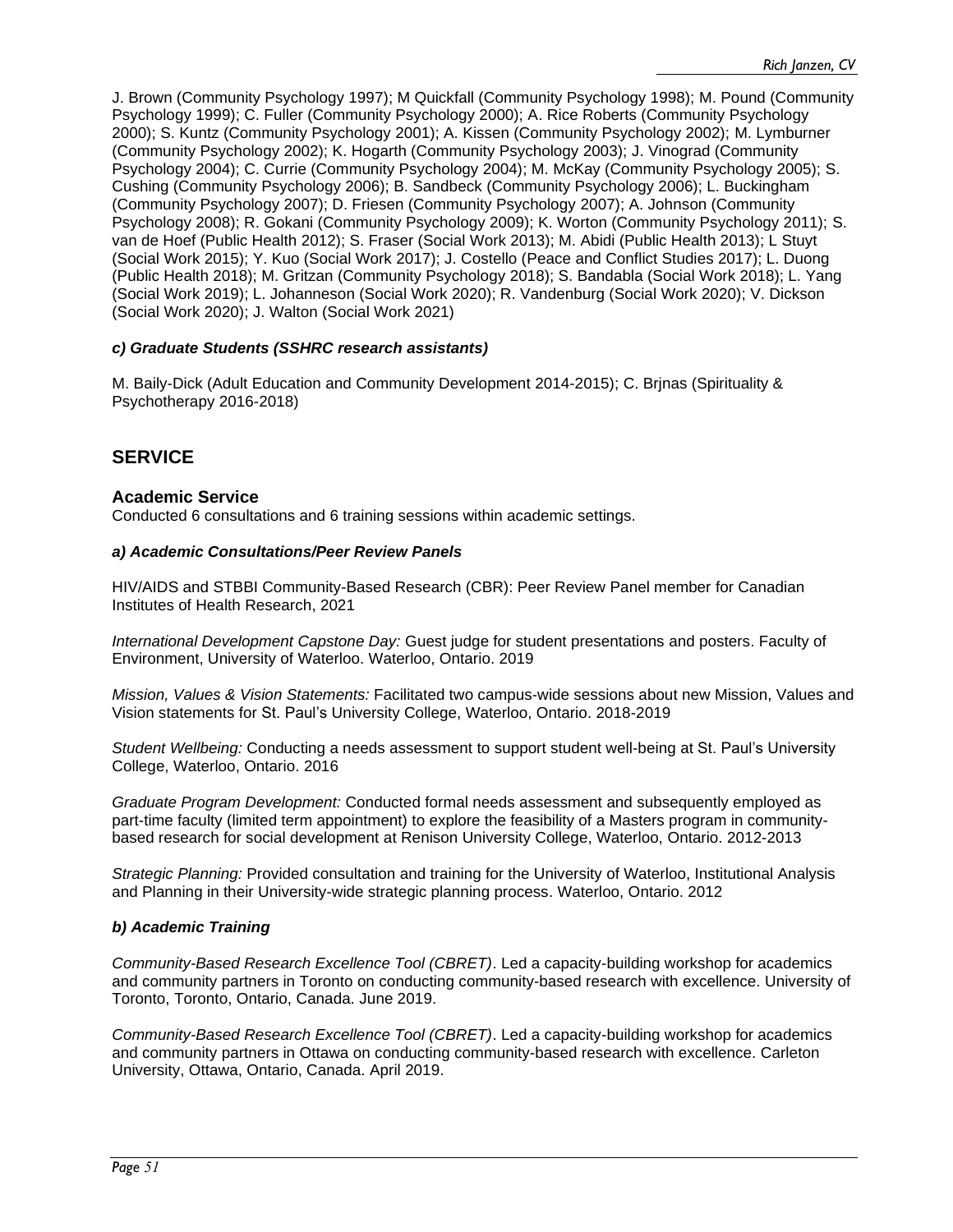*Community-Based Research Excellence Tool (CBRET)*. Led a capacity-building workshop for academics and community partners in Hamilton on conducting community-based research with excellence. Office of Community Engagement, McMaster University, Hamilton, Ontario, Canada. November 2018.

*Community-Based Research Excellence Tool (CBRET)*. Led a capacity-building workshop for academics and community partners on conducting community-based research with excellence. Conrad Grebel University College, Waterloo, Ontario, Canada. May 2018.

*Engaging Communities through Research: A Capacity-Building Event for Faith-Based Campuses.* Led a 2 day event for academics from across Canada and their community partners. Conrad Grebel University College, Waterloo, Ontario, Canada. Funded by Stronger Philanthropy. November 2017.

*Indonesia Community-Based Research Training:* Provided a series of lectures and workshops in both Canada and Indonesia for Islamic scholars from various Indonesian universities and government officials to build capacity for university-community engagement through community-based research. Funded by CIDA via Cowater International Inc. 2014-2016.

## **Community Service**

Provided 20 consultations to community organizations/networks, 50 workshops/webinars for community audiences, and 11 volunteer involvements.

## **a) Community Consultations**

*Sponsorship Agreement Holders (SAH) Association*. Facilitated discussion on how to develop an evaluation framework for private refugee sponsorship, 2020

*Immigrant Services Association of Nova Scotia (ISANS)*. Facilitated discussion on how to develop an organizational evaluation strategy in complement of the new strategic plan of this large immigrant settlement organization, 2020.

*Mennonite Central Committee (Ontario) Strategic Planning.* Facilitated strategic planning for this relief, development and peace agency, 2014

*Rural Secretariat of the Government of Newfoundland and Labrador.* Guest presentation and workshops facilitation for various partners in three locations in Newfoundlan*d,* 2012

*Rural Secretariat of the Government of Newfoundland and Labrador*. Guest presentation and workshop to community representatives and academics. St. John's, Newfoundland, 2011

*Waterloo Region Immigration Partnership Council.* Facilitation of a series of sessions to launch the beginning of this partnership council. Kitchener, 2011

*Community Living St. Mary's and Area:* Support to complete Ontario Trillium Foundation grant report for a program called Facile: Independent Facilitation Perth County.

*Integrated Evaluation in the Best Start Pilot Communities: Moving to an Evaluation Workplan.* A half day workshop to develop an integrated evaluation workplan across three Best Start demonstration sites in Hamilton, Timiskaming and Lambton/Chatham-Kent, 2007.

*Preparatory Phase - Waterloo Region Immigrant Employment Network (WRIEN): D*eveloping the necessary infrastructure to launch an immigrant employment council in Waterloo Region, 2005.

*Getting to Know Our New Neighbours*: Assisting church in gathering and interpreting census information about their new neighbourhood and designing a community survey. Contracted Salvation Army Hamilton, Ontario, 2003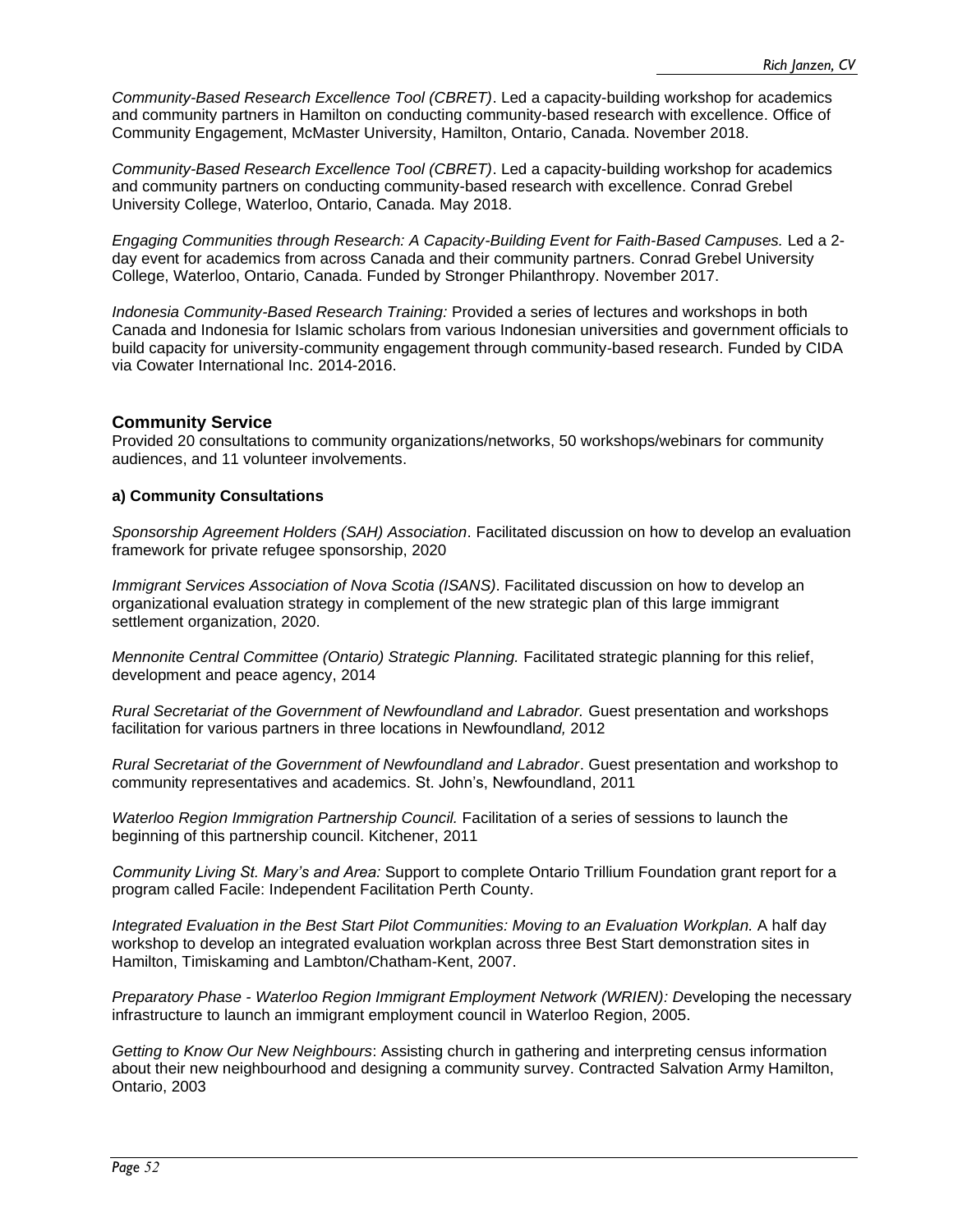*Somali Inter-Group Youth Conflict*. Funded by Department of Canadian Heritage. Collaborative development of a research proposal with the Somali Canadian Association of Etobicoke on inter-group youth conflict in West Toronto, 2002

*Investing in Children*. Advised in the development of a community report card on the well-being of children in the London area, 2001

*Healthy Babies, Healthy Children – Waterloo Region Community Health Department.* Obtained feedback and input from parents and professional service providers on the feasibility of an early identification process, 1999

*Peel Addiction Assessment and Referral Centre.* Designed draft tracking tool to learn more about the effectiveness of their referrals, 1999

*Notre Dame of St. Agatha Children's Centre.* Developed workplan for reaching out to ethno-racial and rural communities, 1999

*Our Place: The Family Enrichment House.* Provided data entry and analysis for a program offering activities for pre-schoolers and their parents/caregivers in Kitchener-Waterloo, 1999

*The Salvation Army:* Supported the church in Kitchener to understand its new neighbours through the interpretation of 1996 Census information, 1998

*Cultural Interpretation.* Leader in developing an innovative Cultural Interpreter Project in North York, 1993- 1995

*Organization change:* Coordinator of Multicultural/Anti-Racist Organizational Development cluster of organizations in North York, 1994-1996

*Conference organizer*: Lead organizer for 2-day professional development conference in Toronto entitled, Access and Diversity: More than Just an Open Door, 1995

#### **b) Workshops/Webinars**

*Doing Community-Based Evaluation.* Led on-line webinar for the Evaluation Capacity Network, University of Alberta related to Evaluating Early Childhood Development Programs. May 2021

*The Usefulness of Community-Based Evaluation.* Led on-line webinar for the Evaluation Capacity Network, University of Alberta related to Evaluating Early Childhood Development Programs. May 2021

*Acting on Findings in Community Based Research.* Led on-line workshop for the Supporting Lived Experiences with Cannabis through Community-Based Research initiative of the Mental Health Commission of Canada. March 2021.

*Implementing Community Based Research.* Led on-line workshop for the Supporting Lived Experiences with Cannabis through Community-Based Research initiative of the Mental Health Commission of Canada. February 2021.

*Competing Agendas?: Bridging Funder and Organization Expectations in Evaluation.* Led national live event webinar for the Evaluating Refugee Program project. February 2021. Posted on <https://www.eval4refugee.ca/webinars>

*Planning Community Based Research.* Led on-line workshop for the Supporting Lived Experiences with Cannabis through Community-Based Research initiative of the Mental Health Commission of Canada. January 2021.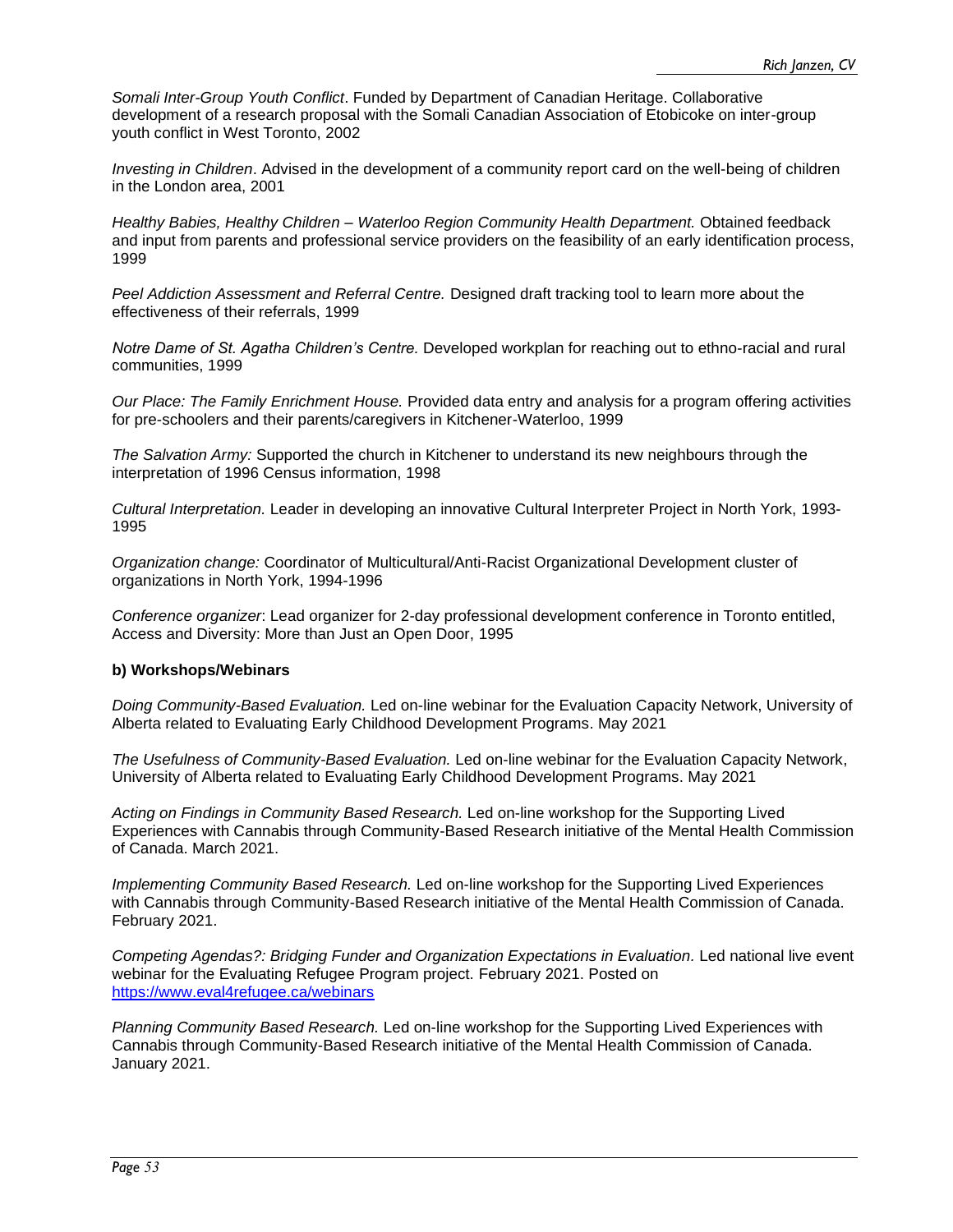Laying the Foundation for Community Based Research. Led on-line workshop for the Supporting Lived Experiences with Cannabis through Community-Based Research initiative of the Mental Health Commission of Canada. December 2020.

*Life Beyond Refuge: Stories of Impact.* Led national live event webinar for the Evaluating Refugee Program project. December 2020. Posted on<https://www.eval4refugee.ca/webinars>

*Overview of Community Based Research.* Led on-line workshop for the Supporting Lived Experiences with Cannabis through Community-Based Research initiative of the Mental Health Commission of Canada. November 2020.

*Ethics When Evaluating with Refugee Newcomers.* Led national live event webinar for the Evaluating Refugee Program project. October 2020. Posted on<https://www.eval4refugee.ca/webinars>

*Building an Organizational Culture of Evaluation.* Led national live event webinar for the Evaluating Refugee Program project. September 2020. Posted on<https://www.eval4refugee.ca/webinars>

*Overview of Community-Based Evaluation.* Led national live event webinar for the Evaluating Refugee Program project. May 2020. Posted on<https://www.eval4refugee.ca/webinars>

*Evaluating Refugee Programs: A Workshop in Evaluation Capacity-Building.* Designed and facilitated a series of national workshops to equip the refugee sector to conduct community-based evaluations. Waterloo, Halifax, Winnipeg, Toronto, Ottawa, Moncton. May 2019 – January 2020.

*Interpreting for Community-Based Research.* Facilitated workshop for multi-lingual interpreters wishing to interpret for qualitative and quantitative research interviews. Kitchener, Ontario, Canada. August & September 2019.

*Food Banks Canada Collaboration Lab.* Facilitated workshop entitled "Collaboration Evaluation for Collective Impact." February 2019.

*Kerry's Place Strategic Planning Leadership Retreat.* Facilitated organizational managers in strategic planning. September, 2016

*Ontario Brain Institute Evaluation Support Program Workshop #1: Evaluative Thinking.* Presented at the Doubletree by Hilton*.* Toronto, Ontario, Canada. January, 2016

*Ontario Brain Institute Evaluation Support Program Workshop #3: Reflecting on Collaborative Evaluation.*  Presented at the Doubletree by Hilton*.* Toronto, Ontario, Canada. November, 2015

*The Salvation Army Correctional and Justice Services: Program Logic Model Development Workshop. Presented at The Salvation Army District Headquarters, Scarborough, ON. February, 2015*

*Ontario Brain Institute Evaluation Support Program Workshop #1: Evaluative Thinking. Presented at the* Doubletree by Hilton*.* Toronto, Ontario, Canada. January, 2015

*CMHA Research Assistants Training. Two-day Research Training Workshop.* Presented at the Canadian Mental Health Association (CMHA), Toronto, Ontario, Canada. April, 2014

*Development Program Logic Models for the Salvation Army*. Series of eight workshops for Salvation Army leaders to develop logic models about congregational life and social service activities, Eastern Ontario, 2014

*Researching Together…Community Based Research on Housing and Homeless in Rural Newfoundland.* Workshop for Community Advisory Boards and Regional Planners. Clarenville, Newfoundland. February, 2012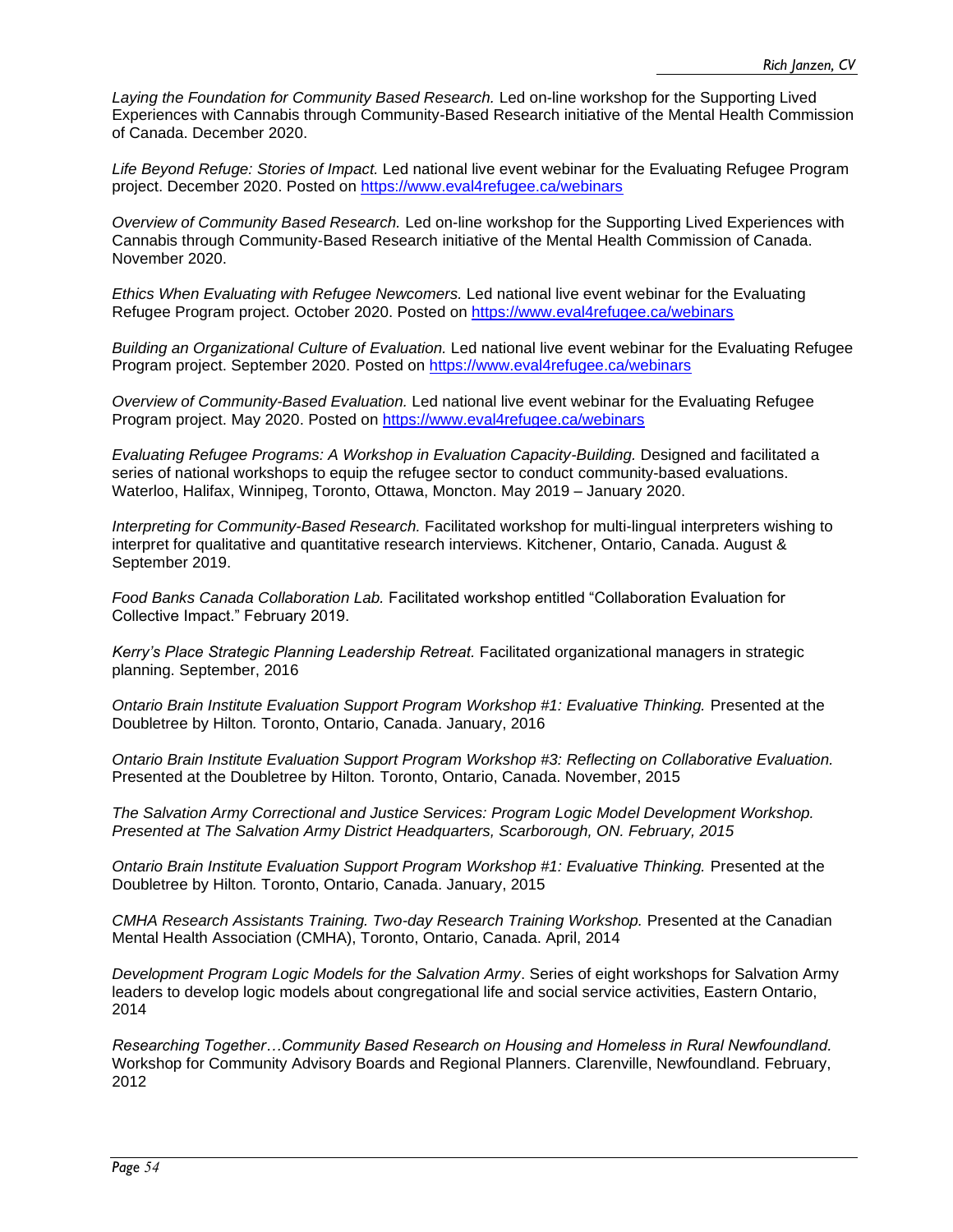*Knowledge mobilization through theatre: Cutting to the heart of research.* Workshop presented to the Rural Secretariat of the Government of Newfoundland and Labrador, St. John's, Newfoundland. June, 2011

*Leaders Mobilizing Change: Making Community Mental Health More Culturally Responsive*. Training and facilitation at a series of workshops for service providers and immigrant leaders in 10 locations in Ontario. February-March 2010

*Taking Cultural Seriously in Community Mental Health.* Workshop presented to Waterloo Wellington Local Health Integration Network (LHIN) joint board and staff. Guelph, Ontario. September 2008

*Responding to Diversity in Community Mental Health: Towards Cultural Empowerment*. Workshop presented to the Hamilton Addiction and Mental Health Network Workshop. Hamilton, Ontario. June 2007

*Responding to Diversity in Community Mental Health: Towards Cultural Empowerment*. Workshop presented to the Canadian Psychiatric Research Foundation. Mississauga, Ontario. April 2007

*Integrated Evaluation in the Best Start Pilot Communities: Moving to an Evaluation Workplan.* Workshop presented to Best Start Pilot Community Evaluation Teams, Hamilton, Ontario. March 2007

*Being Participatory and Action-Orientated in Your Evaluation*. Workshop for the Toronto Military Family Resource Centre. Toronto, Ontario, July 2004

*Making Evaluation Meaningful and Useful for Everyone: A Participatory Action Approach to Evaluation*. Workshop at the Tools for Excellence Conference, London, Ontario, March 2004

*Dental Reform Project Planning Day:* Facilitated one-day discussion to bring together diverse stakeholders from across the province to further refine the Dental Reform Project work plan of the Ontario Coalition of CAPC/CPNP Projects. A summary report was written. Catholic Family Counselling Centre, 2003

*Catholic Family Counselling Centre Program Logic: A Collective Exercise:* Facilitated half-day session with staff to collectively develop a program logic model. A written report summarized the model and made recommendations for next steps in developing a comprehensive evaluation framework, 2002

*Taking Stock of the Seniors and Medications (SAM) Program:* Facilitated half-day discussion to review past efforts and strategize for future action of a program designed to increase the wise use of medications of seniors. Contracted by Catholic Family Counselling Centre, 2002

*Prepare to Evaluate: The Fundamentals of Participatory Action Approaches.* Two-day service provider workshop presentation. Niagara District Health Council, St. Catharines, Ontario. October 2002

*Participatory Action Research and Evaluation.* Two-day service provider workshop presentation. Four Points Hotel, Kitchener, Ontario. May, 2002

*Civic Participation of Ethno-Racial/Aboriginal Communities in London.* Facilitated half day discussion and wrote summary report for the United Way London and Middlesex, 2002

*Making a Change Together Promoting Better Access to Professions and Trades in Ontario*. Series of five workshops across southwestern Ontario, October 2001-February 2002

*Making a Change Together: Promoting Better Access to Professions and Trades in Ontario*. Ontario Council of Agencies Serving Immigrants Annual Professional Development Conference, Orillia, Ontario, October 2000

*Promoting Access to Trades and Professions.* Two workshops for the Ontario Network For Access to Professions and Trades (ONAPT), Toronto, Ontario, July 2000